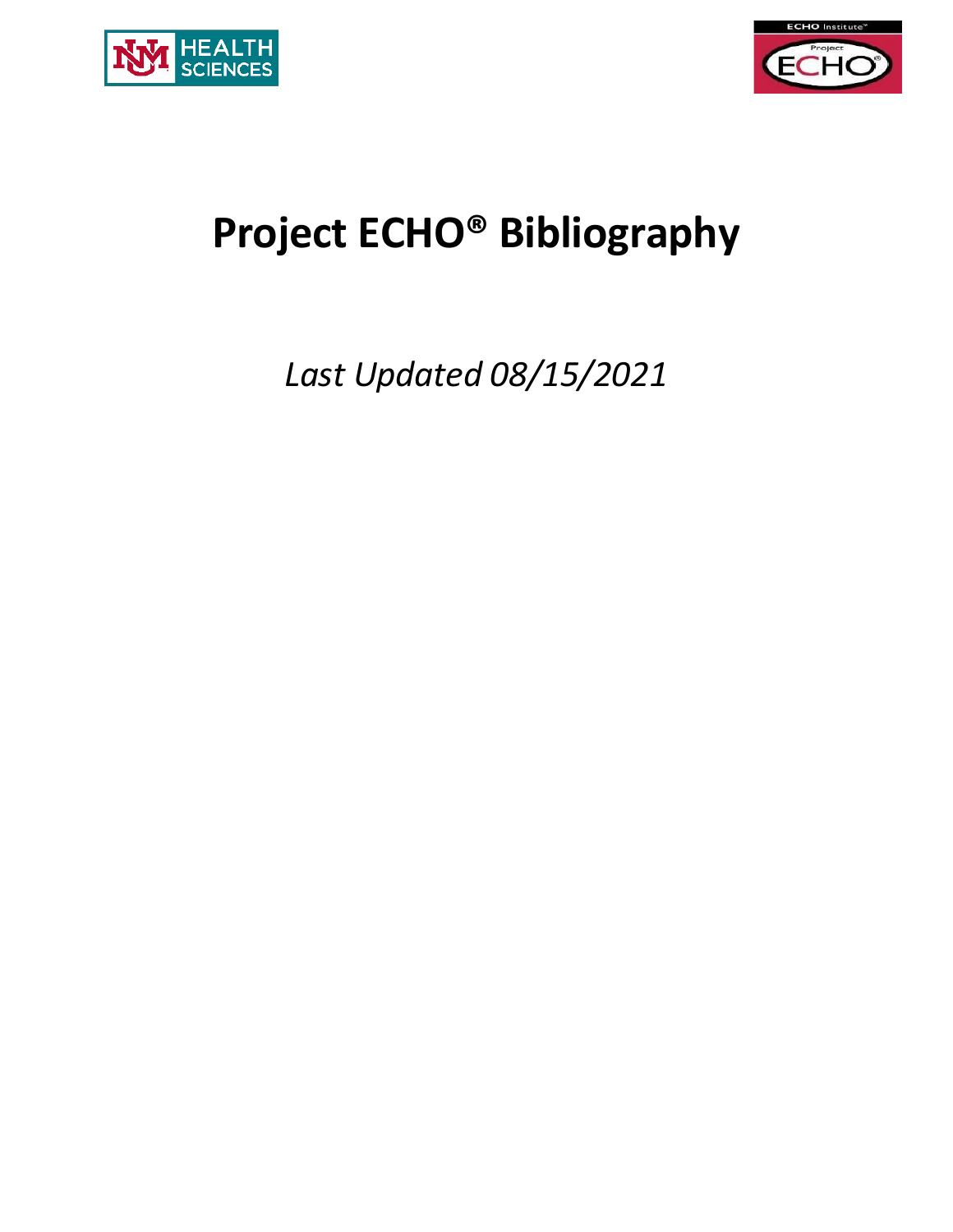



#### **PEER-REVIEWED ARTICLES**

#### **2021**

Adams, Z. W., Agley, J., Pederson, C. A., Bell, L. A., Aalsma, M. C., Jackson, T... & Hulvershorn, L. A. Use of Project ECHO to promote evidence based care for justice involved adults with opioid use disorder. *Substance Abuse*. 2021; 1-8. Available at:

[https://www.tandfonline.com/doi/pdf/10.1080/08897077.2021.1941518?casa\\_token=5rzjuuiPujwAAAAA:q](https://www.tandfonline.com/doi/pdf/10.1080/08897077.2021.1941518?casa_token=5rzjuuiPujwAAAAA:qHcZF9SmqepRBgWtuWHDWNBd6wHS2CtpBnNmSjtj5oqNjBFSEPxaj7kWL87cz6_VEJH25WfhstgU) [HcZF9SmqepRBgWtuWHDWNBd6wHS2CtpBnNmSjtj5oqNjBFSEPxaj7kWL87cz6\\_VEJH25WfhstgU.](https://www.tandfonline.com/doi/pdf/10.1080/08897077.2021.1941518?casa_token=5rzjuuiPujwAAAAA:qHcZF9SmqepRBgWtuWHDWNBd6wHS2CtpBnNmSjtj5oqNjBFSEPxaj7kWL87cz6_VEJH25WfhstgU)

Agarwal, S., Griffith, M. L., Murphy, E. J., Greenlee, C., Boord, J., & Gabbay, R. A. Innovations in diabetes care for a better "new normal" beyond COVID-19. *The Journal of Clinical Endocrinology & Metabolism*, *106*(1), e377-e381. Available at[: https://academic.oup.com/jcem/article/106/1/e377/5921164.](https://academic.oup.com/jcem/article/106/1/e377/5921164)

Agley, J., Delong, J., Janota, A., Carson, A., Roberts, J., & Maupome, G. Reflections on Project ECHO: qualitative findings from five different ECHO programs. *Medical Education Online*. 2021; 26(1), 1936435. Available at: [https://www.tandfonline.com/doi/pdf/10.1080/10872981.2021.1936435.](https://www.tandfonline.com/doi/pdf/10.1080/10872981.2021.1936435)

Agley, J., Henderson, C., Adams, Z., & Hulvershorn, L. Provider engagement in Indiana's opioid use disorder ECHO programme: there is a will but not always a way. *BMJ Open Quality*. 2021; 10(2), e001170. Available at: [https://bmjopenquality.bmj.com/content/bmjqir/10/2/e001170.full.pdf.](https://bmjopenquality.bmj.com/content/bmjqir/10/2/e001170.full.pdf)

Akiyama, M. J., Kronfli, N., Cabezas, J., Sheehan, Y., Thurairajah, P. H., Lines, R... & on Health, I. N. Hepatitis C elimination among people incarcerated in prisons: challenges and recommendations for action within a health systems framework. *The Lancet Gastroenterology & Hepatology*. 2021; *6*(5), 391-400. Available at: https://www.researchgate.net/publication/350824193 Hepatitis C elimination among people incarcerate d in prisons challenges and recommendations for action within a health systems framework.

Alidina, S., Zanial, N., Meara, J. G., Barash, D., Buberwa, L., Chirangi, B... & Kapologwe, N. A. Applying the Exploration, Preparation, Implementation, Sustainment (EPIS) Framework to Safe Surgery 2020 implementation in Tanzania's Lake Zone. *Journal of the American College of Surgeons*. 2021; Epub ahead of print. Available at[: https://www.sciencedirect.com/science/article/pii/S1072751521002611.](https://www.sciencedirect.com/science/article/pii/S1072751521002611)

Alidina, S., Chatterjee, P., Zanial, N., Alreja, S. S., Balira, R., Barash, D... & Zurakowski, D. Improving surgical quality in low-income and middle-income countries: why do some health facilities perform better than others?. *BMJ Quality & Safety*. 2021. Download available through: [https://qualitysafety.bmj.com/content/early/2021/02/04/bmjqs-2020-011795.abstract.](https://qualitysafety.bmj.com/content/early/2021/02/04/bmjqs-2020-011795.abstract)

Anderson, J.B., Martin, S.A., Gadomski, A., Krupa, N., Mullin, D., Cahill, A. & Jenkins, P. Project ECHO and primary care buprenorphine treatment for opioid use disorder: Implementation and clinical outcomes. *Substance Abuse*. 2021; Epub ahead of print. Available at:

[https://www.tandfonline.com/doi/pdf/10.1080/08897077.2021.1931633.](https://www.tandfonline.com/doi/pdf/10.1080/08897077.2021.1931633)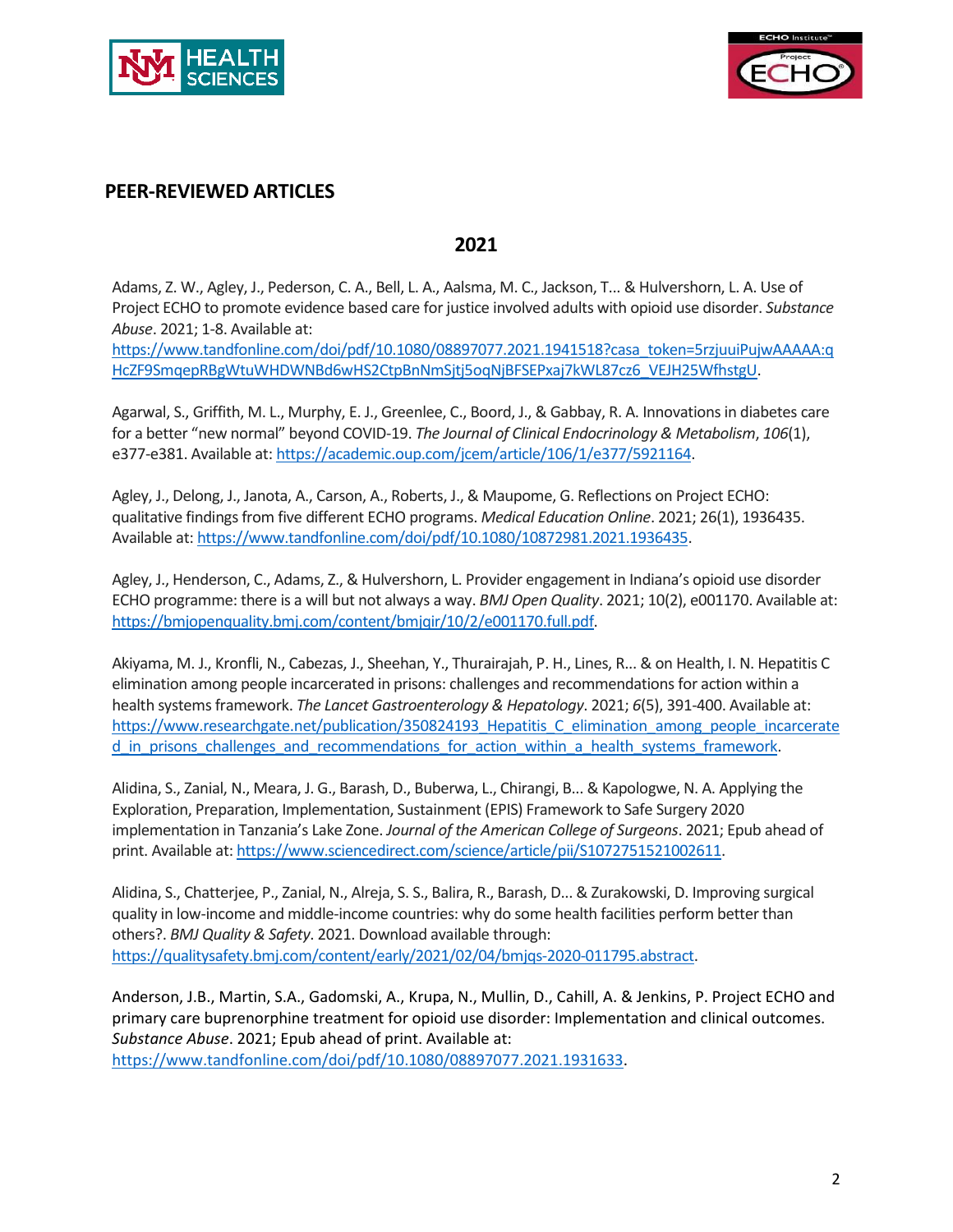



Aneja, J. & Arora, S. Telemedicine and ethics: opportunities in India. *Indian Journal of Medical Ethics*. 2021; Epub ahead of print. Available at: [https://www.researchgate.net/profile/Jitender-](https://www.researchgate.net/profile/Jitender-Aneja/publication/351955391_Telemedicine_and_ethics_opportunities_in_India/links/60b1de01299bf1f6d5804fda/Telemedicine-and-ethics-opportunities-in-India.pdf)Aneja/publication/351955391 Telemedicine and ethics opportunities in India/links/60b1de01299bf1 [f6d5804fda/Telemedicine-and-ethics-opportunities-in-India.pdf.](https://www.researchgate.net/profile/Jitender-Aneja/publication/351955391_Telemedicine_and_ethics_opportunities_in_India/links/60b1de01299bf1f6d5804fda/Telemedicine-and-ethics-opportunities-in-India.pdf)

Ashley, J., Abra, G., Schiller, B., Bennett, P. N., Mehr, A. P., Bargman, J. M., & Chan, C. T. The use of virtual physician mentoring to enhance home dialysis knowledge and uptake. *Nephrology*. 2021; Epub ahead of print. Available at[: https://onlinelibrary.wiley.com/doi/pdf/10.1111/nep.13867.](https://onlinelibrary.wiley.com/doi/pdf/10.1111/nep.13867)

Bairy, B. K., Ganesh, A., Kaur, S., Chand, P. K., Kumar, C. N., Manjunatha, N... & Arora, S. Capacity building in mental health for Bihar: overview of the 1-year blended training program for non-specialist medical officers. *Journal of Neurosciences in Rural Practice*. 2021; 12(2), 329-334. Available at: [https://www.thieme](https://www.thieme-connect.com/products/ejournals/pdf/10.1055/s-0041-1722842.pdf)[connect.com/products/ejournals/pdf/10.1055/s-0041-1722842.pdf.](https://www.thieme-connect.com/products/ejournals/pdf/10.1055/s-0041-1722842.pdf)

Baughman, A. W., Renton, M., Wehbi, N. K., Sheehan, E. J., Gregorio, T. M., Yurkofsky, M., ... & Lipsitz, L. A. Building community and resilience in Massachusetts nursing homes during the COVID-19 pandemic. *Journal of the American Geriatrics Society*. 2021; Epub ahead of print. Available at: [https://agsjournals.onlinelibrary.wiley.com/doi/epdf/10.1111/jgs.17389.](https://agsjournals.onlinelibrary.wiley.com/doi/epdf/10.1111/jgs.17389)

Begay, M., Kakol, M., Sood, A., & Upson, D. Strengthening digital health technology capacity in Navajo communities to help counter the COVID-19 pandemic. *Annals of the American Thoracic Society*. 2021; Epub ahead of print. Available at: [https://www.atsjournals.org/doi/pdf/10.1513/AnnalsATS.202009-1136PS.](https://www.atsjournals.org/doi/pdf/10.1513/AnnalsATS.202009-1136PS)

Bettencourt, A. F., Ferro, R. A., Williams, J. L. L., Khan, K. N., Platt, R. E., Sweeney, S., & Coble, K. Pediatric primary care provider comfort with mental health practices: A needs assessment of regions with shortages of treatment access. *Academic Psychiatry*. 2021; 1-6. Available at: [https://link.springer.com/content/pdf/10.1007/s40596-021-01434-x.pdf.](https://link.springer.com/content/pdf/10.1007/s40596-021-01434-x.pdf)

Bonner, A. Hope Springs Eternal: Can Project ECHO Transform nursing homes? *Journal of the American Medical Directors Association*. 2021; *22*(2), 225-227. Available at: [https://www.ncbi.nlm.nih.gov/pmc/articles/PMC7767576/.](https://www.ncbi.nlm.nih.gov/pmc/articles/PMC7767576/)

Brandt, L., Despins, L., Wakefield, B., Fleming, D., Deroche, C., & Popejoy, L. Health care ethics ECHO: Improving ethical response self-efficacy through sense-making. *International Journal of Ethics Education*. 2021; 1-15. Full article not available (as of 05/15/2021). DOI: [https://doi.org/10.1007/s40889-021-00119-1.](https://doi.org/10.1007/s40889-021-00119-1)

Burman, M. E., McGee, N., Proctor, J. L., Hart, A. M., Moody, E. J., & Hardesty, C. ECHO: A model for professional development in nursing through Learning Networks. *The Journal of Continuing Education in Nursing*. 2021; *52*(4), 198-204. Full article not yet available (as of 05/15/2021). DOI: [https://doi.org/10.3928/00220124-20210315-09.](https://doi.org/10.3928/00220124-20210315-09)

Buziashvili, M., Davtyan, H., Sereda, Y., Denisiuk, O., Gozalov, O., Lomtadze, N., & Hovhannesyan, A. Incidence rate and time to serious adverse events among rifampicin resistant tuberculosis patients in Georgia treated with new and repurposed anti-tuberculosis drugs, 2016-2018. *Monaldi Archives for Chest Disease*. 2021; *91*(1). Available at: [https://monaldi-archives.org/index.php/macd/article/view/1649.](https://monaldi-archives.org/index.php/macd/article/view/1649)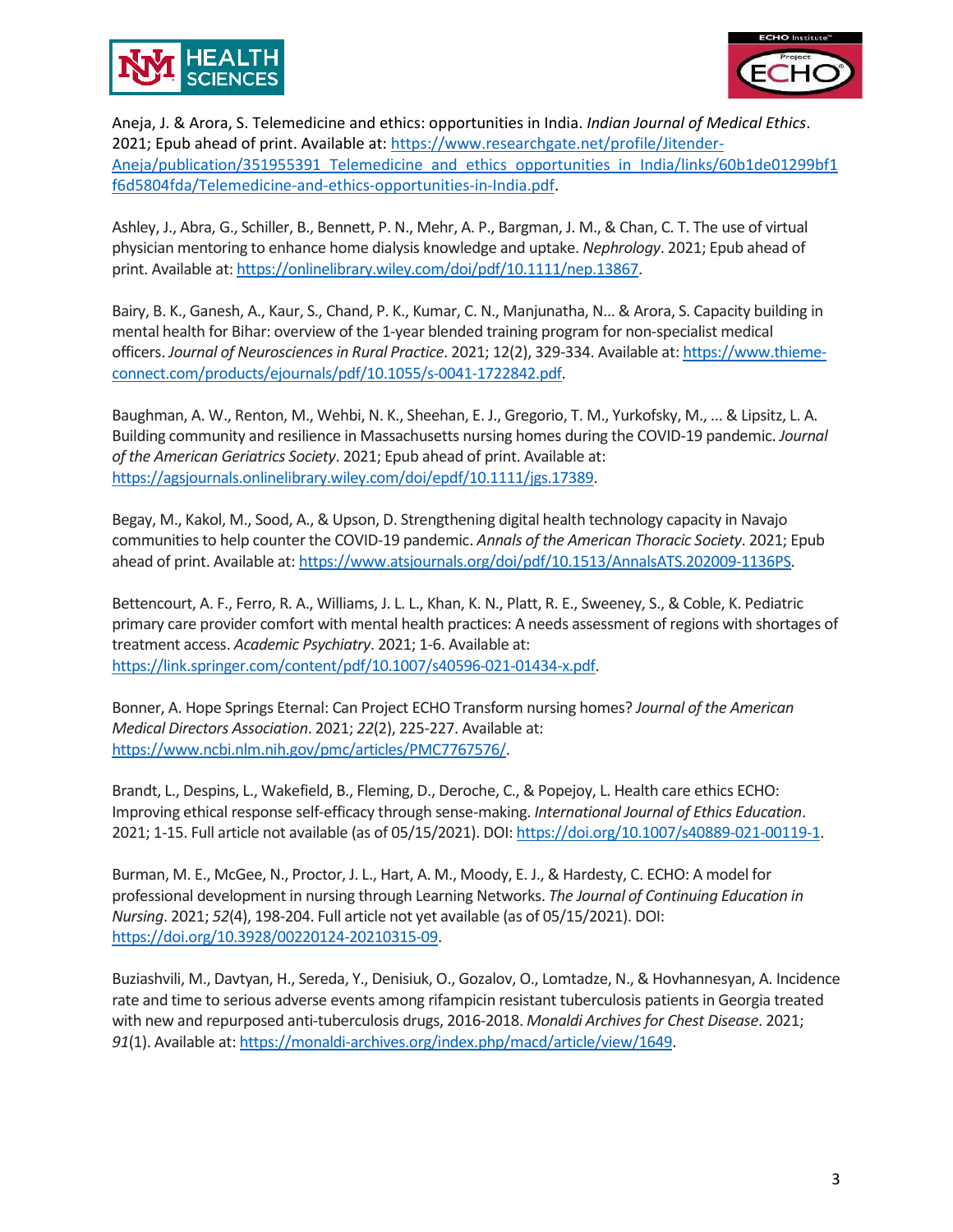



Cabana, M. D., Marsh, A., Treadwell, M. J., Stemmler, P., Rowland, M., Bender, M. A... & Bardach, N. S. Improving preventive care for children with sickle cell anemia: a quality improvement initiative. *Pediatric Quality & Safety*. 2021; *6*(1). Available at[: https://www.ncbi.nlm.nih.gov/pmc/articles/PMC7781296/.](https://www.ncbi.nlm.nih.gov/pmc/articles/PMC7781296/)

Chicoine, G., Côté, J., Pépin, J., Pluye, P., Boyer, L., Fontaine, G... & Jutras-Aswad, D. Impact of a videoconferencing educational programme for the management of concurrent disorders on nurses' competency development and clinical practice: protocol for a convergent mixed methods study. *BMJ Open*. 2021; 11(3), e042875. Available at: [https://www.ncbi.nlm.nih.gov/pmc/articles/PMC7970219/.](https://www.ncbi.nlm.nih.gov/pmc/articles/PMC7970219/)

Doherty, M., Rayala, S., Evans, E., Rowe, J., Rapelli, V., & Palat, G. Using virtual learning to build pediatric palliative care capacity in South Asia: experiences of implementing a teleteaching and mentorship program (Project ECHO). *JCO Global Oncology*. 2021; *7*(1), 210-222. Available at: [https://ascopubs.org/doi/pdfdirect/10.1200/GO.20.00481.](https://ascopubs.org/doi/pdfdirect/10.1200/GO.20.00481)

Doykos, P. M., Chen Jr, M. S., Watson, K., Henderson, V., Baskin, M. L., Downer, S... & Lathan, C. S. Special convening and listening session on health equity and community outreach and engagement at National Cancer Institute-Designated Comprehensive Cancer Centers. *Health Equity*. 2021; 5(1), 84-90. Available at: [https://www.liebertpub.com/doi/pdf/10.1089/heq.2020.0155.](https://www.liebertpub.com/doi/pdf/10.1089/heq.2020.0155)

Dreiling, N. G., Cook, M. L., Lamarche, E., & Klinger, L. G. Mental health Project ECHO Autism: Increasing access to community mental health services for autistic individuals. *Autism*. 2021; Epub ahead of print. 13623613211028000. Available at: [https://journals.sagepub.com/doi/full/10.1177/13623613211028000.](https://journals.sagepub.com/doi/full/10.1177/13623613211028000)

Du, P., Yin, X., Kong, L., & Jung, J. A telementoring program and hepatitis C virus care in rural patients. *Telemedicine Reports*. 2021; 2 (1), 143-147. Available at: [https://www.liebertpub.com/doi/pdf/10.1089/tmr.2021.0001.](https://www.liebertpub.com/doi/pdf/10.1089/tmr.2021.0001)

Eldridge, L., Cira, M. K., Duncan, K., Pearlman, P., & Gopal, S. The 8th Symposium on Global Cancer Research: Recognizing creativity and collaboration to support global cancer research and control. *JCO Global Oncology*, *6*, 1-3. Available at: [https://ascopubs.org/doi/pdfdirect/10.1200/GO.20.00199.](https://ascopubs.org/doi/pdfdirect/10.1200/GO.20.00199)

Englander, H., Patten, A., Lockard, R., Muller, M., & Gregg, J. Spreading addictions care across Oregon's rural and community hospitals: mixed-methods evaluation of an interprofessional telementoring ECHO program. *Journal of General Internal Medicine*. 2021; *36*(1), 100-107. Available at: [https://link.springer.com/article/10.1007/s11606-020-06175-5.](https://link.springer.com/article/10.1007/s11606-020-06175-5)

Feld, J. J., & Ward, J. W. Key Elements on the Pathway to HCV Elimination: Lessons Learned From the AASLD HCV Special Interest Group 2020. *Hepatology Communications*. 2021. Available at: [https://aasldpubs.onlinelibrary.wiley.com/doi/pdf/10.1002/hep4.1731.](https://aasldpubs.onlinelibrary.wiley.com/doi/pdf/10.1002/hep4.1731)

Gephart, S. M., Newnam, K., Weiss, A., Wyles, C., & Shea, K. Feasibility and acceptability of a Neonatal Project ECHO (NeoECHO) as a dissemination and implementation strategy to prevent necrotizing enterocolitis. *Worldviews on Evidence‐Based Nursing*. 2021. EPub ahead of print. Available at: [https://sigmapubs.onlinelibrary.wiley.com/doi/pdfdirect/10.1111/wvn.12529?casa\\_token=acMbfAJj9DYAAA](https://sigmapubs.onlinelibrary.wiley.com/doi/pdfdirect/10.1111/wvn.12529?casa_token=acMbfAJj9DYAAAAA:ciHeKAjB2KUMKEs8VLhVT1_BGOsWn-TzQG8yfGKaaI0MYQAHDgC3hRBxYeCl9jJg1AAaEDAIJsg1) [AA:ciHeKAjB2KUMKEs8VLhVT1\\_BGOsWn-TzQG8yfGKaaI0MYQAHDgC3hRBxYeCl9jJg1AAaEDAIJsg1.](https://sigmapubs.onlinelibrary.wiley.com/doi/pdfdirect/10.1111/wvn.12529?casa_token=acMbfAJj9DYAAAAA:ciHeKAjB2KUMKEs8VLhVT1_BGOsWn-TzQG8yfGKaaI0MYQAHDgC3hRBxYeCl9jJg1AAaEDAIJsg1)

Goldman, M. P., Auerbach, M. A., Garcia, A. M., Gross, I. T., & Tiyyagura, G. K. Pediatric Emergency Medicine ECHO (Extension for Community Health Care Outcomes): cultivating connections to improve pediatric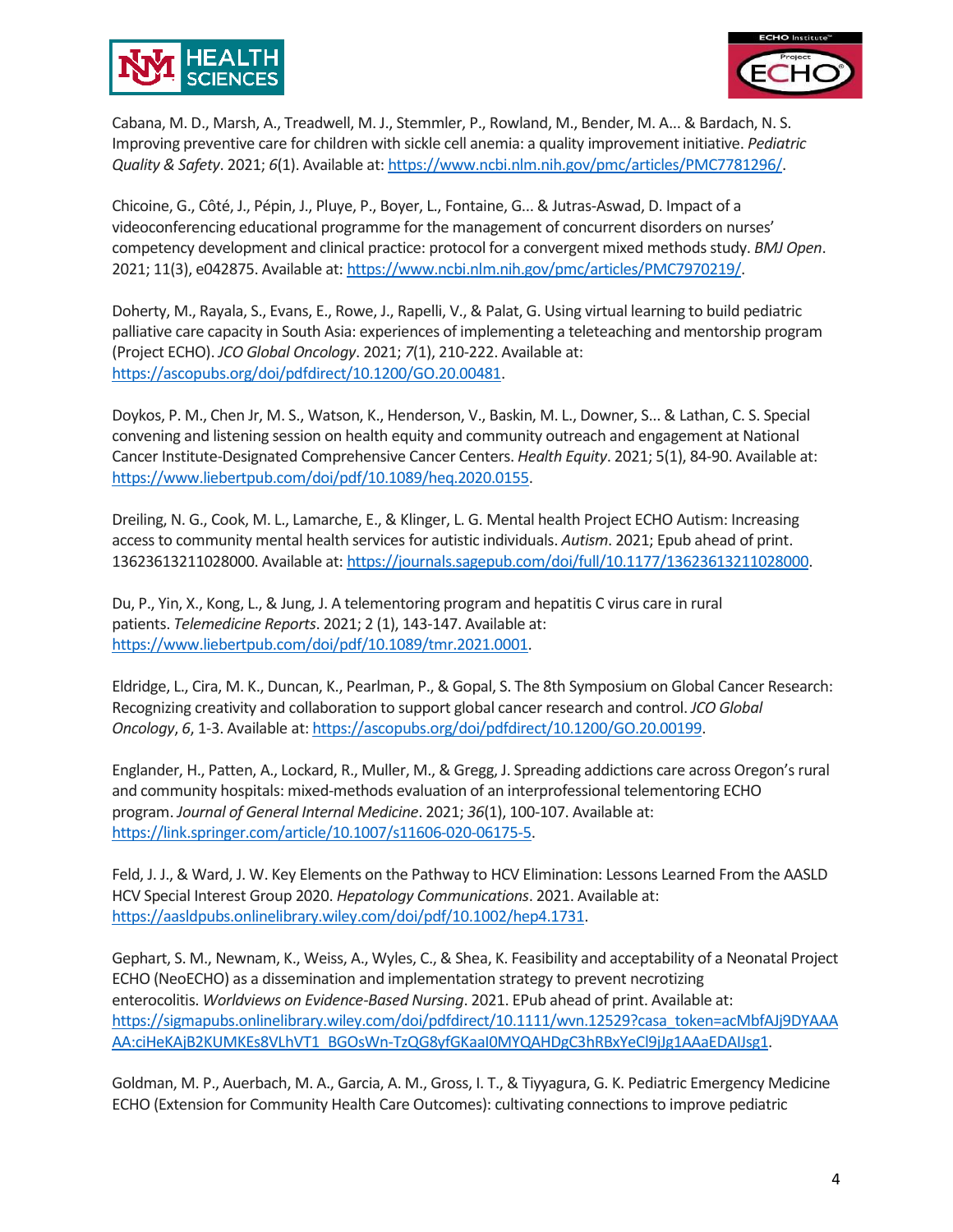



emergency care. *AEM Education and Training*. 2021; *5*(3), e10548. Available at: [https://onlinelibrary.wiley.com/doi/full/10.1002/aet2.10548?casa\\_token=V1axANchuD4AAAAA%3AUgfn1IrE](https://onlinelibrary.wiley.com/doi/full/10.1002/aet2.10548?casa_token=V1axANchuD4AAAAA%3AUgfn1IrEINsnEXGvg5TlMAWsRgX8vlfsTOGOljQQ01BIRihq63dMNJ36lVMefexn5W2tTsY_rfMm) [INsnEXGvg5TlMAWsRgX8vlfsTOGOljQQ01BIRihq63dMNJ36lVMefexn5W2tTsY\\_rfMm.](https://onlinelibrary.wiley.com/doi/full/10.1002/aet2.10548?casa_token=V1axANchuD4AAAAA%3AUgfn1IrEINsnEXGvg5TlMAWsRgX8vlfsTOGOljQQ01BIRihq63dMNJ36lVMefexn5W2tTsY_rfMm)

Gonzalez, M. R., Junge-Maughan, L., Lipsitz, L. A., & Moore, A. ECHO-CT: An interdisciplinary videoconference model for identifying potential post discharge transition-of-care events. *Journal of Hospital Medicine*. 2021. Abstract available at: [https://www.journalofhospitalmedicine.com/jhospmed/article/234427/hospital](https://www.journalofhospitalmedicine.com/jhospmed/article/234427/hospital-medicine/echo-ct-interdisciplinary-videoconference-model)[medicine/echo-ct-interdisciplinary-videoconference-model.](https://www.journalofhospitalmedicine.com/jhospmed/article/234427/hospital-medicine/echo-ct-interdisciplinary-videoconference-model)

Hans, L., Hong, S. Y., Ashipala, L. S., Bikinesi, L., Hamunime, N., Kamangu, J. W., ... & Dziuban, E. J. Maintaining ART services during COVID-19 border closures: lessons learned in Namibia. *The Lancet HIV*. 2021; 8(1), e7. Available at: [https://www.thelancet.com/journals/lanhiv/article/PIIS2352-3018\(20\)30334-9/fulltext.](https://www.thelancet.com/journals/lanhiv/article/PIIS2352-3018(20)30334-9/fulltext)

Hassan, S., Carlin, L., Zhao, J., Taenzer, P., & Furlan, A. D. (2021). Promoting an interprofessional approach to chronic pain management in primary care using Project ECHO. *Journal of Interprofessional Care*. 2021; *35*(3), 464-467. Available at:

[https://www.tandfonline.com/doi/pdf/10.1080/13561820.2020.1733502?casa\\_token=eYHtjjG37pEAAAAA:1](https://www.tandfonline.com/doi/pdf/10.1080/13561820.2020.1733502?casa_token=eYHtjjG37pEAAAAA:1OmOVHL1cEWqmFseztevra1LnDZQJfQIAh9TUPaFbkyfe3IVmgvM8jbFBHhCfYcQxcH3dmUmlhx5) [OmOVHL1cEWqmFseztevra1LnDZQJfQIAh9TUPaFbkyfe3IVmgvM8jbFBHhCfYcQxcH3dmUmlhx5.](https://www.tandfonline.com/doi/pdf/10.1080/13561820.2020.1733502?casa_token=eYHtjjG37pEAAAAA:1OmOVHL1cEWqmFseztevra1LnDZQJfQIAh9TUPaFbkyfe3IVmgvM8jbFBHhCfYcQxcH3dmUmlhx5)

Hunt, R. C., Struminger, B. B., Redd, J. T., Herrmann, J., Jolly, B. T., Arora, S., ... & Brown, L. H. Virtual peer-topeer learning to enhance and accelerate the health system response to COVID-19: The HHS ASPR Project ECHO COVID-19 Clinical Rounds Initiative. *Annals of Emergency Medicine*. 2021. EPub ahead of print. Available at: [https://www.sciencedirect.com/science/article/pii/S0196064421002481.](https://www.sciencedirect.com/science/article/pii/S0196064421002481)

Iyer, K., Nisenholtz, M., Gutierrez, D., Winkler, M., Tappenden, K., Seidner, D... & Arora, S. Disseminating knowledge in intestinal failure: initial report of the Learn Intestinal Failure Tele-ECHO (LIFT-ECHO) Project. *Journal of Parenteral and Enteral Nutrition*. 2021; Epub ahead of print. Available at: [https://aspenjournals.onlinelibrary.wiley.com/doi/pdf/10.1002/jpen.2078?casa\\_token=PvsiysauvHYAAAAA:t](https://aspenjournals.onlinelibrary.wiley.com/doi/pdf/10.1002/jpen.2078?casa_token=PvsiysauvHYAAAAA:tRBTWJewPNB0RZEQf7vZM6K-WVn_yvBKywfidhJfxK_wj1oM4l7KXhv4duzQovhs7CfuqULhaonD) [RBTWJewPNB0RZEQf7vZM6K-WVn\\_yvBKywfidhJfxK\\_wj1oM4l7KXhv4duzQovhs7CfuqULhaonD.](https://aspenjournals.onlinelibrary.wiley.com/doi/pdf/10.1002/jpen.2078?casa_token=PvsiysauvHYAAAAA:tRBTWJewPNB0RZEQf7vZM6K-WVn_yvBKywfidhJfxK_wj1oM4l7KXhv4duzQovhs7CfuqULhaonD)

Katzman, J. G., & Katzman, J. W. Primary care clinicians as COVID-19 vaccine ambassadors. *Journal of Primary Care & Community Health*. 2021; *12*. Epub ahead of print. 21501327211007026. Available at: [https://journals.sagepub.com/doi/pdf/10.1177/0033354920969180.](https://journals.sagepub.com/doi/pdf/10.1177/0033354920969180)

Katzman, J., Tomedi, L., Swift, R., Castillo, E., Morrow, C., Lutz, L... & Morgan, S. Extension for Community Healthcare Outcomes (ECHO) telementoring in the military: where we are now, opportunities and challenges. *Military Medicine*. 2021; Available at: [https://academic.oup.com/milmed/advance](https://academic.oup.com/milmed/advance-article/doi/10.1093/milmed/usab010/6134994)[article/doi/10.1093/milmed/usab010/6134994.](https://academic.oup.com/milmed/advance-article/doi/10.1093/milmed/usab010/6134994)

Katzman, J. G., Tomedi, L. E., Thornton, K., Menking, P., Stanton, M., Sosa, N... & Arora, S. Innovative COVID-19 programs to rapidly serve New Mexico: project ECHO. *Public Health Reports*. 2021; 136(1), 39-46. Available at: [https://journals.sagepub.com/doi/pdf/10.1177/0033354920969180.](https://journals.sagepub.com/doi/pdf/10.1177/0033354920969180)

Kawasaki, S., Dunham, E., Mills, S., Kunkel, E., & Gonzalo, J. D. The opioid epidemic: mobilizing an academic health center to improve outcomes. *Journal of Substance Abuse Treatment*. 2021; 121, 108199. Available at: [https://www.sciencedirect.com/science/article/pii/S0740547220304566?casa\\_token=YMKHrnNXwx8AAAAA](https://www.sciencedirect.com/science/article/pii/S0740547220304566?casa_token=YMKHrnNXwx8AAAAA:MVTqk9rGL234V8xyXrJwYd9ZQ3scAtJoL-W9-L3rcLdpNISnc-lp1RYDf36ZI0Yh1s_S4noc_g) [:MVTqk9rGL234V8xyXrJwYd9ZQ3scAtJoL-W9-L3rcLdpNISnc-lp1RYDf36ZI0Yh1s\\_S4noc\\_g.](https://www.sciencedirect.com/science/article/pii/S0740547220304566?casa_token=YMKHrnNXwx8AAAAA:MVTqk9rGL234V8xyXrJwYd9ZQ3scAtJoL-W9-L3rcLdpNISnc-lp1RYDf36ZI0Yh1s_S4noc_g)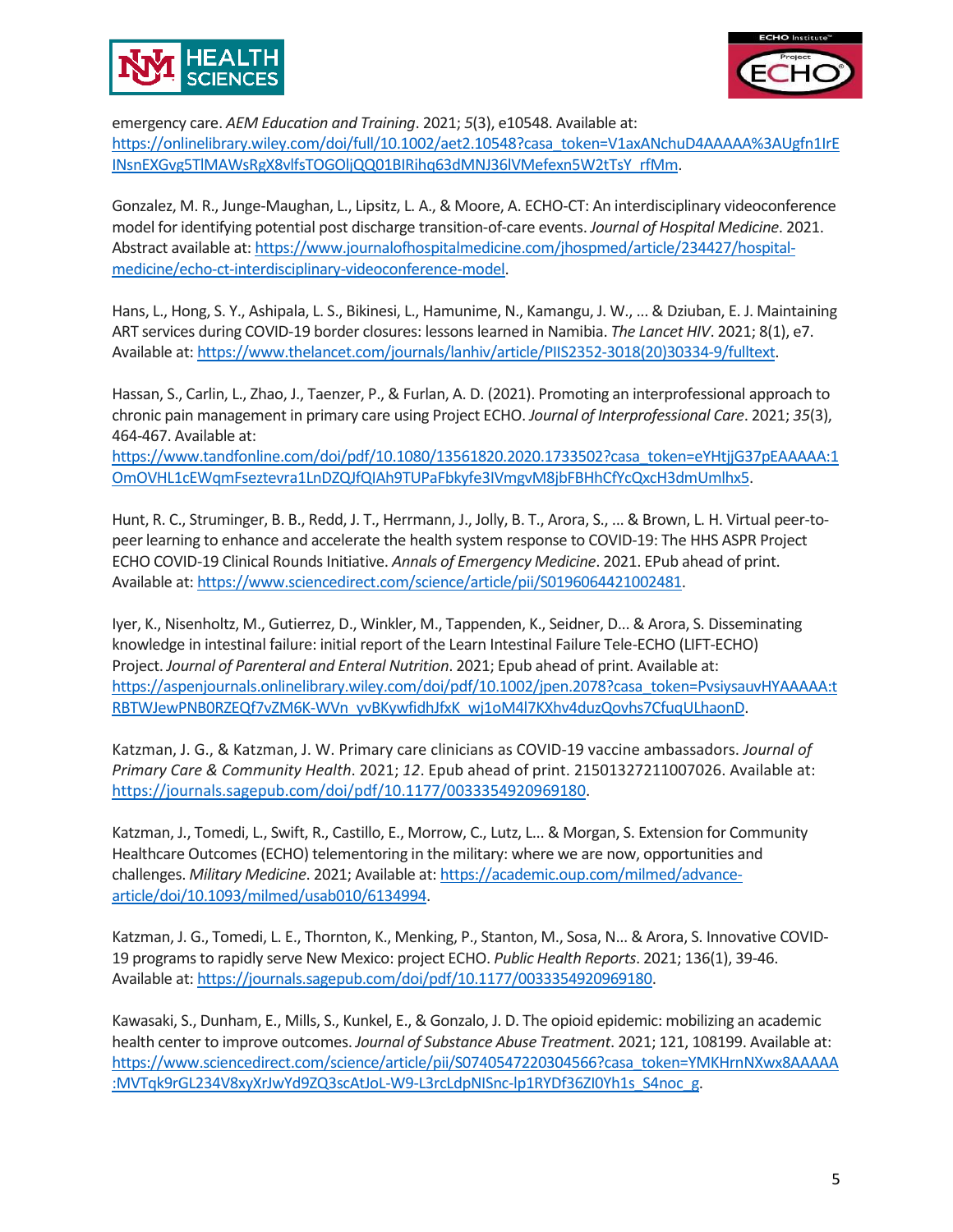



Lalloo, C., Osei-Twum, J. A., Rapoport, A., Vadeboncoeur, C., Weingarten, K., Veldhuijzen van Zanten, S... & Stinson, J. Pediatric Project ECHO®: A virtual community of practice to improve palliative care knowledge and self-efficacy among interprofessional health care providers. *Journal of Palliative Medicine*. 2021; *24*(7), 1036- 1044. Available at: [https://www.liebertpub.com/doi/pdf/10.1089/jpm.2020.0496.](https://www.liebertpub.com/doi/pdf/10.1089/jpm.2020.0496)

Leggott, K., Willis, L., Saseen, J., Burakoff, A., Fish, D., Oberst-Walsh, L., & Cook, K. A Just-in-Time implementation of an Extension for Community Health Outcomes (ECHO) program for support of primary care during the COVID-19 pandemic. *The Journal of the American Board of Family Medicine*. 2021; 34(3), 481- 488. Available at: [https://www.jabfm.org/content/jabfp/34/3/481.full.pdf.](https://www.jabfm.org/content/jabfp/34/3/481.full.pdf)

Le Hong, N., Tran, M.D., Nguyen, P. L,, Pham, Q. T., & Pham, V. C. Use of Project ECHO telementoring model in continuing medical education for pediatricians in Vietnam: preliminary results. *Health Services Insights*. 2021; 14, 1-8. Available at: [https://journals.sagepub.com/doi/pdf/10.1177/11786329211036855.](https://journals.sagepub.com/doi/pdf/10.1177/11786329211036855)

Lingum, N. R., Sokoloff, L. G., Chau, J., Feldman, S., Gingrich, S., Grief, C. J... & Conn, D. K. ECHO Care of the elderly: innovative learning to build capacity in long-term care. *Canadian Geriatrics Journal*. 2021; 24(1), 36- 42. Available at[: https://www.ncbi.nlm.nih.gov/pmc/articles/PMC7904330/.](https://www.ncbi.nlm.nih.gov/pmc/articles/PMC7904330/)

Lorenz, K. A., Mickelsen, J., Vallath, N., Bhatnagar, S., Spruyt, O., Rabow, M... & DeNatale, M. The Palliative Care—Promoting Access and Improvement of the Cancer Experience (PC-PAICE) project in India: A multisite international quality improvement collaborative. *Journal of Pain and Symptom Management*. 2021; *61*(1), 190-197.Available at:

[https://www.sciencedirect.com/science/article/pii/S0885392420307119?casa\\_token=FzGc8kEVQGQAAAAA:](https://www.sciencedirect.com/science/article/pii/S0885392420307119?casa_token=FzGc8kEVQGQAAAAA:_--gIF5RD0y9O9ihZo2W-yAOAzgME3vWrLQvzSbzn_JYo95wdrh6V0dqpHhi6J3wYYGlaUQ) [\\_--gIF5RD0y9O9ihZo2W-yAOAzgME3vWrLQvzSbzn\\_JYo95wdrh6V0dqpHhi6J3wYYGlaUQ.](https://www.sciencedirect.com/science/article/pii/S0885392420307119?casa_token=FzGc8kEVQGQAAAAA:_--gIF5RD0y9O9ihZo2W-yAOAzgME3vWrLQvzSbzn_JYo95wdrh6V0dqpHhi6J3wYYGlaUQ)

Lurie, N., Keusch, G. T., & Dzau, V. J. Urgent lessons from COVID 19: why the world needs a standing, coordinated system and sustainable financing for global research and development. *The Lancet*. 2021; 397 (10280), 1229-1236. Available at:

[https://www.sciencedirect.com/science/article/pii/S0140673621005031?casa\\_token=Y7dRUzFfq9kAAAAA:t](https://www.sciencedirect.com/science/article/pii/S0140673621005031?casa_token=Y7dRUzFfq9kAAAAA:tMniGwhtqfmL3IvoPBDwv9-a3rkr47lMixbteum6hTVxgTSXmIEqIA7mOeWWBufmoQjiIPYVJw) [MniGwhtqfmL3IvoPBDwv9-a3rkr47lMixbteum6hTVxgTSXmIEqIA7mOeWWBufmoQjiIPYVJw.](https://www.sciencedirect.com/science/article/pii/S0140673621005031?casa_token=Y7dRUzFfq9kAAAAA:tMniGwhtqfmL3IvoPBDwv9-a3rkr47lMixbteum6hTVxgTSXmIEqIA7mOeWWBufmoQjiIPYVJw)

Majersik, J. J., Ahmed, A., Chen, I. H. A., Shill, H., Hanes, G. P., Pelak, V. S... & Leslie-Mazwi, T. A shortage of neurologists—we must act now: a report from the AAN 2019 Transforming Leaders Program. *Neurology*. DOI: [10.1212/WNL.0000000000012111.](https://doi.org/10.1212/wnl.0000000000012111) Full article not yet available (05/15/2021).

Manson, J., Gardiner, C., Taylor, P., Ghasemi, L., Westerdale-Shaw, E., Sutton, L., & Cawley, H. Palliative care education in nursing homes: a qualitative evaluation of telementoring. *BMJ Supportive & Palliative Care*. 2021; Epub ahead of print. DOI: [http://dx.doi.org/10.1136/bmjspcare-2020-002727.](http://dx.doi.org/10.1136/bmjspcare-2020-002727)

Mason, J. D., Dino, G., Boyd, J., Crist, A., Whanger, S. L., Edinger, K., & Hodder, S. Amplifying Expertise in rural West Virginia through Project ECHO: Impactful partnerships and community-engagement. *Progress in Community Health Partnerships: Research, Education, and Action*. 2021; 15(2), 235-242. Available at: [https://muse.jhu.edu/article/797370/pdf?casa\\_token=qnbF88fOWXgAAAAA:goLhqK3otN7J9z6HA0X8jOm7x](https://muse.jhu.edu/article/797370/pdf?casa_token=qnbF88fOWXgAAAAA:goLhqK3otN7J9z6HA0X8jOm7x6VrfXyIaYPwLU0zGEoXhqD3BcmCWv9bW4dT23c1MSZv0Pk) [6VrfXyIaYPwLU0zGEoXhqD3BcmCWv9bW4dT23c1MSZv0Pk.](https://muse.jhu.edu/article/797370/pdf?casa_token=qnbF88fOWXgAAAAA:goLhqK3otN7J9z6HA0X8jOm7x6VrfXyIaYPwLU0zGEoXhqD3BcmCWv9bW4dT23c1MSZv0Pk)

McDonald, S. B., Privitera, M., Kakacek, J., Owens, S., Shafer, P., & Kobau, R. Developing epilepsy training capacity for primary care providers using the project ECHO telementoring model. *Epilepsy & Behavior*. 2021; *116*, 107789. Available at: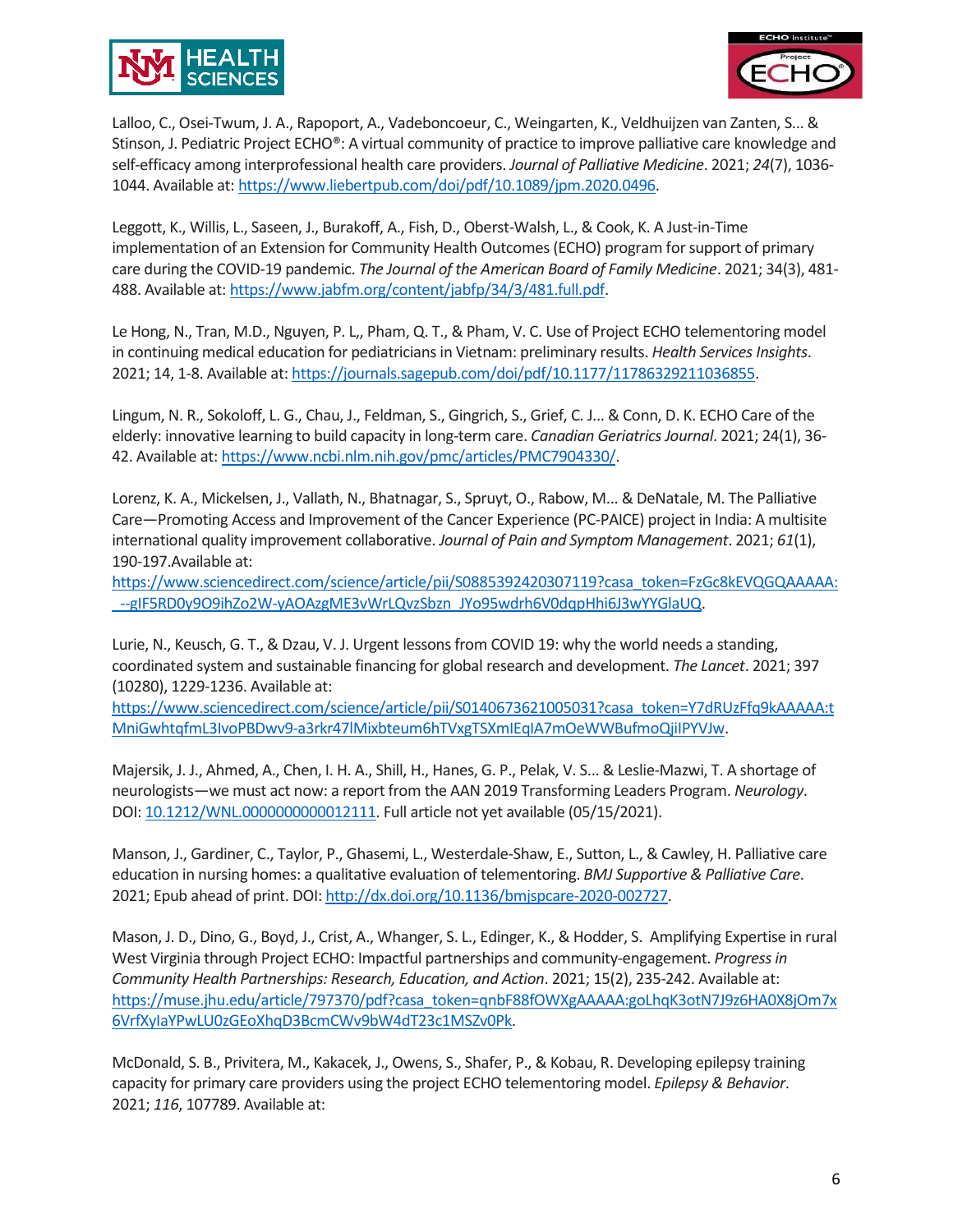



[https://www.sciencedirect.com/science/article/pii/S1525505021000238?casa\\_token=uTiQ6Dhg15QAAAAA:f](https://www.sciencedirect.com/science/article/pii/S1525505021000238?casa_token=uTiQ6Dhg15QAAAAA:ffs_BRIvUJ6LZPto_eYuUvRQEU7uviF_h997YEMjlsvSnJqBcPAmh7aExBa8c4-QGxf_SFBVfQ) [fs\\_BRIvUJ6LZPto\\_eYuUvRQEU7uviF\\_h997YEMjlsvSnJqBcPAmh7aExBa8c4-QGxf\\_SFBVfQ.](https://www.sciencedirect.com/science/article/pii/S1525505021000238?casa_token=uTiQ6Dhg15QAAAAA:ffs_BRIvUJ6LZPto_eYuUvRQEU7uviF_h997YEMjlsvSnJqBcPAmh7aExBa8c4-QGxf_SFBVfQ)

Nakaganda, A., Cira, M. K., Abdella, K., Uwinkindi, F., Mugo-Sitati, C., & Duncan, K. Expanding best practices for implementing evidence-based cancer control strategies in Africa: The 2019-2020 Africa Cancer Research and Control ECHO Program. *Journal of Cancer Policy*. 2021; 100286. Available at: [https://www.sciencedirect.com/science/article/pii/S2213538321000175?casa\\_token=NkyammisX8MAAAAA](https://www.sciencedirect.com/science/article/pii/S2213538321000175?casa_token=NkyammisX8MAAAAA:97m2b__v6OBlzlfDwwbCnM13DmSBJ0mpSJFJKD-R64PUxAPVxO6XGLtaPdODWtDAoh168zzHlA) [:97m2b\\_\\_v6OBlzlfDwwbCnM13DmSBJ0mpSJFJKD-R64PUxAPVxO6XGLtaPdODWtDAoh168zzHlA.](https://www.sciencedirect.com/science/article/pii/S2213538321000175?casa_token=NkyammisX8MAAAAA:97m2b__v6OBlzlfDwwbCnM13DmSBJ0mpSJFJKD-R64PUxAPVxO6XGLtaPdODWtDAoh168zzHlA)

Odhiambo, C. O., Mataka, A., Kassa, G., & Ondoa, P. Managing laboratory waste from HIV-related molecular testing: lessons learned from African countries. *Journal of Hazardous Materials Letters*. 2021; 100030. Available at: [https://www.sciencedirect.com/science/article/pii/S2666911021000186.](https://www.sciencedirect.com/science/article/pii/S2666911021000186)

Oliver, K., Beskin, K., Noonan, L., Shah, A., Perkins, R., & Humiston, S. A Quality Improvement Learning Collaborative for Human Papillomavirus Vaccination. *Pediatric Quality & Safety*. 2021; *6*(1). Available at: [https://www.ncbi.nlm.nih.gov/pmc/articles/PMC7781351/.](https://www.ncbi.nlm.nih.gov/pmc/articles/PMC7781351/)

Panyayen, J., Nantsupawat, T., Tangwijitsakul, W., & Nantsupawat, N. Distance learning: the "Extension for Community Healthcare Outcomes: ECHO" project: a case study. *The Southwest Respiratory and Critical Care Chronicles*. 2021; 9(40), 60-64. Available at: [https://pulmonarychronicles.com/index.php/pulmonarychronicles/article/view/889.](https://pulmonarychronicles.com/index.php/pulmonarychronicles/article/view/889)

Peter, D. D., Mziray, S. R., Lekule, I. A., Kitundu, V., Mohamed, S... & Struminger, B. B. Project Extension for Community Healthcare Outcomes improves care and treatment for multidrug-resistant tuberculosis patients in Tanzania. *International Journal of Mycobacteriology*. 2021; *10*(2), 182. Available at: [https://www.ijmyco.org/article.asp?issn=2212-](https://www.ijmyco.org/article.asp?issn=2212-5531;year=2021;volume=10;issue=2;spage=182;epage=187;aulast=Peter) [5531;year=2021;volume=10;issue=2;spage=182;epage=187;aulast=Peter.](https://www.ijmyco.org/article.asp?issn=2212-5531;year=2021;volume=10;issue=2;spage=182;epage=187;aulast=Peter)

Puckett, H. M., Bossaller, J. S., & Sheets, L. R. The impact of project ECHO on physician preparedness to treat opioid use disorder: a systematic review. *Addiction Science & Clinical Practice*. 2021; *16*(1), 1-9. Available at: [https://ascpjournal.biomedcentral.com/articles/10.1186/s13722-021-00215-z.](https://ascpjournal.biomedcentral.com/articles/10.1186/s13722-021-00215-z)

Recto, P., Lesser, J., Zapata Jr, J., Moreno-Vasquez, A., Gandara, E., Zavala Idar, A., & Castilla, M. The development and implementation of a COVID-19 Project ECHO: A program for community health workers serving populations from rural and medically underserved areas in South Texas. *Issues in Mental Health Nursing*. 2021; 1-5. Available at:

[https://www.tandfonline.com/doi/pdf/10.1080/01612840.2021.1954449?casa\\_token=Ykmr0fgG](https://www.tandfonline.com/doi/pdf/10.1080/01612840.2021.1954449?casa_token=Ykmr0fgG-tsAAAAA:XrHB-s2385GlXkdEGzW6RKItybN3ZnpJmX_Enerc5y-Aww2OO54vFKm57c6JuRP5r9oAKWil3DsI)[tsAAAAA:XrHB-s2385GlXkdEGzW6RKItybN3ZnpJmX\\_Enerc5y-Aww2OO54vFKm57c6JuRP5r9oAKWil3DsI.](https://www.tandfonline.com/doi/pdf/10.1080/01612840.2021.1954449?casa_token=Ykmr0fgG-tsAAAAA:XrHB-s2385GlXkdEGzW6RKItybN3ZnpJmX_Enerc5y-Aww2OO54vFKm57c6JuRP5r9oAKWil3DsI)

Rooney, L., Harrold, A., McNicholas, F., Gavin, B., Cullen, W., & Quigley, E. Child and adolescent mental health service: extension for community health care options [CAMHS ECHO]. *Irish Medical Journal*. 2021; 114(1). Available at: [http://imj.ie/wp-content/uploads/2021/01/Child-and-Adolescent-Mental-Health-Service-](http://imj.ie/wp-content/uploads/2021/01/Child-and-Adolescent-Mental-Health-Service-Extension-for-Community-Health-Care-Options-CAMHS-ECHO.pdf)[Extension-for-Community-Health-Care-Options-CAMHS-ECHO.pdf.](http://imj.ie/wp-content/uploads/2021/01/Child-and-Adolescent-Mental-Health-Service-Extension-for-Community-Health-Care-Options-CAMHS-ECHO.pdf)

Salcedo, M. P., Varon, M. L., Phoolcharoen, N., Osman, N., David, E., Rangeiro, R... & Schmeler, K. M. Building local capacity for cervical cancer prevention in low resource settings: Changing strategy during the COVID-19 pandemic. *Journal of Global Health*. 2021; 11: 03044. Available at: [https://www.ncbi.nlm.nih.gov/pmc/articles/PMC7956015/.](https://www.ncbi.nlm.nih.gov/pmc/articles/PMC7956015/)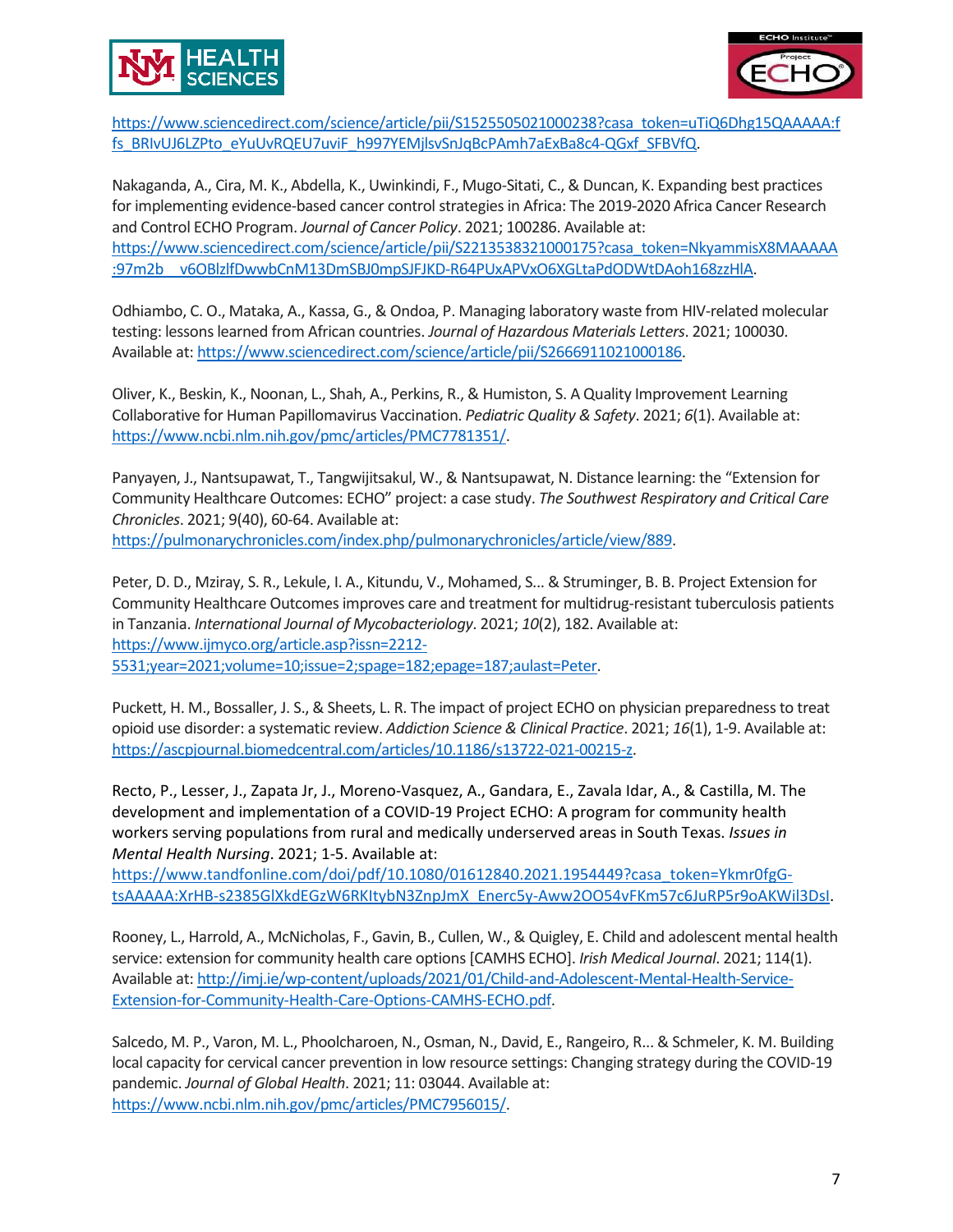



Seiverling, E., Ahrns, H., Stevens, K., Ayers, L., Nussinow, T., Dorr, G., & Cyr, P. Dermoscopic lotus of learning: implementation and dissemination of a multimodal dermoscopy curriculum for primary care. *Journal of Medical Education and Curricular Development*. 2021; *8*, Available at: [https://journals.sagepub.com/doi/full/10.1177/2382120521989983.](https://journals.sagepub.com/doi/full/10.1177/2382120521989983)

Shea, C. M., Gertner, A. K., & Green, S. L. Barriers and perceived usefulness of an ECHO intervention for office-based buprenorphine treatment for opioid use disorder in North Carolina: a qualitative study. *Substance Abuse*. 2021; 42(1), 54-64. Available at[: https://doi.org/10.1080/08897077.2019.1694617.](https://doi.org/10.1080/08897077.2019.1694617)

Sockalingam, S., Rajaratnam, T., Zhou, C., Serhal, E., Crawford, A., & Mylopoulos, M. Building mental health capacity: exploring the role of adaptive expertise in the ECHO virtual learning model. *Journal of Continuing Education in the Health Professions*. 2021; Epub ahead of print[. DOI: 10.1097/CEH.0000000000000349.](doi:%2010.1097/CEH.0000000000000349)

Syed, S., Bansal, A., Taneja, D., Keshan, P., Kumar, A., & Kumar, A. Encompassing Access to Improved Liver Care–ILBS ECHO, Revolution in Speciality Care. *Indian Journal of Applied* Research. 2021; 11(4), 46-48. Available at: [https://www.researchgate.net/profile/Dinesh-](https://www.researchgate.net/profile/Dinesh-Taneja/publication/351668207_ENCOMPASSING_ACCESS_TO_IMPROVED_LIVER_CARE_-_ILBS_ECHO_REVOLUTION_IN_SPECIALITY_CARE/links/60efda959541032c6d3ec06c/ENCOMPASSING-ACCESS-TO-IMPROVED-LIVER-CARE-ILBS-ECHO-REVOLUTION-IN-SPECIALITY-CARE.pdf)[Taneja/publication/351668207\\_ENCOMPASSING\\_ACCESS\\_TO\\_IMPROVED\\_LIVER\\_CARE\\_-](https://www.researchgate.net/profile/Dinesh-Taneja/publication/351668207_ENCOMPASSING_ACCESS_TO_IMPROVED_LIVER_CARE_-_ILBS_ECHO_REVOLUTION_IN_SPECIALITY_CARE/links/60efda959541032c6d3ec06c/ENCOMPASSING-ACCESS-TO-IMPROVED-LIVER-CARE-ILBS-ECHO-REVOLUTION-IN-SPECIALITY-CARE.pdf) ILBS\_ECHO\_REVOLUTION\_IN\_SPECIALITY\_CARE/links/60efda959541032c6d3ec06c/ENCOMPASSING-[ACCESS-TO-IMPROVED-LIVER-CARE-ILBS-ECHO-REVOLUTION-IN-SPECIALITY-CARE.pdf.](https://www.researchgate.net/profile/Dinesh-Taneja/publication/351668207_ENCOMPASSING_ACCESS_TO_IMPROVED_LIVER_CARE_-_ILBS_ECHO_REVOLUTION_IN_SPECIALITY_CARE/links/60efda959541032c6d3ec06c/ENCOMPASSING-ACCESS-TO-IMPROVED-LIVER-CARE-ILBS-ECHO-REVOLUTION-IN-SPECIALITY-CARE.pdf)

Thies, K. M., Gonzalez, M., Porto, A., Ashley, K. L., Korman, S., & Lamb, M. Project ECHO COVID-19: vulnerable populations and telehealth early in the pandemic. *Journal of Primary Care & Community Health*, *12*, 21501327211019286. Available at: [https://journals.sagepub.com/doi/pdf/10.1177/21501327211019286.](https://journals.sagepub.com/doi/pdf/10.1177/21501327211019286)

Tran, L., Feldman, R., Riley, T., & Jung, J. Association of the Extension for Community Healthcare Outcomes Project with use of direct-acting antiviral treatment among US adults with hepatitis C. *JAMA Network Open*. 2021; 4(7), e2115523-e2115523. Available at: [https://jamanetwork.com/journals/jamanetworkopen/article](https://jamanetwork.com/journals/jamanetworkopen/article-abstract/2781614)[abstract/2781614.](https://jamanetwork.com/journals/jamanetworkopen/article-abstract/2781614)

Usher, R., Payne, C., Real, S., & Carey, L. Project ECHO: Enhancing palliative care for primary care occupational therapists and physiotherapists in Ireland. *Health & Social Care in the Community*. 2021; Epiub ahead of print. Available at: [https://doi.org/10.1111/hsc.13372.](https://doi.org/10.1111/hsc.13372)

Varon, M.L., Baker, E., Byers, E., Cirolia, L., Bogler, O., Bouchonville, M... & Arora, S. Project ECHO Cancer Initiative: a tool to improve care and increase capacity along the continuum of cancer care. *Journal of Cancer Education*. 2021; 36, 25-38. Available at: [https://link.springer.com/article/10.1007/s13187-021-02031-0.](https://link.springer.com/article/10.1007/s13187-021-02031-0)

Wilson, K., Dennison, C., Struminger, B., Armistad, A., Osuka, H., Montoya, E ... & Lessa, F. C. Building a Virtual Global Knowledge Network during COVID-19: The Infection Prevention and Control Global Webinar Series. *Clinical Infectious Diseases*. 2021; Epub ahead of print. Available at: [https://doi.org/10.1093/cid/ciab320.](https://doi.org/10.1093/cid/ciab320)

Winkler, M. F., Tappenden, K. A., Spangenburg, M., & Iyer, K. Learn Intestinal Failure Tele-ECHO Project: An innovative online telementoring and case-based learning clinic. *Nutrition in Clinical Practice*. 2021. Abstract available at[: https://aspenjournals.onlinelibrary.wiley.com/doi/epdf/10.1002/ncp.10743.](https://aspenjournals.onlinelibrary.wiley.com/doi/epdf/10.1002/ncp.10743)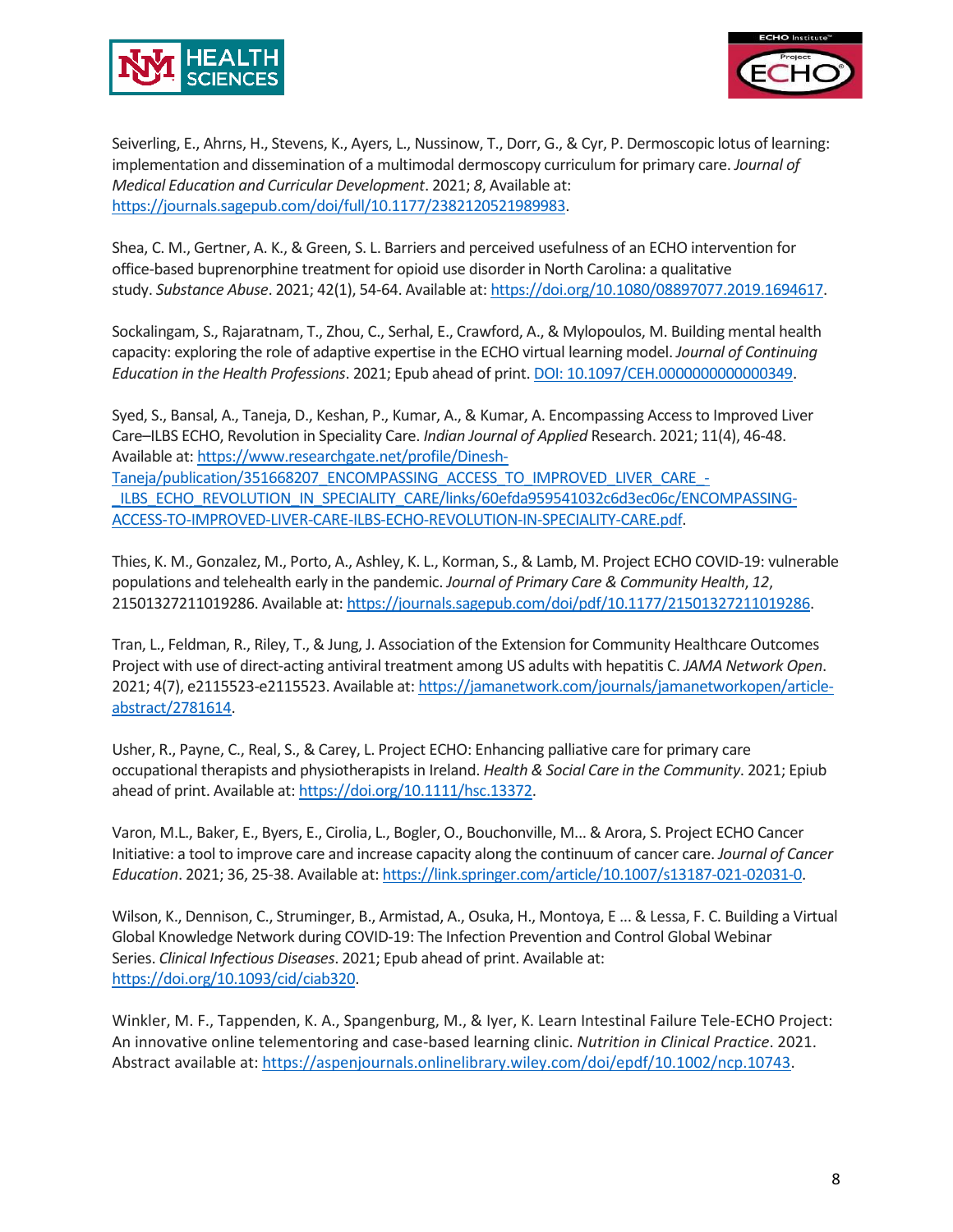



# **2020**

Archbald-Pannone, L. R., Harris, D. A., Albero, K., Steele, R. L., Pannone, A. F., & Mutter, J. B. COVID-19 collaborative model for an academic hospital and long-term care facilities. *Journal of the American Medical Directors Association*. 2020. Available at[: https://www.jamda.com/article/S1525-8610\(20\)30447-3/pdf.](https://www.jamda.com/article/S1525-8610(20)30447-3/pdf) 

Arora, S. & Byers, E.L. Leveraging local expertise to improve rural cancer care outcomes: A response to Levit et al. *JCO Oncology Practice*. 2020; Epub ahead of print. DOI: 10.1200/OP.20.00260. Available at: [https://ascopubs.org/doi/pdf/10.1200/OP.20.00260.](https://ascopubs.org/doi/pdf/10.1200/OP.20.00260)

Arora, S., Mate, K. S., Jones, J. L., Sevin, C. B., Clewett, E ... & Davis, H. T. Enhancing collaborative learning for quality improvement: evidence from the Improving Clinical Flow Project, a Breakthrough Series Collaborative with Project ECHO. *The Joint Commission Journal on Quality and Patient Safety*. 2020. Available at: [https://www.sciencedirect.com/science/article/abs/pii/S1553725020301033.](https://www.sciencedirect.com/science/article/abs/pii/S1553725020301033)

Arora, S. & Thornton, K. Novel models of hepatitis C virus care: telemedicine, Project ECHO, and integrative care. *Clinical Liver Disease .* 2020; 16(1). Available at: [https://aasldpubs.onlinelibrary.wiley.com/toc/20462484/2020/16/1.](https://aasldpubs.onlinelibrary.wiley.com/toc/20462484/2020/16/1)

Babu, R., Dhanasekaran, K., Mehrotra, R., & Hariprasad, R. Leveraging technology for nation-wide training of healthcare professionals in cancer screening in India: a methods article. *Journal of Cancer Education*. 2020; 1- 7. Available at: [https://link.springer.com/article/10.1007/s13187-020-01720-6.](https://link.springer.com/article/10.1007/s13187-020-01720-6)

Bankhurst, A., Romero-Olivas, C., Hernandez Larson, J., Bradford, A., Fields, R., Kalishman, S... & Snead, J. Rheumatic care in under-resourced areas using the Extension for Community Healthcare Outcomes Model. *Arthritis Care & Research*. 2020; *72*(6), 850-858. Available at: [https://pubmed.ncbi.nlm.nih.gov/30927517/.](https://pubmed.ncbi.nlm.nih.gov/30927517/)

Becevic, M., Wallach, E., Sheets, L. R., Misterovich, H., Norris, S., Aboagye, E... & Sohl, K. Accelerating care through ECHO: case examples from the field. *Missouri Medicine*. 2020; *117*(3), 235-240. Available at: [https://www.ncbi.nlm.nih.gov/pmc/articles/PMC7302031/.](https://www.ncbi.nlm.nih.gov/pmc/articles/PMC7302031/)

Bellesheim, K. R., Kizzee, R. L., Curran, A., & Sohl, K. ECHO Autism: integrating maintenance of certification with Extension for Community Healthcare Outcomes improves developmental screening. *Journal of Developmental & Behavioral Pediatrics*. 2020; 41(6), 420-427. Available at: [https://journals.lww.com/jrnldbp/Fulltext/2020/08000/ECHO\\_Autism\\_\\_Integrating\\_Maintenance\\_of.2.aspx](https://journals.lww.com/jrnldbp/Fulltext/2020/08000/ECHO_Autism__Integrating_Maintenance_of.2.aspx?context=FeaturedArticles&collectionId=3&casa_token=Ihh03gaP70YAAAAA:VszJDFPNGxDBmP-eVL5zbOuzcvExbfMMJAYorVeVrWp_wsbSQni8j3JKos0VBYBGHwkSE2zYqCAjVoc2Npgbx30) [?context=FeaturedArticles&collectionId=3&casa\\_token=Ihh03gaP70YAAAAA:VszJDFPNGxDBmP](https://journals.lww.com/jrnldbp/Fulltext/2020/08000/ECHO_Autism__Integrating_Maintenance_of.2.aspx?context=FeaturedArticles&collectionId=3&casa_token=Ihh03gaP70YAAAAA:VszJDFPNGxDBmP-eVL5zbOuzcvExbfMMJAYorVeVrWp_wsbSQni8j3JKos0VBYBGHwkSE2zYqCAjVoc2Npgbx30)[eVL5zbOuzcvExbfMMJAYorVeVrWp\\_wsbSQni8j3JKos0VBYBGHwkSE2zYqCAjVoc2Npgbx30.](https://journals.lww.com/jrnldbp/Fulltext/2020/08000/ECHO_Autism__Integrating_Maintenance_of.2.aspx?context=FeaturedArticles&collectionId=3&casa_token=Ihh03gaP70YAAAAA:VszJDFPNGxDBmP-eVL5zbOuzcvExbfMMJAYorVeVrWp_wsbSQni8j3JKos0VBYBGHwkSE2zYqCAjVoc2Npgbx30)

Bikinesi, L., O'Bryan, G., Roscoe, C., Mekonen, T., Shoopala, N., Mengistu, A. T... & Pati, R. Implementation and evaluation of a Project ECHO telementoring program for the Namibian HIV workforce. *Human Resources for Health*. 2020; 18(1), 1-10. Available at[: https://link.springer.com/content/pdf/10.1186/s12960-020-](https://link.springer.com/content/pdf/10.1186/s12960-020-00503-w.pdf) [00503-w.pdf.](https://link.springer.com/content/pdf/10.1186/s12960-020-00503-w.pdf)

Brandt, L., Warne-Griggs, M., Hoffman, K., Popejoy, L., & Mutrux, E. R. Embracing the power of Show-Me ECHO learning communities to transform clinical practice in Missouri. *Missouri Medicine*. 2020; *117*(3), 216- 221. Available at: [https://www.ncbi.nlm.nih.gov/pmc/articles/PMC7302019/pdf/ms117\\_p0216.pdf.](https://www.ncbi.nlm.nih.gov/pmc/articles/PMC7302019/pdf/ms117_p0216.pdf)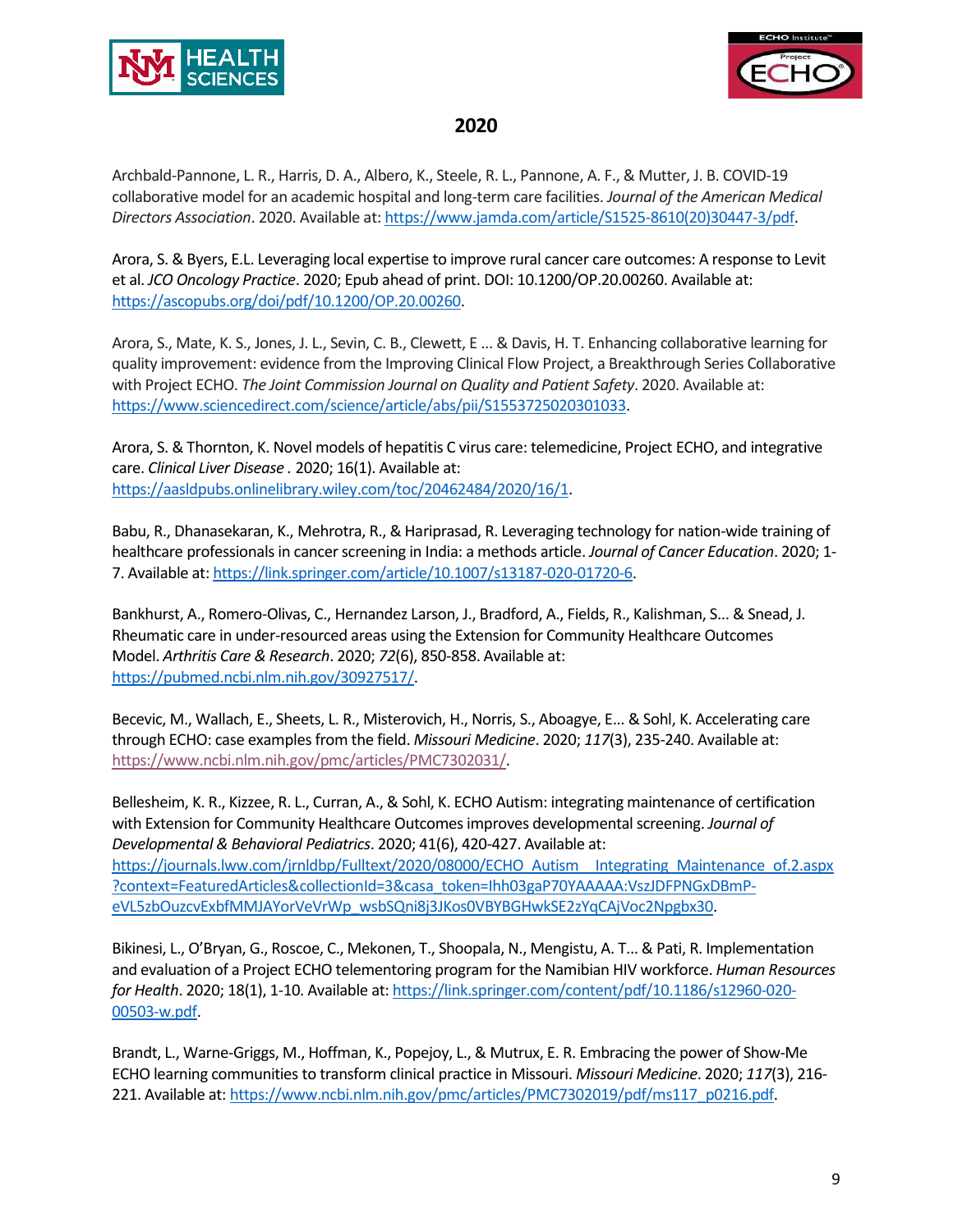



Calo, W. A. Reaching the Hispanic community about COVID-19 through existing chronic disease prevention programs. *Preventing Chronic Disease*, *17*. Available at[: https://www.cdc.gov/pcd/issues/2020/20\\_0165.htm.](https://www.cdc.gov/pcd/issues/2020/20_0165.htm)

Chan, C. T., Collins, K., Ditschman, E. P., Koester-Wiedemann, L… & Rocco, M. V. Overcoming barriers for uptake and continued use of home dialysis: An NKF-KDOQI conference report. *American Journal of Kidney Diseases*. 2020; ePub ahead of print. Available at[: https://doi.org/10.1053/j.ajkd.2019.11.007.](https://doi.org/10.1053/j.ajkd.2019.11.007)

Cira, M. K., Tesfay, R., Zujewski, J. A., Sinulingga, D. T., Aung, S., Mwakatobe, K... & Dvaladze, A. Promoting evidence-based practices for breast cancer care through web-based collaborative learning. *Journal of Cancer Policy*. 2020; 100242. Available at:

[https://reader.elsevier.com/reader/sd/pii/S2213538320300345?token=DCD0118C2FAF49F342C92BC6DC4B](https://reader.elsevier.com/reader/sd/pii/S2213538320300345?token=DCD0118C2FAF49F342C92BC6DC4BA482CB01FE60C7109C41E8DB3CDC0D64353F1D5CB215ADDDC7C89D917C5B6B518815) [A482CB01FE60C7109C41E8DB3CDC0D64353F1D5CB215ADDDC7C89D917C5B6B518815.](https://reader.elsevier.com/reader/sd/pii/S2213538320300345?token=DCD0118C2FAF49F342C92BC6DC4BA482CB01FE60C7109C41E8DB3CDC0D64353F1D5CB215ADDDC7C89D917C5B6B518815)

Coulson, C. & Galvin, S. Navigating perinatal care in Western North Carolina: Access for patients and providers. *North Carolina Medical Journal*. 2020; 81(1), 41-44. Available at: [http://www.ncmedicaljournal.com/content/81/1/41.full.pdf+html.](http://www.ncmedicaljournal.com/content/81/1/41.full.pdf+html)

Cuttriss, N., Bouchonville, M. F., Maahs, D. M., & Walker, A. F. Tele-rounds and case-based training: Project ECHO telementoring model applied to complex diabetes care. *Pediatric Clinics of North America*. 2020; *67*(4), 759-772. Available at:

[https://www.sciencedirect.com/science/article/abs/pii/S0031395520300468?via%3Dihub.](https://www.sciencedirect.com/science/article/abs/pii/S0031395520300468?via%3Dihub)

Damian, A. J., Robinson, S., Manzoor, F., Lamb, M., Rojas, A., Porto, A., & Anderson, D. A mixed methods evaluation of the feasibility, acceptability, and impact of a pilot project ECHO for community health workers (CHWs). *Pilot and Feasibility Studies*. 2020; 6(1), 1-11. Available at: [https://pilotfeasibilitystudies.biomedcentral.com/articles/10.1186/s40814-020-00678-y.](https://pilotfeasibilitystudies.biomedcentral.com/articles/10.1186/s40814-020-00678-y)

Dhanasekaran, K., Babu, R., Kumar, V., Singh, S., & Hariprasad, R. Factors influencing the retention of participants in online cancer screening training programs in India. *BMC Medical Education*. 2020; 20(1), 1-7. Available at: [https://link.springer.com/article/10.1007/s11606-019-05205-1.](https://link.springer.com/article/10.1007/s11606-019-05205-1)

Dowling, M. J., Payne, C., Larkin, P., & Ryan, D. J. Does an interactive, teleconference-delivered, palliative care lecture series improve nursing home staff confidence?. *Journal of Palliative Medicine*. 2020; *23*(2), 179-183. Available at: [https://www.liebertpub.com/doi/pdf/10.1089/jpm.2018.0549.](https://www.liebertpub.com/doi/pdf/10.1089/jpm.2018.0549)

Dusheiko, G. & Dalton, H. (2020). Viral hepatitis in sub-Saharan Africa i-ECHO clinic. *South African Gastroenterology Review*, 18 (1), 22-24. Available at[: https://journals.co.za/content/journal/10520/EJC-](https://journals.co.za/content/journal/10520/EJC-1d0a9f06bb)[1d0a9f06bb.](https://journals.co.za/content/journal/10520/EJC-1d0a9f06bb)

Edison, K. Telehealth and Outreach in the Post COVID-19 World: The MU Show-Me ECHO Program as a National Model. *Missouri Medicine*, *117*(3), 214. Available at: [https://www.ncbi.nlm.nih.gov/pmc/articles/PMC7302041/.](https://www.ncbi.nlm.nih.gov/pmc/articles/PMC7302041/)

Faherty, L. J., Rose, A. J., Chappel, A., Taplin, C., Martineau, M., & Fischer, S. H. Assessing and expanding the evidence base for Project ECHO and ECHO-Like Models: findings of a technical expert panel. *Journal of General Internal Medicine*. 2020; 35(3), 809-902. Available at: [https://link.springer.com/content/pdf/10.1007/s11606-019-05599-y.pdf.](https://link.springer.com/content/pdf/10.1007/s11606-019-05599-y.pdf)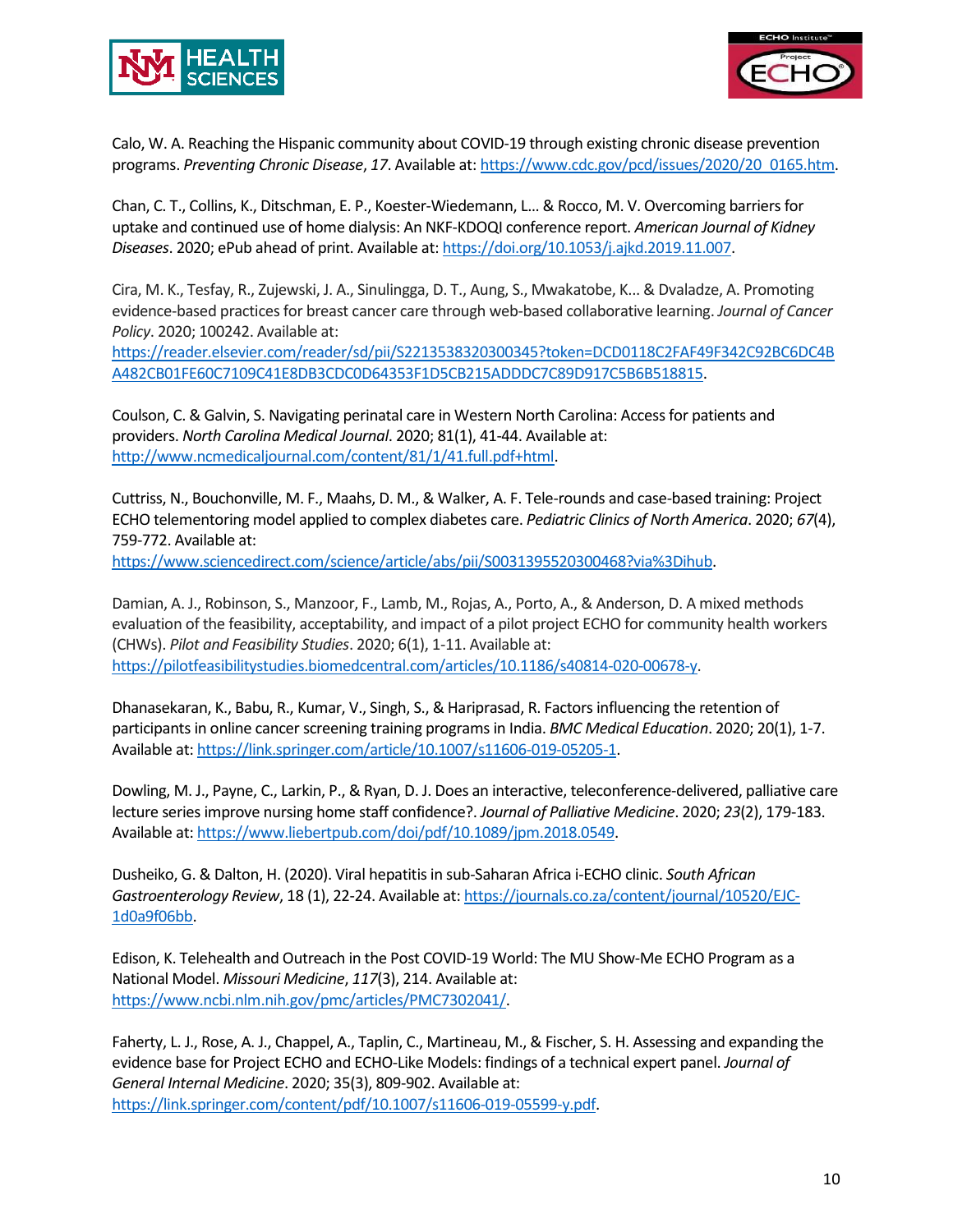



Furness, B. W., Goldhammer, H., Montalvo, W., Gagnon, K., Bifulco, L., Lentine, D., & Anderson, D. Transforming primary care for lesbian, gay, bisexual, and transgender people: A collaborative quality improvement initiative. *The Annals of Family Medicine*. 2020; 18(4), 292-302. Available at: [https://www.annfammed.org/content/annalsfm/18/4/292.full.pdf.](https://www.annfammed.org/content/annalsfm/18/4/292.full.pdf)

Gadomski, A., Anderson, J., Chung, Y.L., Krupa, N. & Jenkins, P. Full agonist opioid prescribing by primary care clinicians after buprenorphine training. *Substance* Abuse. 2020; ePub ahead of print. DOI: 10.1080/08897077.2020.1736709. Available at:

[https://www.tandfonline.com/doi/pdf/10.1080/08897077.2020.1736709?casa\\_token=DPRcLs5O6Q8AAAAA](https://www.tandfonline.com/doi/pdf/10.1080/08897077.2020.1736709?casa_token=DPRcLs5O6Q8AAAAA:jmwY2yHj5aEulB6GMjBM0S8SdD1TOlfbyJqid4dzc5VDNIySwBC0en1eTCyP9vC7TK00WGS2SvkLI9Q) [:jmwY2yHj5aEulB6GMjBM0S8SdD1TOlfbyJqid4dzc5VDNIySwBC0en1eTCyP9vC7TK00WGS2SvkLI9Q.](https://www.tandfonline.com/doi/pdf/10.1080/08897077.2020.1736709?casa_token=DPRcLs5O6Q8AAAAA:jmwY2yHj5aEulB6GMjBM0S8SdD1TOlfbyJqid4dzc5VDNIySwBC0en1eTCyP9vC7TK00WGS2SvkLI9Q)

Ganesh, A., Sahu, P., Nair, S., & Chand, P. A smartphone based e-Consult in addiction medicine: An initiative in COVID lockdown. *Asian Journal of Psychiatry*. 2020; *51*, 102120. Available at: [https://www.ncbi.nlm.nih.gov/pmc/articles/PMC7194985/.](https://www.ncbi.nlm.nih.gov/pmc/articles/PMC7194985/)

Greever-Rice, T., Brandt, L., Warne-Griggs, M., & Hoffman, K. Integrating the lived experience conditions and care in the ECHO Model. *Missouri Medicine*. 2020; *117*(3), 241. Available at: [https://www.ncbi.nlm.nih.gov/pmc/articles/PMC7302038/.](https://www.ncbi.nlm.nih.gov/pmc/articles/PMC7302038/)

Harris, E.L., Curry, K.A., & Olsen, J.J. ECHO Education: A multisectoral effort ensuring educational success during the COVID-19 Pandemic. *International Journal of Entrepreneurship and Economic Issues*. 2020; 4(1), 10-15. ePub ahead of print. ISSN: 2616-0048 Print/ ISSN: 2631-231X Online.

Hassan, S., Carlin, L., Zhao, J., Taenzer, P., & Furlan, A. D. Promoting an interprofessional approach to chronic pain management in primary care using Project ECHO. *Journal of Interprofessional Care*. 2020; 1-4. Available at:

[https://www.tandfonline.com/doi/pdf/10.1080/13561820.2020.1733502?casa\\_token=UlqLktIqGa0AAAAA:o](https://www.tandfonline.com/doi/pdf/10.1080/13561820.2020.1733502?casa_token=UlqLktIqGa0AAAAA:oftvJFIoIvavpN9QXmyaGAq0MHmmyXF4XHKxxkyiApSTM0WdP4ZxMheTidq_DAlr4xHqP7HPgdEfPeY) [ftvJFIoIvavpN9QXmyaGAq0MHmmyXF4XHKxxkyiApSTM0WdP4ZxMheTidq\\_DAlr4xHqP7HPgdEfPeY.](https://www.tandfonline.com/doi/pdf/10.1080/13561820.2020.1733502?casa_token=UlqLktIqGa0AAAAA:oftvJFIoIvavpN9QXmyaGAq0MHmmyXF4XHKxxkyiApSTM0WdP4ZxMheTidq_DAlr4xHqP7HPgdEfPeY)

Holmes, C. M., Keyser-Marcus, L., Dave, B., & Mishra, V. Project ECHO and opioid education: a systematic review. *Current Treatment Options in Psychiatry*. 2020; 1-14. Available at: [https://link.springer.com/article/10.1007/s40501-020-00199-8.](https://link.springer.com/article/10.1007/s40501-020-00199-8)

Hong, S. Y., Ashipala, L. S., Bikinesi, L., Hamunime, N., Kamangu, J. W., Boylan, A... & Dziuban, E. J. Rapid adaptation of HIV treatment programs in response to COVID-19—Namibia, 2020. *Morbidity and Mortality Weekly Report*, *69*(42), 1549. Available at[: https://www.ncbi.nlm.nih.gov/pmc/articles/PMC7583497/.](https://www.ncbi.nlm.nih.gov/pmc/articles/PMC7583497/)

Hostutler, C.A., Valleru, J., Maciejewski, H.M., Hess, A., Gleeson, S.P., & Ramtekkar, U.P. Improving pediatrician's behavioral health competencies through the Project ECHO Teleconsultation model. *Clinical Pediatrics*. 2020; ePub ahead of print. Available at: Available at: [https://journals.sagepub.com/doi/10.1177/0009922820927018.](https://journals.sagepub.com/doi/10.1177/0009922820927018)

Junge-Maughan, L., Moore, A., & Lipsitz, L. Key strategies for improving transitions of care collaboration: lessons from the ECHO-care transitions program. *Journal of Interprofessional Care*. 2020; 1-4. Available at: [https://www.tandfonline.com/doi/pdf/10.1080/13561820.2020.1798900?casa\\_token=IWJ\\_P5L2Tk0AAAAA:](https://www.tandfonline.com/doi/pdf/10.1080/13561820.2020.1798900?casa_token=IWJ_P5L2Tk0AAAAA:wz8gBrYMoSI3dZ8e8F3os0oM2GYXYap_ADq_pUBVKz4LdjOKWjw25jkZX7QW-HbKs8LpPPJ4mtmLD_0) [wz8gBrYMoSI3dZ8e8F3os0oM2GYXYap\\_ADq\\_pUBVKz4LdjOKWjw25jkZX7QW-HbKs8LpPPJ4mtmLD\\_0.](https://www.tandfonline.com/doi/pdf/10.1080/13561820.2020.1798900?casa_token=IWJ_P5L2Tk0AAAAA:wz8gBrYMoSI3dZ8e8F3os0oM2GYXYap_ADq_pUBVKz4LdjOKWjw25jkZX7QW-HbKs8LpPPJ4mtmLD_0)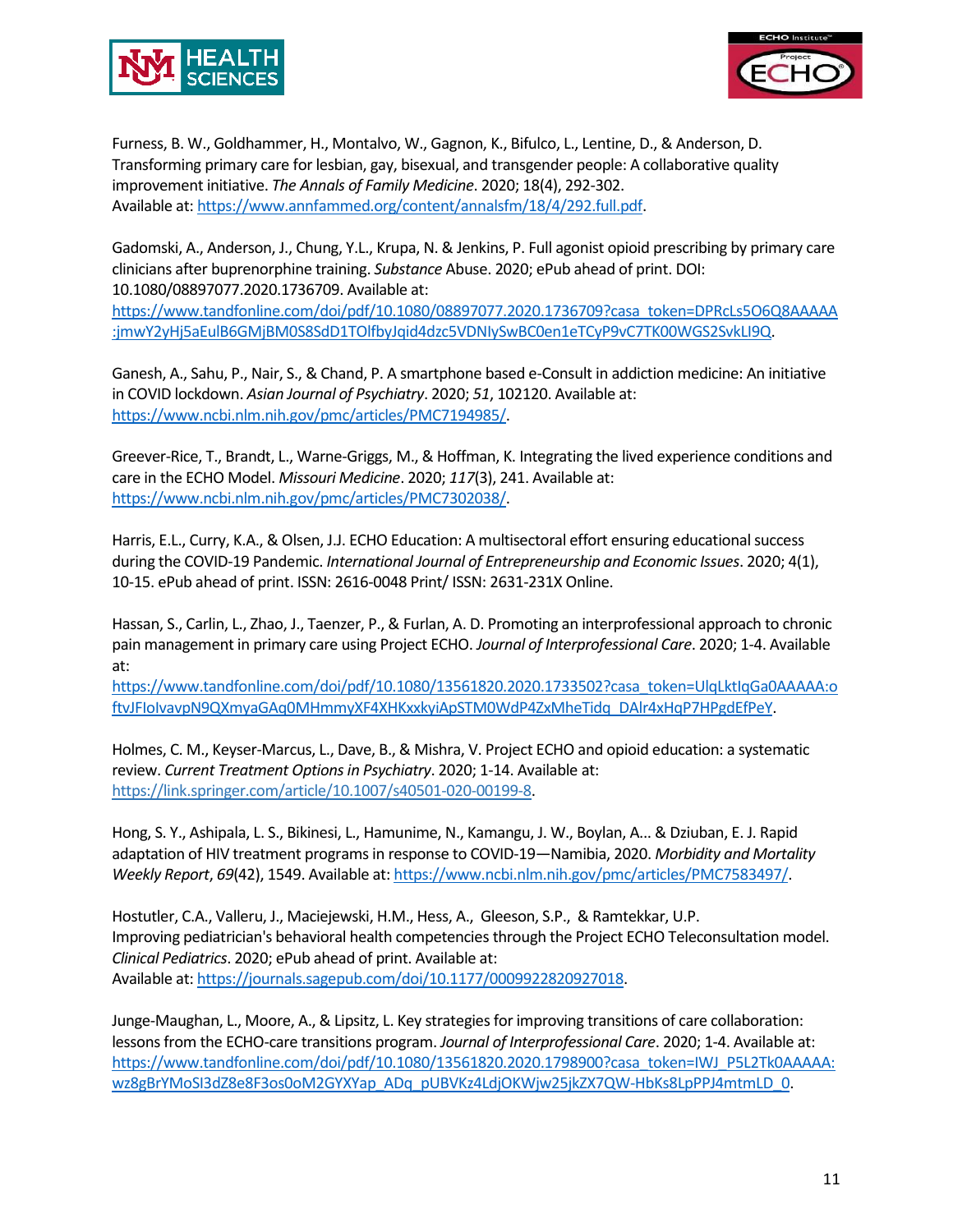



Katzman, J. G. ECHO Telementoring for pain, palliative care, and opioid management: progress, challenges, and future goals. *Pain Medicine*. 2020. ePub ahead of print. DOI:10/1093/pm.pnz337. Available at: [https://academic.oup.com/painmedicine/advance-article/doi/10.1093/pm/pnz337/5698295.](https://academic.oup.com/painmedicine/advance-article/doi/10.1093/pm/pnz337/5698295)

Katzman, N. F., & Stanton, M. P. The integration of social emotional learning and cultural education into online distance learning curricula: now imperative during the COVID-19 pandemic. *Creative Education*. 2020; 11(9), 1561-1571. Available at: [https://www.scirp.org/journal/paperinformation.aspx?paperid=102650.](https://www.scirp.org/journal/paperinformation.aspx?paperid=102650)

Kearly, A., Oputa, J., & Harper-Hardy, P. Telehealth: An opportunity for state and territorial health agencies to improve access to needed health services. *Journal of Public Health Management and Practice*. 2020; 26(1), 86- 90. Available at:

[https://journals.lww.com/jphmp/Fulltext/2020/01000/Telehealth\\_\\_An\\_Opportunity\\_for\\_Stateand.16.aspx.](https://journals.lww.com/jphmp/Fulltext/2020/01000/Telehealth__An_Opportunity_for_Stateand.16.aspx)

Khan, K., Mathur, A., Kaur, S., Ganesh, A., & Chand, P. K. (2020). Profile of cases discussed in Innovative Tele-ECHO Mentoring Program on Addiction Management. *Asian Journal of Psychiatry*, 102060. Available at: [https://www.sciencedirect.com/science/article/pii/S1876201820301714?casa\\_token=4ZnOLiAXhYIAAAAA:D](https://www.sciencedirect.com/science/article/pii/S1876201820301714?casa_token=4ZnOLiAXhYIAAAAA:DgCpOYGYWA4a69IahecGZjcfqNFP5Iph0dNtPyAFeQlIqoZQUKd_c2ol8DCYZL2j2YFngXWztg) [gCpOYGYWA4a69IahecGZjcfqNFP5Iph0dNtPyAFeQlIqoZQUKd\\_c2ol8DCYZL2j2YFngXWztg.](https://www.sciencedirect.com/science/article/pii/S1876201820301714?casa_token=4ZnOLiAXhYIAAAAA:DgCpOYGYWA4a69IahecGZjcfqNFP5Iph0dNtPyAFeQlIqoZQUKd_c2ol8DCYZL2j2YFngXWztg)

Komaromy, M., Bartlett, J., Zurawski, A., Gonzales-van Horn, S. R., Kalishman, S. G., Ceballos, V... & Arora, S. ECHO Care: providing multidisciplinary specialty expertise to support the care of complex patients. *Journal of General Internal Medicine*. 2020; *35*(1), 326-330. Available at: [https://link.springer.com/article/10.1007/s11606-019-05205-1.](https://link.springer.com/article/10.1007/s11606-019-05205-1)

Kozloff, N., Foussias, G., Durbin, J., Sockalingam, S., Addington, J... & Cunningham, J. E. Early psychosis intervention-spreading evidence-based treatment (EPI-SET): protocol for an effectiveness-implementation study of a structured model of care for psychosis in youth and emerging adults. *BMJ Open*. 2020; *10*(6), e034280. Available at: [https://bmjopen.bmj.com/content/10/6/e034280.full.](https://bmjopen.bmj.com/content/10/6/e034280.full)

Lam, J., & Mattke, S. Memory care approaches to better leverage capacity of dementia specialists: a narrative synthesis. *Neurodegenerative Disease Management*. 2021. Available at: [https://www.futuremedicine.com/doi/full/10.2217/nmt-2020-0038.](https://www.futuremedicine.com/doi/full/10.2217/nmt-2020-0038)

Lewiecki, E. M., & Rothman, M. S. COVID-19, medical education, and bone health: insights from Project ECHO. *Journal of Clinical Densitometry*. 2020. Available at: [https://www.ncbi.nlm.nih.gov/pmc/articles/PMC7207104/.](https://www.ncbi.nlm.nih.gov/pmc/articles/PMC7207104/)

Lopez Varon, M., Baker, E., Estrada, E. E., Schmeler, K. M., & Pareja, R. Advancing gynecologic oncology in Latin America through Project ECHO. *International Journal of Gynecologic Cancer*. 2020; ijgc-2020. Available at[: https://ijgc.bmj.com/content/early/2020/06/09/ijgc-2020-](https://ijgc.bmj.com/content/early/2020/06/09/ijgc-2020-001559?int_source=trendmd&int_medium=cpc&int_campaign=usage) [001559?int\\_source=trendmd&int\\_medium=cpc&int\\_campaign=usage.](https://ijgc.bmj.com/content/early/2020/06/09/ijgc-2020-001559?int_source=trendmd&int_medium=cpc&int_campaign=usage)

Madden, E. F., Kalishman, S., Zurawski, A., O'Sullivan, P., Arora, S., & Komaromy, M. Strategies used by interprofessional teams to counter healthcare marginalization and engage complex patients. *Qualitative Health Research*. 2020; 1-14. Available at:

[https://journals.sagepub.com/doi/pdf/10.1177/1049732320909100?casa\\_token=aHcH6XeVlSEAAAAA:ziZJp](https://journals.sagepub.com/doi/pdf/10.1177/1049732320909100?casa_token=aHcH6XeVlSEAAAAA:ziZJpMRu7cpNqM0HehvcB9r5nkHlpTdzgFzED6bn4Gv3VZBamhhK5CXISXX5yi4ouSfOH56HT_eF) [MRu7cpNqM0HehvcB9r5nkHlpTdzgFzED6bn4Gv3VZBamhhK5CXISXX5yi4ouSfOH56HT\\_eF.](https://journals.sagepub.com/doi/pdf/10.1177/1049732320909100?casa_token=aHcH6XeVlSEAAAAA:ziZJpMRu7cpNqM0HehvcB9r5nkHlpTdzgFzED6bn4Gv3VZBamhhK5CXISXX5yi4ouSfOH56HT_eF)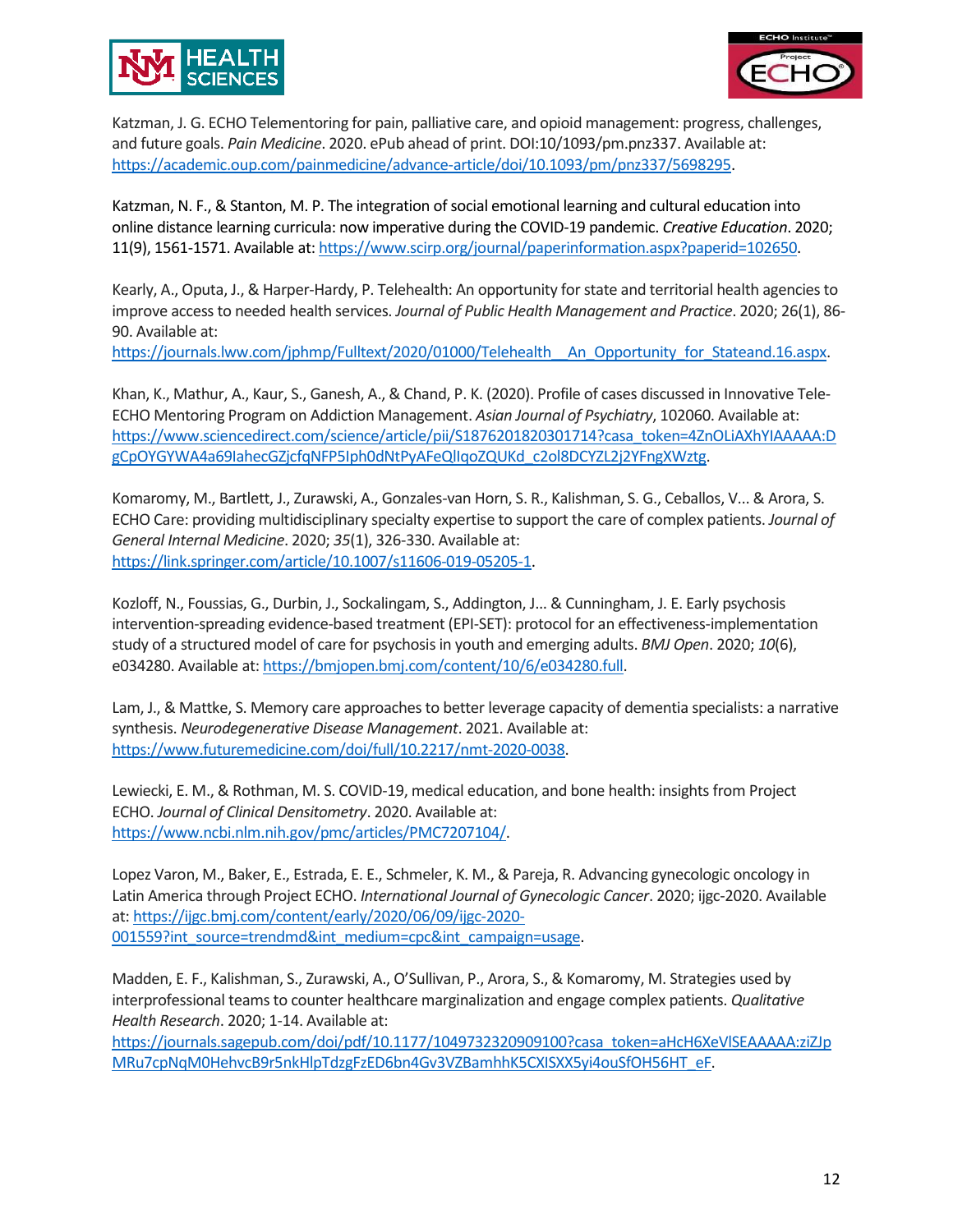



Mahadevan, J., Shukla, L., Chand, P.K., Komaromy, M., Murthy, P., & Arora, S. Innovative virtual mentoring using the Extension for Community Healthcare Outcomes model for primary care providers for the management of alcohol use disorders. *Journal of Indian Medical Research*. 2020; 151. Available at: [https://www.ncbi.nlm.nih.gov/pmc/articles/PMC7602922/.](https://www.ncbi.nlm.nih.gov/pmc/articles/PMC7602922/)

Manson, J., Ghasemi, L., Westerdale, E., Taylor, P., Kyeremateng, S., & McTague, L. Evaluating a palliative care education programme for domiciliary care workers. *Nursing Older People*. 2020; *32*(2). Available at: [https://journals.rcni.com/nursing-older-people/evidence-and-practice/evaluating-a-palliative-care](https://journals.rcni.com/nursing-older-people/evidence-and-practice/evaluating-a-palliative-care-education-programme-for-domiciliary-care-workers-nop.2020.e1235/abs)[education-programme-for-domiciliary-care-workers-nop.2020.e1235/abs.](https://journals.rcni.com/nursing-older-people/evidence-and-practice/evaluating-a-palliative-care-education-programme-for-domiciliary-care-workers-nop.2020.e1235/abs)

Matylevich, O. P., Shushkevich, A. B., Perevoschikov, P. A., Mavrichev, S. A., & Schmeler, K. M. Project ECHO in Belarus: outcomes of 3-year experience. *International Journal of Gynecologic Cancer*. 2020; ijgc-2020. Available at: [https://ijgc.bmj.com/content/31/6/929.](https://ijgc.bmj.com/content/31/6/929)

Mazurek, M. O., Parker, R. A., Chan, J., Kuhlthau, K., & Sohl, K. Effectiveness of the Extension for Community Health Outcomes Model as applied to primary care for autism: A partial stepped-wedge randomized clinical trial. *JAMA Pediatrics*, e196306. Available at:

[https://jamanetwork.com/journals/jamapediatrics/fullarticle/2762007?casa\\_token=2kTPGrdb3L4AAAAA:N](https://jamanetwork.com/journals/jamapediatrics/fullarticle/2762007?casa_token=2kTPGrdb3L4AAAAA:Nm3IXiVJT6kjjxmLPSmV3-rkR8ry184S_7r7ng_nSQasMZuEPnFvBB30cI_lYHmRDIk_0GRTzg) [m3IXiVJT6kjjxmLPSmV3-rkR8ry184S\\_7r7ng\\_nSQasMZuEPnFvBB30cI\\_lYHmRDIk\\_0GRTzg.](https://jamanetwork.com/journals/jamapediatrics/fullarticle/2762007?casa_token=2kTPGrdb3L4AAAAA:Nm3IXiVJT6kjjxmLPSmV3-rkR8ry184S_7r7ng_nSQasMZuEPnFvBB30cI_lYHmRDIk_0GRTzg)

Mazurek, M. O., Stobbe, G., Loftin, R., Malow, B. A., Agrawal, M. M., Tapia, M... & Sohl, K. ECHO Autism Transition: Enhancing healthcare for adolescents and young adults with autism spectrum disorder. *Autism*. 2020; 24(3), 633-644. Available at:

[https://journals.sagepub.com/doi/pdf/10.1177/1362361319879616?casa\\_token=ZCWXl4XKhGUAAAAA:6EP](https://journals.sagepub.com/doi/pdf/10.1177/1362361319879616?casa_token=ZCWXl4XKhGUAAAAA:6EPqU-f_csf0EaV-uaOfBR0w2npMQKmmjSh4_A5ykNGRrfYadBsO3SYv_8SRALPU7HAvCahHvSrZ) [qU-f\\_csf0EaV-uaOfBR0w2npMQKmmjSh4\\_A5ykNGRrfYadBsO3SYv\\_8SRALPU7HAvCahHvSrZ.](https://journals.sagepub.com/doi/pdf/10.1177/1362361319879616?casa_token=ZCWXl4XKhGUAAAAA:6EPqU-f_csf0EaV-uaOfBR0w2npMQKmmjSh4_A5ykNGRrfYadBsO3SYv_8SRALPU7HAvCahHvSrZ)

McElroy, J. A., Day, T. M., & Becevic, M. The influence of telehealth for better health across communities. *Preventing Chronic Disease*. 2020; *17*. Available at: [https://www.ncbi.nlm.nih.gov/pmc/articles/PMC7380287/.](https://www.ncbi.nlm.nih.gov/pmc/articles/PMC7380287/)

Mendizabal, M., Testa, P., Rojas, M., Colaci, C. S., Elías, S., Nicolini, P... & Zirpoli, M. Pilot study using the ECHO model to enhance linkage to care for patients with hepatitis C in the custodial setting. *Journal of Viral Hepatitis*. 2020; ePub ahead of print. Available at: [https://onlinelibrary.wiley.com/doi/full/10.1111/jvh.13374.](https://onlinelibrary.wiley.com/doi/full/10.1111/jvh.13374)

Miele, G. M., Caton, L., Freese, T. E., McGovern, M., Darfler, K., Antonini, V. P... & Rawson, R. Implementation of the hub and spoke model for opioid use disorders in California: Rationale, design and anticipated impact. *Journal of Substance Abuse Treatment*. 2020; *108*, 20-25.

Mutebi, M., Bhatia, R., Salako, O., Rubagumya, F., Grover, S., & Hammad, N. (2020). Innovative use of mHealth and clinical technology for oncology clinical trials in Africa. *JCO Global Oncology*. Available at: [https://ascopubs.org/doi/pdfdirect/10.1200/JGO.19.00191.](https://ascopubs.org/doi/pdfdirect/10.1200/JGO.19.00191)

Nadkarni, A., & Bhatia, U. Innovating care of addictions in low-resource settings. *Innovations in Global Mental Health*. 2020; 1-16. Available at[: http://www.sangath.in/wp](http://www.sangath.in/wp-content/uploads/2020/01/Nadkarni-and-Bhatia-2019-addictions-innovations.pdf)[content/uploads/2020/01/Nadkarni-and-Bhatia-2019-addictions-innovations.pdf.](http://www.sangath.in/wp-content/uploads/2020/01/Nadkarni-and-Bhatia-2019-addictions-innovations.pdf)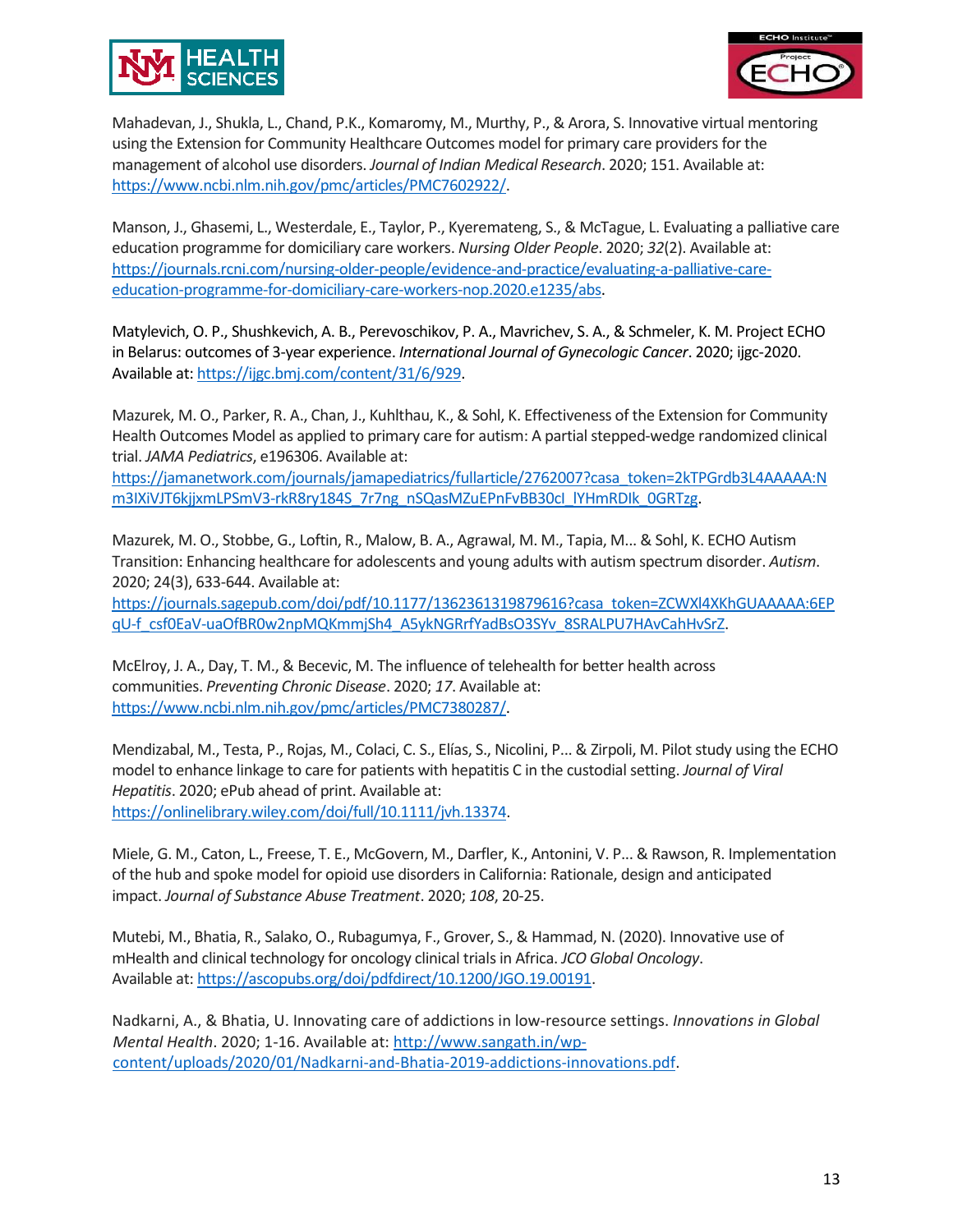



Nadkarni, A., & Bhatia, U. Innovating care of addictions in low-resource settings. *Innovations in Global Mental Health*. 2020; 1-16. Available at[: http://www.sangath.in/wp](http://www.sangath.in/wp-content/uploads/2020/01/Nadkarni-and-Bhatia-2019-addictions-innovations.pdf)[content/uploads/2020/01/Nadkarni-and-Bhatia-2019-addictions-innovations.pdf.](http://www.sangath.in/wp-content/uploads/2020/01/Nadkarni-and-Bhatia-2019-addictions-innovations.pdf)

Nowell, K.P., Christopher, K., & Sohl, K. Equipping community-based psychologists to deliver best practice ASD diagnoses using the ECHO Autism model. *Children's Health Care*. 2020; DO[I:https://www.tandfonline.com/doi/full/10.1080/02739615.2020.1771564](https://www.tandfonline.com/doi/full/10.1080/02739615.2020.1771564)

Nu'Man, J. H., & Greene, M. Leveraging community health worker program to improve healthcare access for sickle cell disease in Georgia. *Journal of the Georgia Public Health Association*. 2020; 8(1), 101-106. Available at[: https://digitalcommons.georgiasouthern.edu/cgi/viewcontent.cgi?article=1085&context=jgpha.](https://digitalcommons.georgiasouthern.edu/cgi/viewcontent.cgi?article=1085&context=jgpha)

Patel, S., Gannon, A., Dolan, C., & McCarthy, G. (2020). Telehealth in psychiatry of old age: ordinary care in extraordinary times in Rural North-West Ireland. *The American Journal of Geriatric Psychiatry*. 2020; ePub ahead of print. DOI: 10.1016/j.jagp.2020.05.024. Available at: [https://www.sciencedirect.com/science/article/pii/S1064748120303535.](https://www.sciencedirect.com/science/article/pii/S1064748120303535)

Paul, M. M., Saad, A. D., Billings, J., Blecker, S., Bouchonville, M. F., Chavez, C... & Berry, C. A. A telementoring intervention leads to improvements in self-reported measures of health care access and quality among patients with complex diabetes. *Journal of Health Care for the Poor and Underserved*. 2020; 31(3), 1124- 1133. Available at: [https://nyuscholars.nyu.edu/en/publications/a-telementoring-intervention-leads-to](https://nyuscholars.nyu.edu/en/publications/a-telementoring-intervention-leads-to-improvements-in-self-report)[improvements-in-self-report.](https://nyuscholars.nyu.edu/en/publications/a-telementoring-intervention-leads-to-improvements-in-self-report)

Penedo, F. J., Oswald, L. B., Kronenfeld, J. P., Garcia, S. F., Cella, D., & Yanez, B. The increasing value of eHealth in the delivery of patient-centred cancer care. *The Lancet Oncology*. 2020; *21*(5), e240-e251. Available at:

[https://www.sciencedirect.com/science/article/pii/S1470204520300218?casa\\_token=37v13MN2P4QAAAAA](https://www.sciencedirect.com/science/article/pii/S1470204520300218?casa_token=37v13MN2P4QAAAAA:pxjQ4KXa0IEjqqjagYtut50-064bhO8aAVP7CCruTaATvSQgHEEuM_9eOW6OrQYDHk3HdRP9IA) [:pxjQ4KXa0IEjqqjagYtut50-064bhO8aAVP7CCruTaATvSQgHEEuM\\_9eOW6OrQYDHk3HdRP9IA.](https://www.sciencedirect.com/science/article/pii/S1470204520300218?casa_token=37v13MN2P4QAAAAA:pxjQ4KXa0IEjqqjagYtut50-064bhO8aAVP7CCruTaATvSQgHEEuM_9eOW6OrQYDHk3HdRP9IA)

Pollack, T. M., Nhung, V. T. T., Vinh, D. T. N., Hao, D. T., Duc, P. A., Van Kinh, N... & Cosimi, L. Building HIV healthcare worker capacity through telehealth in Vietnam. *BMJ Global Health*. 2020; *5*(4), e002166. Available at: [https://gh.bmj.com/content/bmjgh/5/4/e002166.full.pdf.](https://gh.bmj.com/content/bmjgh/5/4/e002166.full.pdf)

Salins N. Need for palliative care education in India: Can online palliative care education bridge these needs? *Indian Journal of Palliative Care*. 2020; 26:1-3. Available at: [http://www.jpalliativecare.com/text.asp?2020/26/1/1/276876.](http://www.jpalliativecare.com/text.asp?2020/26/1/1/276876)

Salvador, J. G., Bhatt, S. R., Jacobsohn, V. C., Maley, L. A., Alkhafaji, R. S., Rishel Brakey, H... & Sussman, A. L. Feasibility and acceptability of an online ECHO intervention to expand access to medications for treatment of opioid use disorder, psychosocial treatments and supports. *Substance Abuse*. 2020; 1-8. Available at: [https://www.tandfonline.com/doi/pdf/10.1080/08897077.2020.1806184?casa\\_token=jPp56VlckOcAAAAA:3](https://www.tandfonline.com/doi/pdf/10.1080/08897077.2020.1806184?casa_token=jPp56VlckOcAAAAA:3AaX3J5TPSKYUU8cWjHgQGQWCP_Ut-bgtmpn4Zk-D0RSlaW_pr3mU5ipjyFCHVkmoT7aEolq4Vi-hkw) [AaX3J5TPSKYUU8cWjHgQGQWCP\\_Ut-bgtmpn4Zk-D0RSlaW\\_pr3mU5ipjyFCHVkmoT7aEolq4Vi-hkw.](https://www.tandfonline.com/doi/pdf/10.1080/08897077.2020.1806184?casa_token=jPp56VlckOcAAAAA:3AaX3J5TPSKYUU8cWjHgQGQWCP_Ut-bgtmpn4Zk-D0RSlaW_pr3mU5ipjyFCHVkmoT7aEolq4Vi-hkw)

Serper, M., Cubell, A. W., Deleener, M. E., Casher, T. K., Rosenberg, D. J., Whitebloom, D., & Rosin, R. M. Telemedicine in liver disease and beyond: Can the COVID-19 crisis lead to action?. *Hepatology*. 2020; ePub before print. Available at:

[https://aasldpubs.onlinelibrary.wiley.com/doi/pdf/10.1002/hep.31276?casa\\_token=U-itYKJKz9IAAAAA:uNx-](https://aasldpubs.onlinelibrary.wiley.com/doi/pdf/10.1002/hep.31276?casa_token=U-itYKJKz9IAAAAA:uNx-6Abh7NIgVpD7AzGiCff-HdHPAGIK_HF8PK1DgINyfIEf5964aVUtRyuByCFhk7E_MoJxJghfcOE)[6Abh7NIgVpD7AzGiCff-HdHPAGIK\\_HF8PK1DgINyfIEf5964aVUtRyuByCFhk7E\\_MoJxJghfcOE.](https://aasldpubs.onlinelibrary.wiley.com/doi/pdf/10.1002/hep.31276?casa_token=U-itYKJKz9IAAAAA:uNx-6Abh7NIgVpD7AzGiCff-HdHPAGIK_HF8PK1DgINyfIEf5964aVUtRyuByCFhk7E_MoJxJghfcOE)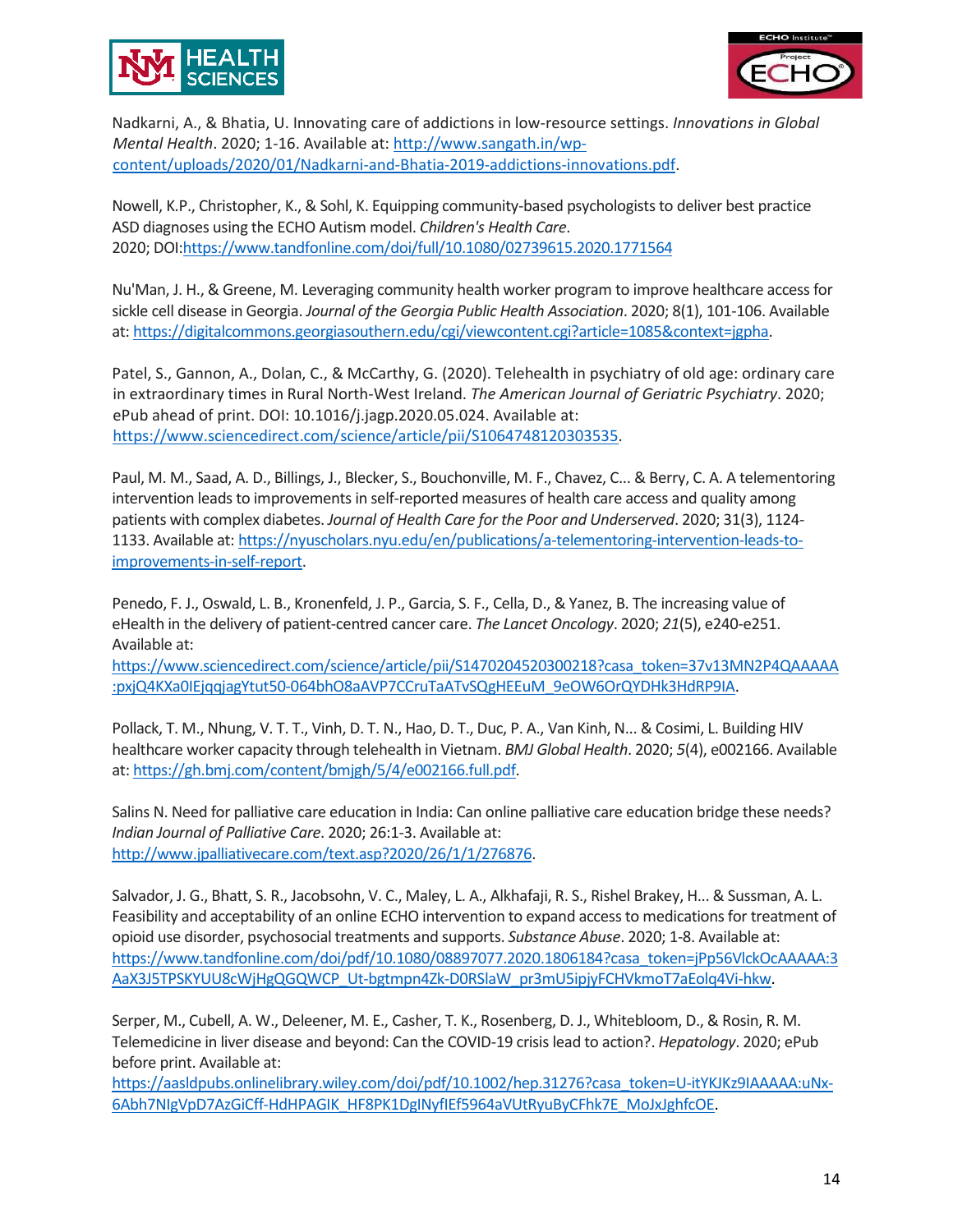



Sheth, S., Ganesh, A., Nagendra, S., Kumar, K., Tejdeepika, R., Likhitha, C., & Murthy, P. Development of a mobile responsive online learning module on psychosocial and mental health issues related to COVID 19. *Asian Journal of Psychiatry*. 2020;

DOI[:https://www.sciencedirect.com/science/article/abs/pii/S1876201820303609?via%3Dihub](https://www.sciencedirect.com/science/article/abs/pii/S1876201820303609?via%3Dihub) .

Sockalingam, S., Clarkin, C., Serhal, E., Pereira, C., & Crawford, A. Responding to Health Care Professionals' Mental Health Needs During COVID-19 Through the Rapid Implementation of Project ECHO. *Journal of Continuing Education in the Health Professions*. 2020; ePub before print. DOI: 10.1097/CEH.0000000000000311.

Sood, A., Assad, N., Jarrell, W., Kalishman, S., Le Suer, K., Murillo, S... & Walker, J. A virtual community-ofpractice approach by rural stakeholders in managing pneumoconiosis in the USA: a cross-sectional analysis. *Rural and Remote Health*. 2020; 20(3), 5784. Abstract available at: [https://pubmed.ncbi.nlm.nih.gov/32847365/.](https://pubmed.ncbi.nlm.nih.gov/32847365/)

Spalding, K., Ryans, I., & Heron, N. Improving the delivery of musculoskeletal education in primary care using the innovative ECHO (Extension for Community Healthcare Outcomes) Technology. *International Journal of Physical Medicine & Rehabilitation*, 8(1). Available at: [https://www.longdom.org/open-access/improving-the](https://www.longdom.org/open-access/improving-the-delivery-of-musculoskeletal-education-in-primary-care-using-the-innovative-echo-extension-for-community-healthcare-o-52821.html)[delivery-of-musculoskeletal-education-in-primary-care-using-the-innovative-echo-extension-for-community](https://www.longdom.org/open-access/improving-the-delivery-of-musculoskeletal-education-in-primary-care-using-the-innovative-echo-extension-for-community-healthcare-o-52821.html)[healthcare-o-52821.html.](https://www.longdom.org/open-access/improving-the-delivery-of-musculoskeletal-education-in-primary-care-using-the-innovative-echo-extension-for-community-healthcare-o-52821.html)

Steeves-Reece, A. L., Elder, N. C., Graham, T. A., Wolf, M. L., Stock, I., Davis, M. M., & Stock, R. D. Rapid deployment of a statewide COVID-19 ECHO Program for frontline clinicians: early results and lessons learned. *The Journal of Rural Health.* 2020; ePub before print. Available at: [https://pdxscholar.library.pdx.edu/cgi/viewcontent.cgi?article=1351&context=sph\\_facpub.](https://pdxscholar.library.pdx.edu/cgi/viewcontent.cgi?article=1351&context=sph_facpub)

Tantillo, M., Taylor, S. & Kreipe, R. The recruitment and acceptability of a project ECHO® eating disorders clinic: a pilot study of telementoring for primary medical and behavioral health care practitioners, Eating Disorders. 2020; 28(3), 230-255. Available at: <https://www.tandfonline.com/doi/full/10.1080/10640266.2019.1580125>

Tosi, L.L., Rajah, N.H., Stewart, M.H., Gillies, L.P… & Lewiecki, E.M. The Rare Bone Disease TeleECHO Program: leveraging telehealth to improve rare bone disease care. *Current Osteoporosis Reports*. 2020; ePub before print. Available at[: https://link.springer.com/content/pdf/10.1007/s11914-020-00595-2.pdf](https://link.springer.com/content/pdf/10.1007/s11914-020-00595-2.pdf)

Warne-Griggs, M., Brandt, L., Hoffman, K., Greever-Rice, T., & Mutrux, E. R. Building regional expertise: Perspectives from Show-Me ECHO participants. *Missouri Medicine*. 2020; *117*(3), 222. Available at: [https://www.ncbi.nlm.nih.gov/pmc/articles/PMC7302021/.](https://www.ncbi.nlm.nih.gov/pmc/articles/PMC7302021/)

Wijesooriya, N. R., Mishra, V., Brand, P. L., & Rubin, B. K. COVID-19 and telehealth, education, and research adaptations. *Paediatric Respiratory Reviews*. 2020; Epub ahead of print. DOI: [https://doi.org/10.1016/j.prrv.2020.06.009.](https://doi.org/10.1016/j.prrv.2020.06.009) Available (journal pre-pub) at: https://www.sciencedirect.com/science/article/pii/S1526054220300944?casa\_token=BykKt8BibeEAAAAA: 8Z1Eh0dd1Drjpy3hd5ZOTUauX7GHaI3HMlg69h5UCn9FuSJ7XB42Ai-i8BtbvuHt8BC9-ZEg.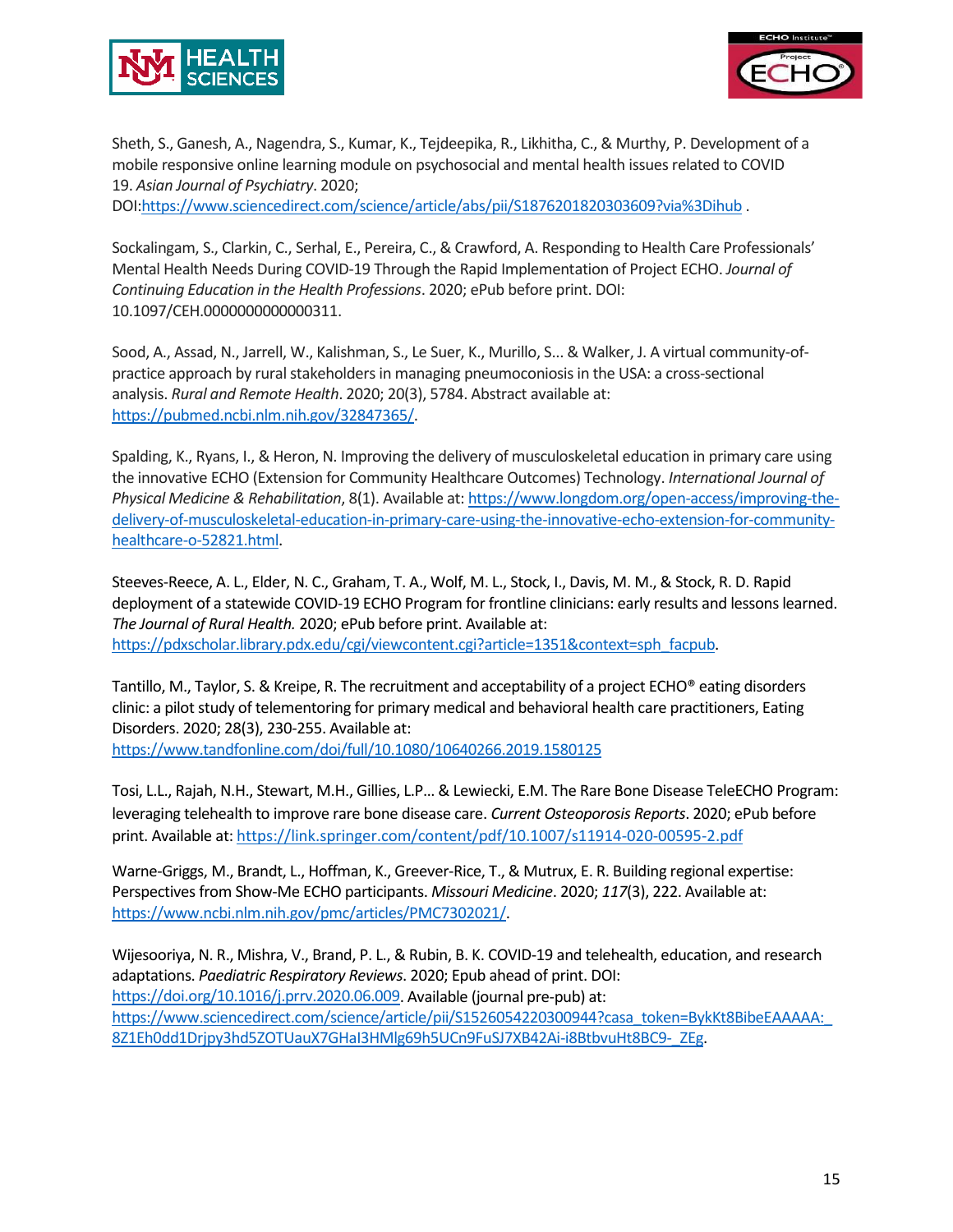



Winstanley, E., Lander, L. R., Berry, J. H., Mahoney III, J. J... & Haut, M. W. West Virginia's model of buprenorphine expansion: Preliminary results. *Journal of Substance Abuse Treatment*. 2020; *108*, 40-47. Available at: [https://www.sciencedirect.com/science/article/pii/S0740547219300595.](https://www.sciencedirect.com/science/article/pii/S0740547219300595)

Zweig, S. Patient-doctor telemedicine: yirtual care in the era of COVID-19 and beyond. *Missouri Medicine*. 2020; 117(3), 175-176. Available at: [https://www.ncbi.nlm.nih.gov/pmc/articles/PMC7302034/pdf/ms117\\_p0175.pdf.](https://www.ncbi.nlm.nih.gov/pmc/articles/PMC7302034/pdf/ms117_p0175.pdf)

# **2019**

Arora, S. Project ECHO: Democratizing knowledge for the elimination of viral hepatitis. *The Lancet: Gastroenterology & Hepatology*. 2019; 4(2):91-3. Available at: [http://www.ncbi.nlm.nih.gov/pubmed/30647014.](http://www.ncbi.nlm.nih.gov/pubmed/30647014)

Baer, A., Fagalde, M. S., Drake, C. D., Sohlberg, E. H., Barash, E., Glick, S. ... & Duchin, J. S. Design of an Enhanced Public Health Surveillance System for Hepatitis C Virus Elimination in King County, Washington. *Public Health Reports*. 2020; *135*(1), 33-39. Available at: [https://journals.sagepub.com/doi/full/10.1177/0033354919889981.](https://journals.sagepub.com/doi/full/10.1177/0033354919889981)

Bankhurst A., Olivas C., Larson J.H., et al. Rheumatology care in under-resourced areas utilizing the ECHO Model. *Arthritis Care & Research*. 2019; EPub ahead of print. DOI: 10.1002/acr.23889. Available at: [https://www.ncbi.nlm.nih.gov/pubmed/?term=10.1002%2Facr.23889.](https://www.ncbi.nlm.nih.gov/pubmed/?term=10.1002%2Facr.23889)

Beck, J. R., & Mutalik, P. Sharing cancer care information across VA Health Care Systems. *Federal Practitioner*. 2019; 36 (Supplement 3), S29. Available at[: https://www.ncbi.nlm.nih.gov/pmc/articles/PMC6533892/.](https://www.ncbi.nlm.nih.gov/pmc/articles/PMC6533892/)

Boom, C., Ross, M., & Dillon, D. Improving caregivers' experience: Enhancing end-of-life care for residents. *International Practice Development Journal*. 2019; *9*(1). Available at: [https://www.fons.org/Resources/Documents/Journal/Vol9No1/IPDJ\\_09\\_01\\_05.pdf.](https://www.fons.org/Resources/Documents/Journal/Vol9No1/IPDJ_09_01_05.pdf)

Bridges, C., Morris, C., McElroy, J. A., Quinn, K., Dyer, J., & Becevic, M. Utility of dermatology Extension for Community Healthcare Outcomes (ECHO) sessions in the adult and paediatric population. *Journal of Telemedicine and Telecare*. 2019. Available at: [https://journals.sagePub.com/DOI/abs/10.1177/1357633X19874200.](https://journals.sagepub.com/doi/abs/10.1177/1357633X19874200)

Brodsky, I., Ingram, J., O'Brien, S., Ngo, T., & Winchell, C. T. Rationale and design of an endocrinology education program for primary care in Maine: Initiation of Maine Health Endo ECHO Maine. *Journal of Maine Medical Center*. 2019; 1(1): Article 9. Available at: [https://knowledgeconnection.mainehealth.org/jmmc/vol1/iss1/9.](https://knowledgeconnection.mainehealth.org/jmmc/vol1/iss1/9)

Chhatwal, J., Chen, Q., Wang, X., Ayer, T., Zhuo, Y., Janjua, N. Z., & Kanwal, F. Assessment of the Feasibility and Cost of Hepatitis C Elimination in Pakistan. *JAMA Network Open*. 2019; *2*(5), e193613-e193613. Available at[: https://www.ncbi.nlm.nih.gov/pmc/articles/PMC6512462/.](https://www.ncbi.nlm.nih.gov/pmc/articles/PMC6512462/)

Cohen H. Proyecto ECHO: ¿Es posible democratizar la atencíon médica en América Latina? Editorial. *Acta Gatroenterológica Latinoamericana Journal*. 2019; 49(1): 6-10.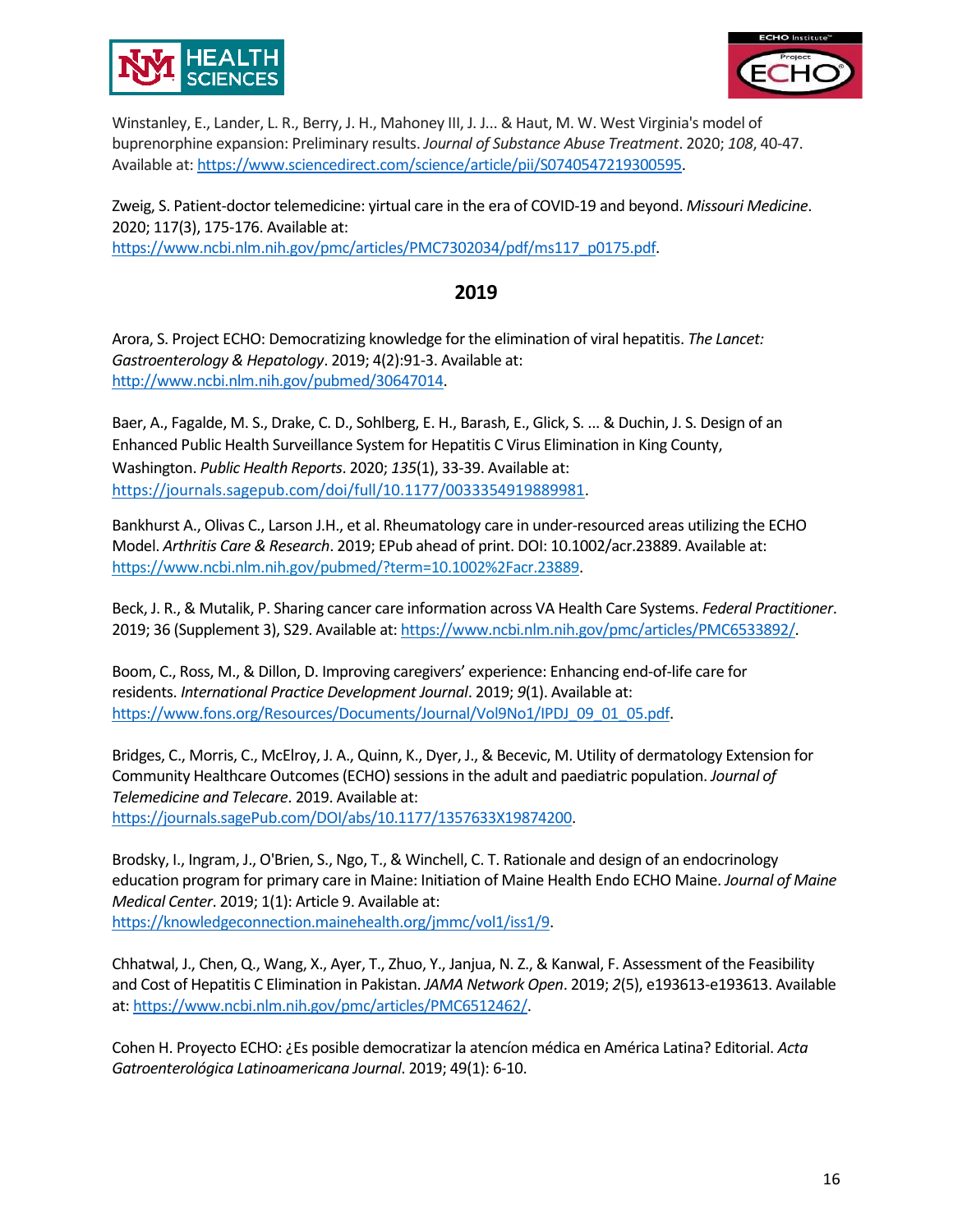



Cottler, L.B., Green, A.I., Pincus, H.A., McIntosh, S., Humensky, J.L., Brady, K. Building capacity for collaborative research on opioid and other substance use disorders through the clinical and translational sciences award program. *Journal of Clinical and Translational Science*. 2019; 1-28. Available at: [https://www.cambridge.org/core/journals/journal-of-clinical-and-translational-science/article/building](https://www.cambridge.org/core/journals/journal-of-clinical-and-translational-science/article/building-capacity-for-collaborative-research-on-opioid-and-other-substance-use-disorders-through-the-clinical-and-translational-science-award-program/90A269524E57A7E264124F8D7FDCB7A5)[capacity-for-collaborative-research-on-opioid-and-other-substance-use-disorders-through-the-clinical-and](https://www.cambridge.org/core/journals/journal-of-clinical-and-translational-science/article/building-capacity-for-collaborative-research-on-opioid-and-other-substance-use-disorders-through-the-clinical-and-translational-science-award-program/90A269524E57A7E264124F8D7FDCB7A5)[translational-science-award-program/90A269524E57A7E264124F8D7FDCB7A5.](https://www.cambridge.org/core/journals/journal-of-clinical-and-translational-science/article/building-capacity-for-collaborative-research-on-opioid-and-other-substance-use-disorders-through-the-clinical-and-translational-science-award-program/90A269524E57A7E264124F8D7FDCB7A5)

Crespo, J., Llerena, S., Cobo, C., Cabezas, J., & Cuadrado, A. HCV management in the incarcerated population: How do we deliver on this important front? *Current Hepatology Reports*. 2019; 18: 259. Available at: [https://DOI.org/10.1007/s11901-019-00472-2.](https://doi.org/10.1007/s11901-019-00472-2)

Crisanti, A.S., Earheart, J.A., Rosenbaum, N.A., Tinney, M., & Duhigg, D.J. Beyond crisis intervention team (CIT) classroom training: Videoconference continuing education for law enforcement. *International Journal of Law and Psychiatry*. 2019; 62:104-10. Available at: [http://www.ncbi.nlm.nih.gov/pubmed/30616844.](http://www.ncbi.nlm.nih.gov/pubmed/30616844)

Dhanasekaran, K., Babu, R., Kumar, V., Mehrotra, R., & Hariprasad, R. (2019). Capacity building of gynecologists in cancer screening through hybrid training approach. *Journal of Cancer Education*, 1-7. Available at: [https://link.springer.com/article/10.1007/s13187-019-01589-0.](https://link.springer.com/article/10.1007/s13187-019-01589-0)

Dhiman, R.K., Grover, G.S., & Premkumar, M. Direct-acting antiviral therapy is safe and effectivein pediatric chronic hepatitis C: The public health perspective. *Journal of Pediatric Gastroenterology and Nutrition*. 2019; 68(1):74-80. Available at[: http://www.ncbi.nlm.nih.gov/pubmed/30211847.](http://www.ncbi.nlm.nih.gov/pubmed/30211847)

Domgue, J. F., Baker, E., Manjuh, F., Lopez, M., Welty, T., & Schmeler, K. M. Connecting frontline providers in Africa with distant experts to improve patients' outcomes through Project ECHO: a successful experience in Cameroon. *International Journal of Gynecologic Cancer*. 2019; ijgc-2019. Available at: [https://ijgc.bmj.com/content/early/2019/05/21/ijgc-2019-](https://ijgc.bmj.com/content/early/2019/05/21/ijgc-2019-000405?utm_term=1B&utm_content=americas&utm_campaign=ijgc&utm_medium=cpc&utm_source=trendmd) [000405?utm\\_term=1B&utm\\_content=americas&utm\\_campaign=ijgc&utm\\_medium=cpc&utm\\_source=tren](https://ijgc.bmj.com/content/early/2019/05/21/ijgc-2019-000405?utm_term=1B&utm_content=americas&utm_campaign=ijgc&utm_medium=cpc&utm_source=trendmd) [dmd.](https://ijgc.bmj.com/content/early/2019/05/21/ijgc-2019-000405?utm_term=1B&utm_content=americas&utm_campaign=ijgc&utm_medium=cpc&utm_source=trendmd)

Domgue, J. F., Manjuh, F., Nulah, K., Welty, T., & Waxman, A. (2019). Onsite training of clinicians on new techniques to improve cervical cancer prevention in sub-Saharan Africa. *International Journal of Gynecologic Cancer*, ijgc-2019. Available at: [https://ijgc.bmj.com/content/early/2019/08/30/ijgc-2019-000772.](https://ijgc.bmj.com/content/early/2019/08/30/ijgc-2019-000772)

Dreizler, L., Wa, N., & Grace, W. TeleECHO for point-of-care ultrasound in Rural Kenya: A feasibility study." *Rhode Island Medical Journal*. 2019; 102(7). Available at: [https://eds.b.ebscohost.com/eds/pdfviewer/pdfviewer?vid=0&sid=a1e9f5d2-2387-40d2-8f23-](https://eds.b.ebscohost.com/eds/pdfviewer/pdfviewer?vid=0&sid=a1e9f5d2-2387-40d2-8f23-00e148074512%40pdc-v-sessmgr01) [00e148074512%40pdc-v-sessmgr01.](https://eds.b.ebscohost.com/eds/pdfviewer/pdfviewer?vid=0&sid=a1e9f5d2-2387-40d2-8f23-00e148074512%40pdc-v-sessmgr01)

Eaton, L. (2019). Hierarchy disruptors: bringing specialist knowledge from hospital to community care. *BMJ*. *365*, l4376. Available at: [https://www.bmj.com/content/bmj/365/bmj.l4376.full.pdf.](https://www.bmj.com/content/bmj/365/bmj.l4376.full.pdf)

Furlan, A. D. Project ECHO demonopolizes knowledge from expert specialists in academic centres to healthcare professionals in rural areas. *University of Toronto Medical Journal*. 2019; *96*(2). Available at: [http://utmj.org/index.php/UTMJ/article/view/1178.](http://utmj.org/index.php/UTMJ/article/view/1178)

Furlan, A. D., Zhao, J., Voth, J., Hassan, S., Dubin, R… & Flannery, J. F. Evaluation of an innovative teleeducation intervention in chronic pain management for primary care clinicians practicing in underserved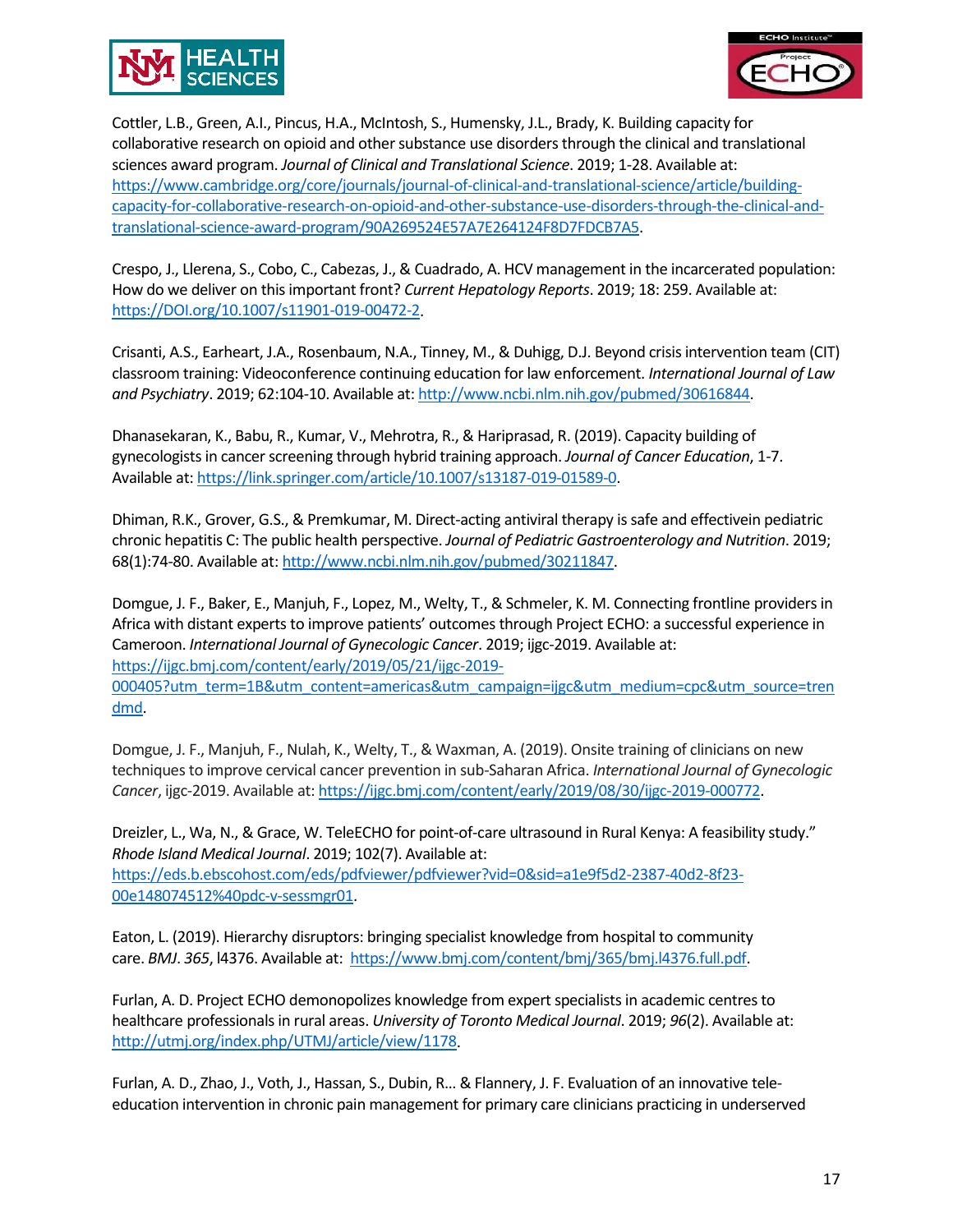



areas. *Journal of Telemedicine and Telecare*. 2019; *25*(8), 484–492. Available at: [https://doi.org/10.1177/1357633X18782090.](https://doi.org/10.1177/1357633X18782090)

Giachetto, G., Casuriaga, A.L., Santoro, A., et al. Extension for Community Healthcare Outcomes Uruguay: A new strategy to promote best primary care practice for autism. *Global Pediatric Health*. 2019; 6: 1-7. Available at: [https://DOI.org/10.1177/2333794X19833734.](https://doi.org/10.1177%2F2333794X19833734)

Haegerich, T. M., Jones, C. M., Cote, P. O., Robinson, A., & Ross, L. Evidence for state, community and systems-level prevention strategies to address the opioid crisis. *Drug and Alcohol Dependence*. 2019; 107563. Available at: [https://www.sciencedirect.com/science/article/pii/S0376871619303400.](https://www.sciencedirect.com/science/article/pii/S0376871619303400)

Hasselberg, M. J., Fisher, E., Conwell, Y., Jacobowitz, D., & Pagán, J. A. Implementing Project Extension for Community Healthcare Outcomes for geriatric mental healthcare in long-term care facilities. *Journal of the American Medical Directors Association*. 2019; *20*(12), 1651-1653. Available at: [https://www.jamda.com/article/S1525-8610\(19\)30564-X/abstract.](https://www.jamda.com/article/S1525-8610(19)30564-X/abstract)

Hensel, J.M., Ellard, K., Koltek, M. Wilson, G., & Sareen, J. Digital health solutions for indigenous mental wellbeing. *Current Psychiatry Reports.* 2019; 21: 68. Available at: [https://link.springer.com/article/10.1007/s11920-019-1056-6.](https://link.springer.com/article/10.1007/s11920-019-1056-6)

Howe J.L., Kramer B.J. Workforce issues in geriatrics in Rural America. *Current Geriatrics Reports*. 2019; ePub ahead of print. DOI: 10.1007/s13670-019-0271-7. Available at: [http://link.springer.com/article/10.1007%2Fs13670-019-0271-7.](http://link.springer.com/article/10.1007%2Fs13670-019-0271-7)

Kamal, A. H., Bowman, B., & Ritchie, C. S. Identifying palliative care champions to promote high-quality care to those with serious illness. *Journal of the American Geriatrics Society*. 2019; *67*(S2), S461-S467. Available at: [https://onlinelibrary.wiley.com/DOI/pdf/10.1111/jgs.15799.](https://onlinelibrary.wiley.com/doi/pdf/10.1111/jgs.15799)

Katzman, N., Medrano, J., Swift, R., & Menking, P. First responder ECHO: developing an innovative telementoring program. *Creative Education*. 2019; 10 (9), 1982-. Available at: [https://www.scirp.org/html/2-](https://www.scirp.org/html/2-6304579_94960.htm) [6304579\\_94960.html](https://www.scirp.org/html/2-6304579_94960.htm).

Katzman, J.G., Qualls, C.R., Satterfield, W.A., et al. Army and Navy ECHO Pain Telementoring improves clinician opioid prescribing for military patients: an observational cohort study. *Journal of General Internal Medicine.*  2019; 34(3):387-395. DOI: 10.1007/s11606-018-4710-5. ePub ahead of print: 2018, Oct 31. Available at: [https://www.ncbi.nlm.nih.gov/pubmed/?term=30382471.](https://www.ncbi.nlm.nih.gov/pubmed/?term=30382471)

Kawasaki, S., Francis, E., Mills, S., Buchberger, G., Hogentogler, R., & Kraschnewski, J. Multi-model implementation of evidence-based care in the treatment of opioid use disorder in Pennsylvania. *Journal of Substance Abuse Treatment*. 2019. Available at: [https://www.sciencedirect.com/science/article/pii/S0740547219302430.](https://www.sciencedirect.com/science/article/pii/S0740547219302430)

Kharbanda, O. P., Priya, H., Balachandran, R., & Khurana, C. Current scenario of teledentistry in public healthcare in India. *Journal of the International Society for Telemedicine and eHealth*. 2019; 7, e10-1. Available at: [https://journals.ukzn.ac.za/index.php/JISfTeH/article/download/927/1368.](https://journals.ukzn.ac.za/index.php/JISfTeH/article/download/927/1368)

Kiss-Lane, T., Spruijt, O., Day, T., Lam, V., Ramchandran, K. J... & Lorenz, K. A. Palliative care clinicians and online education in India: a survey. *BMJ Supportive & Palliative Care*. 2019; *9*(4), e35-e35. Available at: [https://spcare.bmj.com/content/9/4/e35.abstract.](https://spcare.bmj.com/content/9/4/e35.abstract)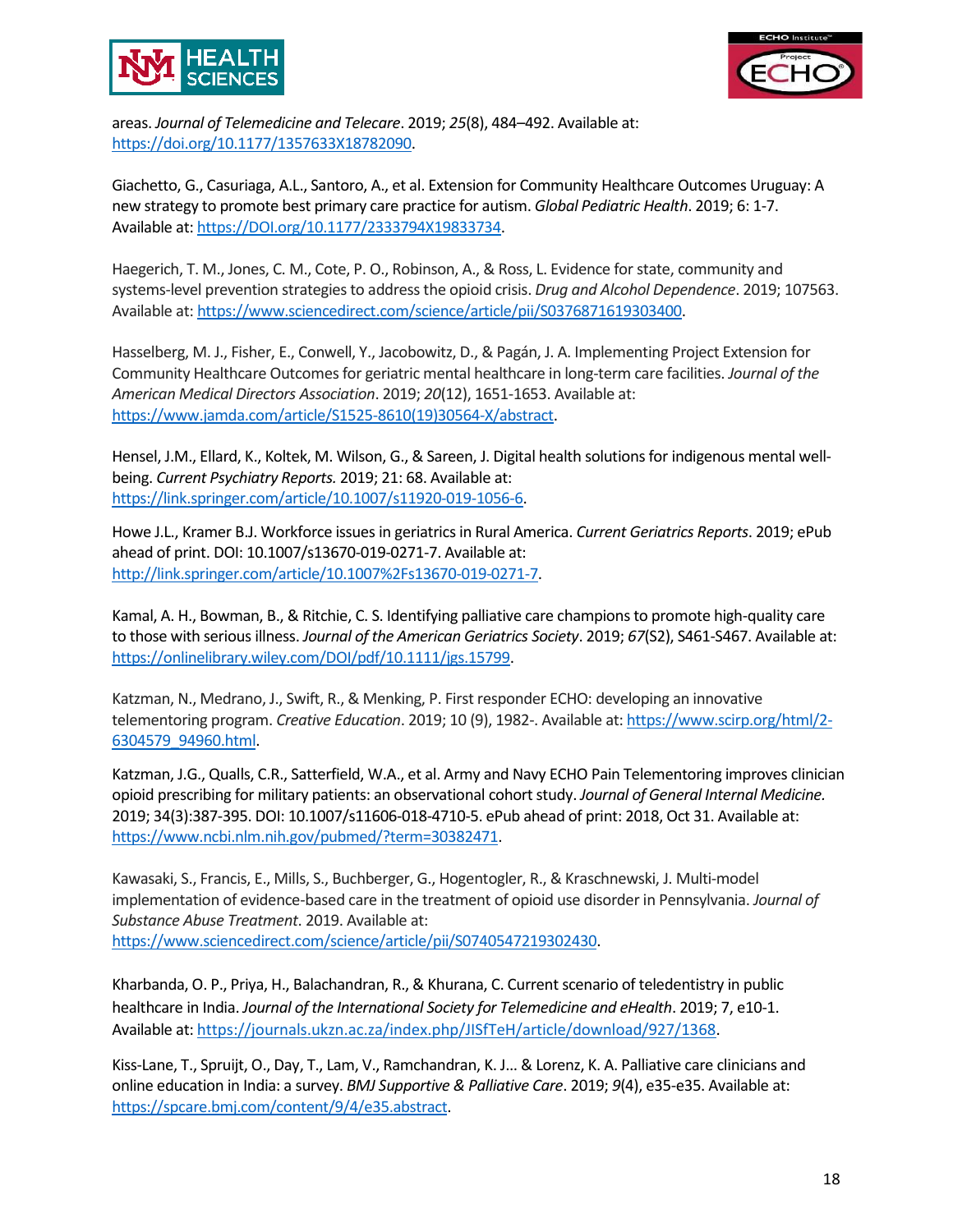



Komaromy, M., Bartlett, J., Zurawski, A., Gonzales-van Horn, S.R., Kalishman, S.G. … & Arora, S. ECHO Care: Providing multidisciplinary specialty expertise to support the care of complex patients. *Journal of General Internal Medicine*. 2019. Available at[: http://dx.DOI.org/10.1007/s11606-019-05205-1.](http://dx.doi.org/10.1007/s11606-019-05205-1.)

Komaromy, M., Madden, E. F., Hager, B., Qeadan, F., Ceballos, V., Duhigg, D... & Arora, S. Improvement in behavioral health symptoms and functioning among rural patients cared for by primary care teams using the extension for community health care outcomes model. *Journal of Rural Mental Health*. 2019; *43*(2-3), 73. Available at:<https://psychnet.apa.org/record/2019-55473-001.>

Kumar, R. & Gleeson, M.M. Pediatric Attention/Hyperactivity Disorder in Louisiana: trends, challenges & opportunities for enhanced quality of care. *Ochsner Journal*. 2019; 19(4), 357-368. Available at: [http://www.ochsnerjournal.org/content/ochjnl/19/4/357.full.pdf.](http://www.ochsnerjournal.org/content/ochjnl/19/4/357.full.pdf)

Letourneau, L. M., Ritzo, J., Shonk, R., Eichler, M., & Sy, S. Supporting physicians and practice teams in efforts to address the opioid epidemic. *The Annals of Family Medicine*. 2019; *17*(Suppl 1), S77-S81. Available at: [https://www.annfammed.org/content/annalsfm/17/Suppl\\_1/S77.full.pdf.](https://www.annfammed.org/content/annalsfm/17/Suppl_1/S77.full.pdf)

Lewiecki, E. M., Jackson, A., Lake, A. F., Carey, J. J., Belaya, Z., Melnichenko, G. A., & Rochelle, R. Bone Health TeleECHO: a Force Multiplier to Improve the Care of Skeletal Diseases in Underserved Communities. *Current Osteoporosis Reports*. 2019; *17*(6), 474-482. Available at[: https://link.springer.com/article/10.1007/s11914-019-](https://link.springer.com/article/10.1007/s11914-019-00543-9) [00543-9.](https://link.springer.com/article/10.1007/s11914-019-00543-9)

Lewiecki, E.M. & Rochelle, R. Project ECHO: Telehealth to expand capacity to deliver best practice medical care. *Rheumatic Disease Clinics of North America*. 2019; 45(2): 303-314. DOI: 10.1016/j.rdc.2019.01.003. Available at: [https://www.rheumatic.theclinics.com/article/S0889-857X\(19\)30003-1/abstract.](https://www.rheumatic.theclinics.com/article/S0889-857X(19)30003-1/abstract)

Lewiecki, E. M., & Rothman, M. S. COVID-19, Medical Education, and Bone Health: Insights from Project ECHO. *Journal of Clinical Densitometry*. 2020; ePub ahead of print. DOI: Available at: [https://www.ncbi.nlm.nih.gov/pmc/articles/PMC7207104/.](https://www.ncbi.nlm.nih.gov/pmc/articles/PMC7207104/)

Lin, B. Capsule commentary on Katzman et al. Army and navy ECHO pain telementoring improves clinician opioid prescribing for military patients: An observational cohort study. *Journal of General Internal Medicine*. 2019; ePub ahead of print. DOI: 10.1007/s11606-018-4762-6. Available at: [http://www.ncbi.nlm.nih.gov/pubmed/30623380.](http://www.ncbi.nlm.nih.gov/pubmed/30623380)

Litwin, A.H., Drolet, M., Nwankwo, C., Torrens, M., Kastelic, A… & Grebely, J. Perceived barriers related to testing, management, and treatment of HCV infection among physicians prescribing opioid agonist therapy: The C-SCOPE Study. *Journal of Viral Hepatology*. 2019; 00, 1-11. Available at: [https://onlinelibrary.wiley.com/DOI/pdf/10.1111/jvh.13119.](https://onlinelibrary.wiley.com/doi/pdf/10.1111/jvh.13119)

Littlewood, R., Raethke, L., Freese, J., Newcomb, D., Moss, P., Walker, J., & Tracey, F. Utilising the Project ECHO® model of education to empower health professional in the management of Childhood Overweight and Obesity. *International Journal of Integrated Care (IJIC)*. 2019; *19* (2): 1-2. Abstract available at: [https://web.a.ebscohost.com/abstract?direct=true&profile=ehost&scope=site&authtype=crawler&jrnl=1568](https://web.a.ebscohost.com/abstract?direct=true&profile=ehost&scope=site&authtype=crawler&jrnl=15684156&AN=138165932&h=l0JEOVNSx6KxuSwHLLpXXgM05Gro4RSgvskLw%2b2VuElGSACL1zR3fbPnfh%2fkaYq9%2bGxpD86j6DJPB66b0hB4nA%3d%3d&crl=c&resultNs=AdminWebAuth&resultLocal=ErrCrlNotAuth&crlhashurl=login.aspx%3fdirect%3dtrue%26profile%3dehost%26scope%3dsite%26authtype%3dcrawler%26jrnl%3d15684156%26AN%3d138165932) [4156&AN=138165932&h=l0JEOVNSx6KxuSwHLLpXXgM05Gro4RSgvskLw%2b2VuElGSACL1zR3fbPnfh%2fkaY](https://web.a.ebscohost.com/abstract?direct=true&profile=ehost&scope=site&authtype=crawler&jrnl=15684156&AN=138165932&h=l0JEOVNSx6KxuSwHLLpXXgM05Gro4RSgvskLw%2b2VuElGSACL1zR3fbPnfh%2fkaYq9%2bGxpD86j6DJPB66b0hB4nA%3d%3d&crl=c&resultNs=AdminWebAuth&resultLocal=ErrCrlNotAuth&crlhashurl=login.aspx%3fdirect%3dtrue%26profile%3dehost%26scope%3dsite%26authtype%3dcrawler%26jrnl%3d15684156%26AN%3d138165932) [q9%2bGxpD86j6DJPB66b0hB4nA%3d%3d&crl=c&resultNs=AdminWebAuth&resultLocal=ErrCrlNotAuth&crl](https://web.a.ebscohost.com/abstract?direct=true&profile=ehost&scope=site&authtype=crawler&jrnl=15684156&AN=138165932&h=l0JEOVNSx6KxuSwHLLpXXgM05Gro4RSgvskLw%2b2VuElGSACL1zR3fbPnfh%2fkaYq9%2bGxpD86j6DJPB66b0hB4nA%3d%3d&crl=c&resultNs=AdminWebAuth&resultLocal=ErrCrlNotAuth&crlhashurl=login.aspx%3fdirect%3dtrue%26profile%3dehost%26scope%3dsite%26authtype%3dcrawler%26jrnl%3d15684156%26AN%3d138165932) [hashurl=login.aspx%3fdirect%3dtrue%26profile%3dehost%26scope%3dsite%26authtype%3dcrawler%26jrnl](https://web.a.ebscohost.com/abstract?direct=true&profile=ehost&scope=site&authtype=crawler&jrnl=15684156&AN=138165932&h=l0JEOVNSx6KxuSwHLLpXXgM05Gro4RSgvskLw%2b2VuElGSACL1zR3fbPnfh%2fkaYq9%2bGxpD86j6DJPB66b0hB4nA%3d%3d&crl=c&resultNs=AdminWebAuth&resultLocal=ErrCrlNotAuth&crlhashurl=login.aspx%3fdirect%3dtrue%26profile%3dehost%26scope%3dsite%26authtype%3dcrawler%26jrnl%3d15684156%26AN%3d138165932)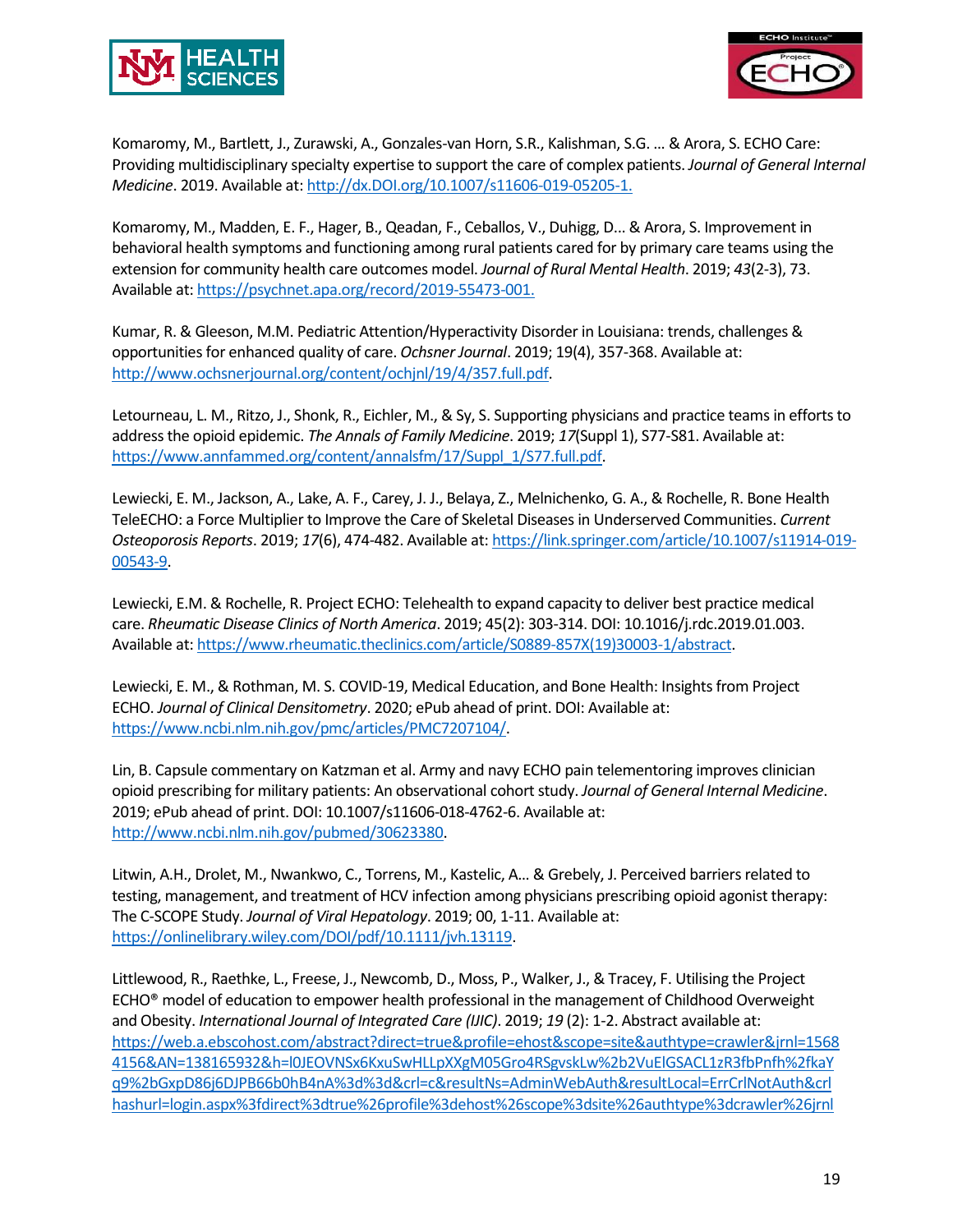



[%3d15684156%26AN%3d138165932.](https://web.a.ebscohost.com/abstract?direct=true&profile=ehost&scope=site&authtype=crawler&jrnl=15684156&AN=138165932&h=l0JEOVNSx6KxuSwHLLpXXgM05Gro4RSgvskLw%2b2VuElGSACL1zR3fbPnfh%2fkaYq9%2bGxpD86j6DJPB66b0hB4nA%3d%3d&crl=c&resultNs=AdminWebAuth&resultLocal=ErrCrlNotAuth&crlhashurl=login.aspx%3fdirect%3dtrue%26profile%3dehost%26scope%3dsite%26authtype%3dcrawler%26jrnl%3d15684156%26AN%3d138165932)

Mazurek, M.O., Curran, A., Burnette, C., & Sohl, K. ECHO Autism STAT: Accelerating early access to autism diagnosis. *Journal of Autism and Developmental Disorders*. 2019; 49(1):127-37. Available at: [http://www.ncbi.nlm.nih.gov/pubmed/30043354.](http://www.ncbi.nlm.nih.gov/pubmed/30043354)

Mazurek, M. O., Stobbe, G., Loftin, R., Malow, B. A., Agrawal, M. M., Tapia, M... & Sohl, K. (2019). ECHO Autism transition: Enhancing healthcare for adolescents and young adults with autism spectrum disorder. *Autism*, 1362361319879616. Available at:

[https://journals.sagePub.com/DOI/pdf/10.1177/1362361319879616?casa\\_token=PKxFIDKdMyoAAAAA:Dj](https://journals.sagepub.com/DOI/pdf/10.1177/1362361319879616?casa_token=PKxFIDKdMyoAAAAA:Dj-m0zGgdSPaPFwLVhk%20Oj53QUxXNdYFYXHSaY67JruVMs4D4Vu786MYVRE45VUHQhe7-OXDWCg4)[m0zGgdSPaPFwLVhk Oj53QUxXNdYFYXHSaY67JruVMs4D4Vu786MYVRE45VUHQhe7-OXDWCg4.](https://journals.sagepub.com/DOI/pdf/10.1177/1362361319879616?casa_token=PKxFIDKdMyoAAAAA:Dj-m0zGgdSPaPFwLVhk%20Oj53QUxXNdYFYXHSaY67JruVMs4D4Vu786MYVRE45VUHQhe7-OXDWCg4)

McBain, R. K., Sousa, J. L., Rose, A. J., Baxi, S. M., Faherty, L. J., Taplin, C., ... & Fischer, S. H. Impact of Project ECHO models of medical tele-education: a systematic review. *Journal of General Internal Medicine*. 2019; 1-16. Available at: [https://link.springer.com/article/10.1007/s11606-019-05291-1.](https://link.springer.com/article/10.1007/s11606-019-05291-1)

Mendizabal, M., Riruejo, E., Ceballos, S., Sixto, M., Billordo, A…& Bruno, A. The ECHO model proved to be a useful tool to increase clinicians' self-effectiveness for care of patients with hepatitis C in Argentina. *Journal of Viral Hepatology*. 2019; EPub ahead of print. Available at: [https://www.ncbi.nlm.nih.gov/pubmed/31273860.](https://www.ncbi.nlm.nih.gov/pubmed/31273860)

Mera, J., Joshi, K., Thornton, K., Box, T., Scott, J., Sedillo,... & Kohli, A. Retrospective study demonstrating high rates of sustained virologic response after treatment with direct-acting antivirals among American Indian/Alaskan Natives. *Open Forum Infectious Diseases*. 2019; 6(7). Available at: [https://academic.oup.com/ofid/article/6/7/ofz128/5528345.](https://academic.oup.com/ofid/article/6/7/ofz128/5528345)

Miele, G. M., Caton, L., Freese, T. E., McGovern, M., Darfler, K., Antonini, V. P. ... & Rawson, R. Implementation of the hub and spoke model for opioid use disorders in California: Rationale, design and anticipated impact. *Journal of Substance Abuse Treatment*. 2019. [https://www.sciencedirect.com/science/article/pii/S0740547219301187.](https://www.sciencedirect.com/science/article/pii/S0740547219301187)

Mohsen, W., Chan, P., Whelan, M., et al. Hepatitis C treatment for difficult to access populations: can telementoring (as distinct from telemedicine) help? *Internal Medicine Journal*. 2019; 49: 351-357. DOI:10.1111/imj.14072. Available at[: https://www.ncbi.nlm.nih.gov/pubmed/?term=10.1111%2Fimj.14072.](https://www.ncbi.nlm.nih.gov/pubmed/?term=10.1111%2Fimj.14072)

Momin, B., Mera, J., Essex, W., Gahn, D… & Millman, A.J. Implementation of liver cancer education among health care providers and community coalitions in the Cherokee Nation. *Preventing Chronic* Disease. 2019; 16:180671. Available at: [http://dx.doi.org/10.5888/pcd16.180671external icon.](http://dx.doi.org/10.5888/pcd16.180671)

Morenz, A. M., Wescott, S., Mostaghimi, A., Sequist, T. D., & Tobey, M. Evaluation of barriers to telehealth programs and dermatological care for American Indian individuals in rural communities. *JAMA Dermatology*. 2019. Available at: [https://jamanetwork.com/journals/jamadermatology/fullarticle/2736373.](https://jamanetwork.com/journals/jamadermatology/fullarticle/2736373)

Moretti-Marques, R., Salcedo, M. P., Callegaro Filho, D., Lopes, A., Vieira, M., Cintra, G. F... & Schmeler, K. M. Telementoring in gynecologic oncology training: changing lives in Mozambique. *International Journal of Gynecologic Cancer*, ijgc-2019. Available at: [https://ijgc.bmj.com/content/early/2019/07/17/ijgc-2019-](https://ijgc.bmj.com/content/early/2019/07/17/ijgc-2019-000653?utm_content=americas&utm_campaign=usage&utm_medium=cpc&utm_source=trendmd) [000653?utm\\_content=americas&utm\\_campaign=usage&utm\\_medium=cpc&utm\\_source=trendmd.](https://ijgc.bmj.com/content/early/2019/07/17/ijgc-2019-000653?utm_content=americas&utm_campaign=usage&utm_medium=cpc&utm_source=trendmd)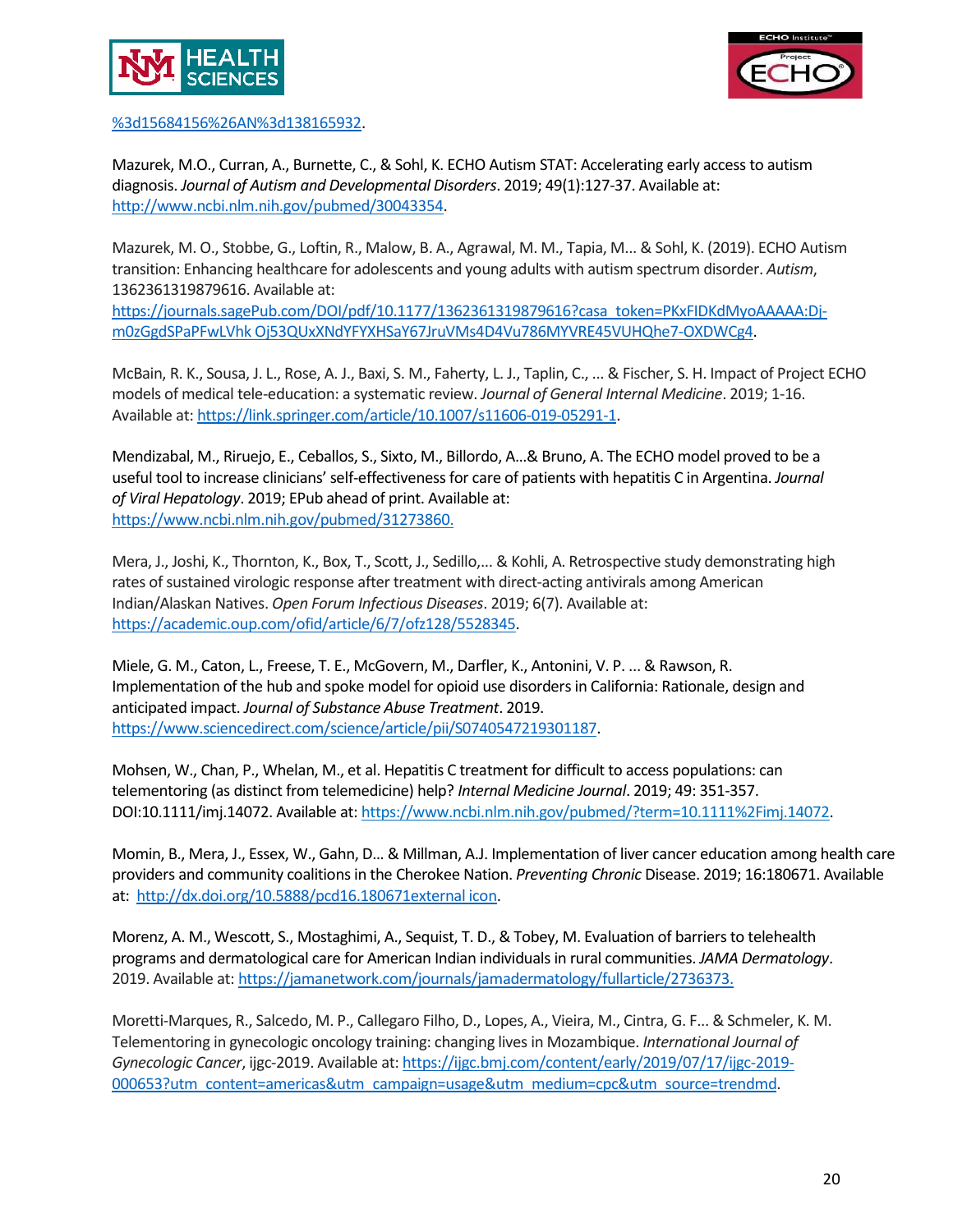



Nakamura, Y., Laberge, M., Davis, A., & Formoso, A. Barriers and strategies for specialty care access through Federally Qualified Health Centers: A scoping review. *Journal of Health Care for the Poor and Underserved*. 2019; 30 (3), 910-933. Available at[: https://muse.jhu.edu/article/731358/pdf.](https://muse.jhu.edu/article/731358/pdf)

Nethan, S. T., Hariprasad, R., Babu, R., Kumar, V., Sharma, S., & Mehrotra, R. Project ECHO: A potential bestpractice tool for training healthcare providers in oral cancer screening and tobacco cessation. *Journal of Cancer Education*. 2019; 1-7. Available at[: https://link.springer.com/article/10.1007/s13187-019-01549-8.](https://link.springer.com/article/10.1007/s13187-019-01549-8)

Page, K., Qeadan, F., Qualls, C., Thornton, K., & Arora, S. Project ECHO revisited: propensity score analysis and HCV treatment outcomes. *Hepatic Medicine: Evidence and Research*. 2019; 11, 149. Available at: [https://www.ncbi.nlm.nih.gov/pmc/articles/PMC6789170/.](https://www.ncbi.nlm.nih.gov/pmc/articles/PMC6789170/)

Paul, M., Davila Saad, A., Billings, J., Blecker, S., Bouchonville, M. F., & Berry, C. Endo ECHO improves patientreported measures of access to care, health care quality, self-care behaviors, and overall quality of life for patients with complex diabetes in medically underserved areas of New Mexico. *Journal of the Endocrine Society*. 2019; *3*(Supplement\_1), MON-190. Available at: [https://www.ncbi.nlm.nih.gov/pmc/articles/PMC6551170/.](https://www.ncbi.nlm.nih.gov/pmc/articles/PMC6551170/)

Piao, C., Terrault, N., & Sarkar, S. Telemedicine: An evolving field in hepatology. *Hepatology Communications*. 2019; ePub ahead of print. DOI: 10.1002/hep4.1340. Available at[: https://DOI.org/10.1002/hep4.1340.](https://doi.org/10.1002/hep4.1340)

Rothman, M. S., Olenginski, T. P., Stanciu, I., Krohn, K., & Lewiecki, E. M. Lessons learned with Bone Health teleECHO: making treatment decisions when guidelines conflict. *Osteoporosis International*. 2019; 1-6. [https://link.springer.com/article/10.1007/s00198-019-05147-8.](https://link.springer.com/article/10.1007/s00198-019-05147-8)

Sarfati, D., Dyer, R., Vivili, P., Herman, J., Spence, D., Sullivan, R... & Foliaki, S. Cancer control in small island nations: from local challenges to global action. *The Lancet Oncology*. 2019; ePub ahead of print. DOI: 10.1016/S1470-2045(19)30511-X. Available at[: https://www.ncbi.nlm.nih.gov/pmc/articles/PMC7746435/.](https://www.ncbi.nlm.nih.gov/pmc/articles/PMC7746435/)

Salvador, J., Bhatt, S., Fowler, R., Ritz, J., James, R., Jacobsohn, V. ... & Sussman, A. L. (2019). Engagement With Project ECHO to Increase Medication-Assisted Treatment in Rural Primary Care. *Psychiatric Services*, appi-ps. Available at: [https://ps.psychiatryonline.org/doi/full/10.1176/appi.ps.201900142.](https://ps.psychiatryonline.org/doi/full/10.1176/appi.ps.201900142) 

Shea, C. M., Gertner, A. K., & Green, S. L. Barriers and perceived usefulness of an ECHO intervention for office-based buprenorphine treatment for opioid use disorder in North Carolina: A qualitative study. *Substance Abuse*. 2019; 1-11. Available at:

[https://www.tandfonline.com/doi/pdf/10.1080/08897077.2019.1694617?casa\\_token=VE7f8\\_n3eUoAAAAA:](https://www.tandfonline.com/doi/pdf/10.1080/08897077.2019.1694617?casa_token=VE7f8_n3eUoAAAAA:W910sfwnCaHSaRRj6eTiD3fRX2ua3igfGbUvcC28QE1g8oEA54hy4QButYl5tvcEL66wRZanQqO22Xs) [W910sfwnCaHSaRRj6eTiD3fRX2ua3igfGbUvcC28QE1g8oEA54hy4QButYl5tvcEL66wRZanQqO22Xs.](https://www.tandfonline.com/doi/pdf/10.1080/08897077.2019.1694617?casa_token=VE7f8_n3eUoAAAAA:W910sfwnCaHSaRRj6eTiD3fRX2ua3igfGbUvcC28QE1g8oEA54hy4QButYl5tvcEL66wRZanQqO22Xs)

Shimasaki, S., Bishop, E., Guthrie, M., & Thomas, J.F. Strengthening the health workforce through the ECHO stages of participation: Participants' perspectives on key facilitators and barriers. *Journal of Medical Education and Curricular Development*. 2019. Available at[: http://www.ncbi.nlm.nih.gov/pubmed/30729170.](http://www.ncbi.nlm.nih.gov/pubmed/30729170)

Simoncini, G. M., & Koren, D. E. Hepatitis C update and expanding the role of primary care. *Journal of the American Board of Family Medicine*. 2019; 32(3), 428-430. Available at: [https://www.jabfm.org/content/32/3/428.long.](https://www.jabfm.org/content/32/3/428.long)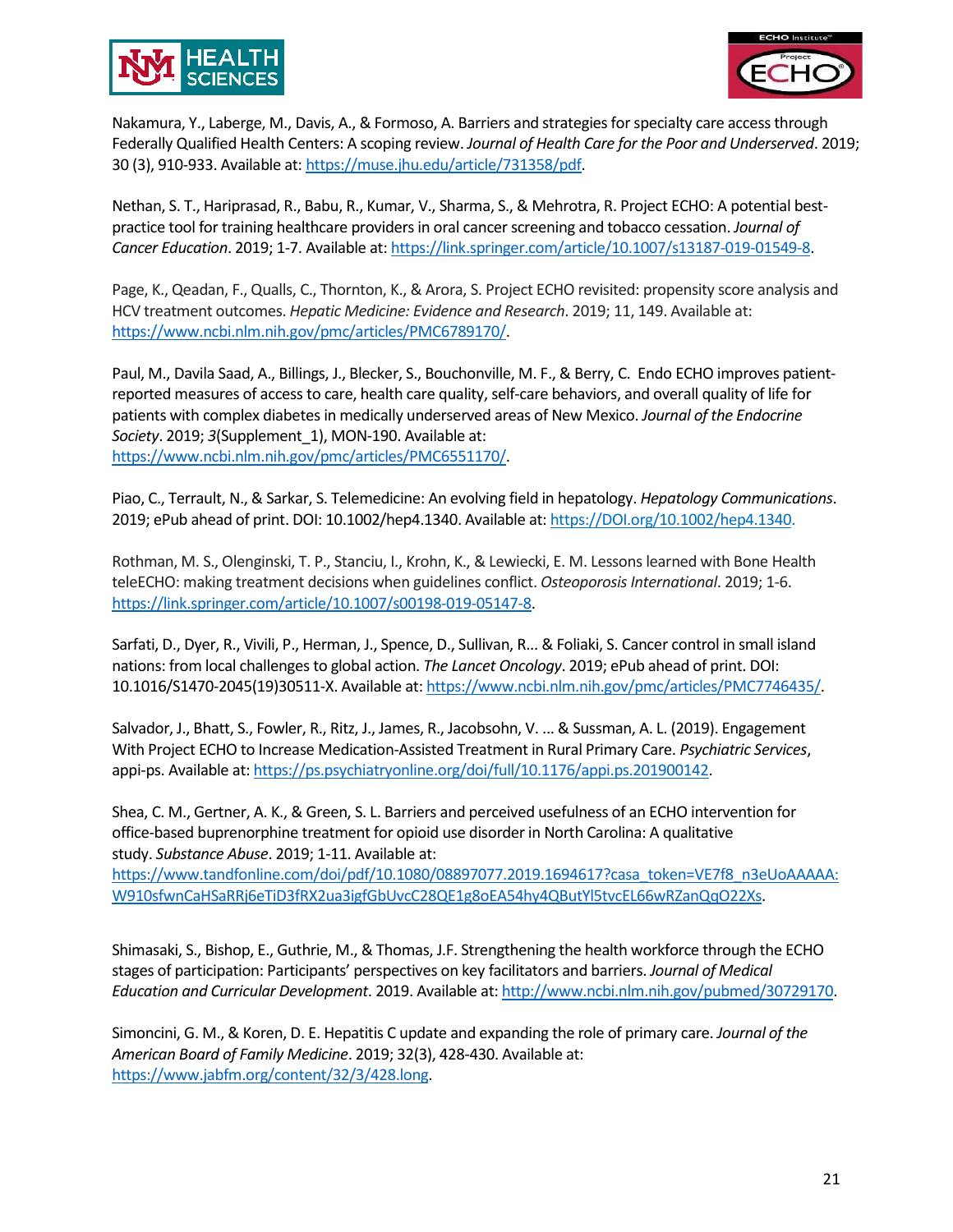



Struminger, B. B., & Arora, S. Leveraging telehealth to improve health care access in Rural America: It takes more than bandwidth. *Annals of Internal Medicine*. 2019, May 21; Available at: [https://annals.org/aim/fullarticle/2734030/leveraging-telehealth-improve-health-care-access-rural-america](https://annals.org/aim/fullarticle/2734030/leveraging-telehealth-improve-health-care-access-rural-america-takes-more?searchresult=1)[takes-more?searchresult=1.](https://annals.org/aim/fullarticle/2734030/leveraging-telehealth-improve-health-care-access-rural-america-takes-more?searchresult=1)

Syed, T. A., Bashir, M. H., Farooqui, S. M., Chen, A., Chen, S., Nusrat, S., & Fazili, J. Treatment outcomes of hepatitis C-infected patients in specialty clinic vs. primary care physician clinic: A comparative analysis. *Gastroenterology Research and Practice*. 2019; Available at: [https://DOI.org/10.1155/2019/8434602.](https://doi.org/10.1155/2019/8434602)

Tantillo, M., Starr, T., & Kreipe, R. The recruitment and acceptability of a project ECHO® eating disorders clinic: a pilot study of telementoring for primary medical and behavioral health care practitioners. *Eating Disorders*. 2019; ePub ahead of print. DOI: 10.1080/10640266.2019.1580125. Available at: [https://www.ncbi.nlm.nih.gov/pubmed/?term=10.1080%2F10640266.2019.1580125.](https://www.ncbi.nlm.nih.gov/pubmed/?term=10.1080%2F10640266.2019.1580125)

Thies, K.M., Anderson, D., & Beals-Reid, C. Project ECHO Chronic Pain: A qualitative analysis of recommendations by expert faculty. Letter to the Editor. *Pain Medicine*; ePub ahead of print. DOI: 10.1093/pm/pnz024. Available at:

[https://www.ncbi.nlm.nih.gov/pubmed/?term=10.1093%2Fpm%2Fpnz024.](https://www.ncbi.nlm.nih.gov/pubmed/?term=10.1093%2Fpm%2Fpnz024)

Tofighi, B., Isaacs, N., Byrnes-Enoch, H., Lakew, R… & Schatz, D. Expanding treatment for opioid use disorder in publicly funded primary care clinics: Exploratory evaluation of the NYC health+ hospitals buprenorphine ECHO program. *Journal of Substance Abuse Treatment*. 2019; 106, 1-3. Available at: [https://www.sciencedirect.com/science/article/pii/S0740547219300893.](https://www.sciencedirect.com/science/article/pii/S0740547219300893)

Touger, R. & Wood B.R. A review of telehealth innovations for HIV pre-exposure prophylaxis (PrEP). *Current HIV/AIDS Reports*. 2019; ePub ahead of print. DOI: 10.1007/s11904-019-00430-z. Available at: [http://www.ncbi.nlm.nih.gov/pubmed/30701404.](http://www.ncbi.nlm.nih.gov/pubmed/30701404)

Vaughn, I. A., Beyth, R., Ayers, M. L., Thornton, J. E., Tandon, R., Gingrich, T., & Mudra, S. A multispecialty opioid risk reduction program targeting chronic pain and addiction management in veterans. *Federal Practitioner*. 2019; 36(9), 406. Available at[: https://www.ncbi.nlm.nih.gov/pmc/articles/PMC6752814/.](https://www.ncbi.nlm.nih.gov/pmc/articles/PMC6752814/)

White, C., McIlfatrick, S., Dunwoody, L., & Watson, M. Supporting and improving community health services—a prospective evaluation of ECHO technology in community palliative care nursing teams. *BMJ Supportive & Palliative Care*. 2019; *9*(2), 202-208. Available at:

[https://www.researchgate.net/profile/Sonja\\_Mcilfatrick/publication/285585586\\_Supporting\\_and\\_improvin](https://www.researchgate.net/profile/Sonja_Mcilfatrick/publication/285585586_Supporting_and_improving_community_health_services_a_prospective_evaluation_of_ECHO_technology_in_community_palliative_care_nursing_teams/links/5669b4fa08ae62b05f025c86/Supporting-and-improving-community-health-services-a-prospective-evaluation-of-ECHO-technology-in-community-palliative-care-nursing-teams.pdf) [g\\_community\\_health\\_services\\_a\\_prospective\\_evaluation\\_of\\_ECHO\\_technology\\_in\\_community\\_palliative\\_c](https://www.researchgate.net/profile/Sonja_Mcilfatrick/publication/285585586_Supporting_and_improving_community_health_services_a_prospective_evaluation_of_ECHO_technology_in_community_palliative_care_nursing_teams/links/5669b4fa08ae62b05f025c86/Supporting-and-improving-community-health-services-a-prospective-evaluation-of-ECHO-technology-in-community-palliative-care-nursing-teams.pdf) [are\\_nursing\\_teams/links/5669b4fa08ae62b05f025c86/Supporting-and-improving-community-health](https://www.researchgate.net/profile/Sonja_Mcilfatrick/publication/285585586_Supporting_and_improving_community_health_services_a_prospective_evaluation_of_ECHO_technology_in_community_palliative_care_nursing_teams/links/5669b4fa08ae62b05f025c86/Supporting-and-improving-community-health-services-a-prospective-evaluation-of-ECHO-technology-in-community-palliative-care-nursing-teams.pdf)[services-a-prospective-evaluation-of-ECHO-technology-in-community-palliative-care-nursing-teams.pdf.](https://www.researchgate.net/profile/Sonja_Mcilfatrick/publication/285585586_Supporting_and_improving_community_health_services_a_prospective_evaluation_of_ECHO_technology_in_community_palliative_care_nursing_teams/links/5669b4fa08ae62b05f025c86/Supporting-and-improving-community-health-services-a-prospective-evaluation-of-ECHO-technology-in-community-palliative-care-nursing-teams.pdf)

Williams, S.L., Kaigler, A., Armistad, A., Espey, D.K., & Struminger, B.B. Creating a public health community of practice to support American Indian and Alaska Native communities in addressing chronic disease. *Preventing Chronic Disease.* 2019; 16:190193. Available at: [https://www.cdc.gov/pcd/issues/2019/19\\_0193.htm.](https://www.cdc.gov/pcd/issues/2019/19_0193.htm)

Winstanley, E. L., Lander, L. R., Berry, J. H., Mahoney III, J. J., Zheng, W., Herschler, J., ... & Haut, M. W. West Virginia's model of buprenorphine expansion: preliminary results. *Journal of Substance Abuse Treatment*. 2019. Available at[: https://www.sciencedirect.com/science/article/pii/S0740547219300595.](https://www.sciencedirect.com/science/article/pii/S0740547219300595)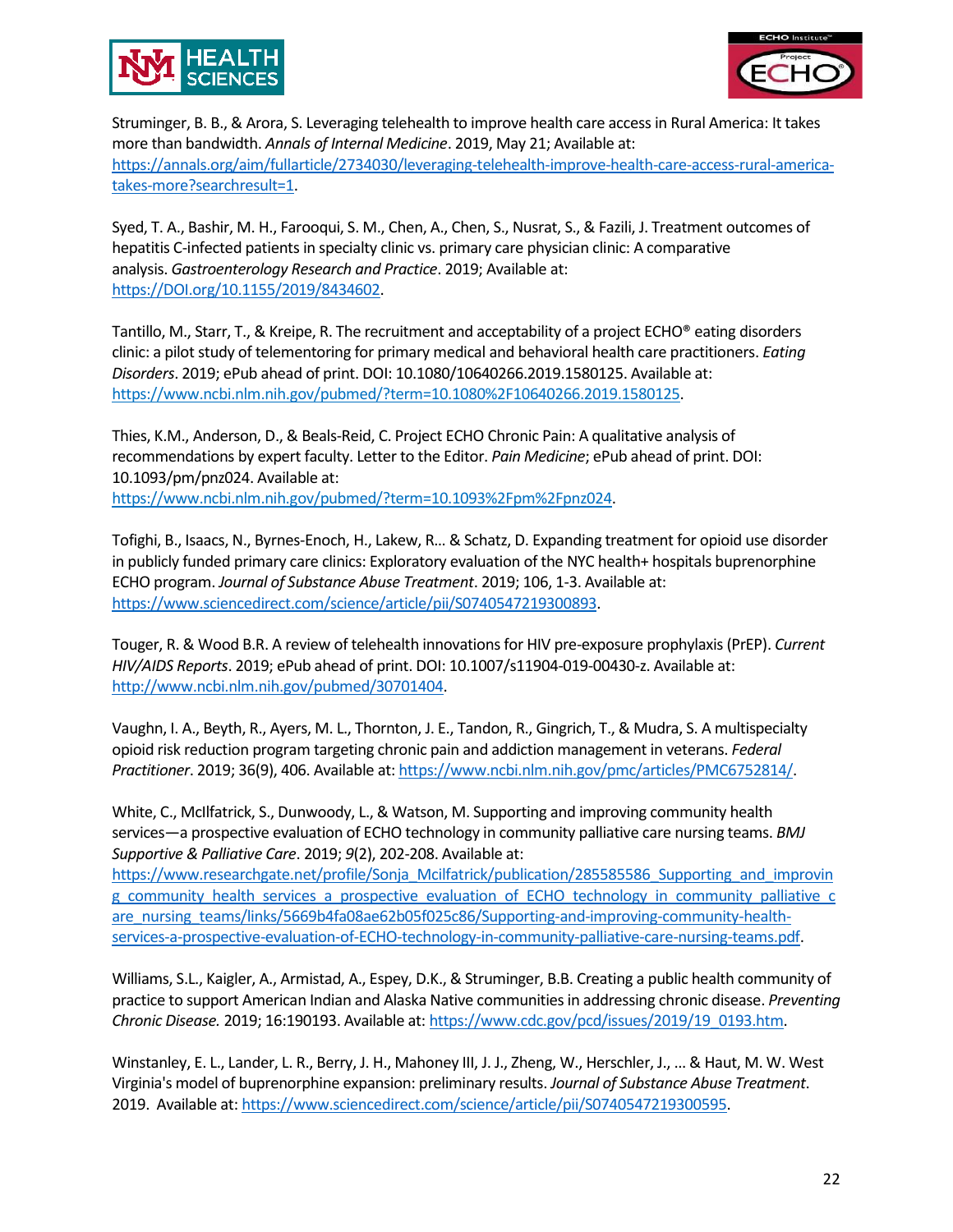



Yennurajalingam, S., Amos, Jr., C.E., Weru, J., Addo Opare-Lokko, E.B.V.N.D. … & Reddy, S. Extension for Community Healthcare Outcomes- Palliative Care in Africa program: improving access to quality palliative care. *Journal of Global Oncology.* 2019. Available at: [https://ascopubs.org/DOI/pdfdirect/10.1200/JGO.19.00128.](https://ascopubs.org/doi/pdfdirect/10.1200/JGO.19.00128)

Yule, A. M., & Kelly, J. F. (2019). Integrating treatment for co-occurring mental health conditions. *Alcohol Research: Current Reviews*, *40*(1). DOI:10.35946/arcr.v40.1.07. Available at: [https://www.ncbi.nlm.nih.gov/pmc/articles/PMC6799972/.](https://www.ncbi.nlm.nih.gov/pmc/articles/PMC6799972/)

#### **2018**

Agley, J., Adams, Z.W., & Hulvershorn, L.A. Extension for Community Healthcare Outcomes (ECHO) as a tool for continuing medical education on Opioid Use Disorder and comorbidities. *Addiction.* 2018; ePub ahead of print. DOI: 10.1111/add.14494. Available at: [https://www.ncbi.nlm.nih.gov/pubmed/?term=30397977.](https://www.ncbi.nlm.nih.gov/pubmed/?term=30397977)

Alschuler, K.N., Stobbe, G.A., Hertz, D.P., et al. Impact of Multiple Sclerosis Project ECHO on Provider Confidence and Clinical Practice. *International Journal of MS Care.* 2018; ePub ahead of print, DOI: 10.7224/1537-2073.2018-014. Available at:

[https://meridian.allenpress.com/ijmsc/article/21/4/143/12051/Impact-of-Multiple-Sclerosis-Project-](https://meridian.allenpress.com/ijmsc/article/21/4/143/12051/Impact-of-Multiple-Sclerosis-Project-ECHO)[ECHO.](https://meridian.allenpress.com/ijmsc/article/21/4/143/12051/Impact-of-Multiple-Sclerosis-Project-ECHO)

Babineau, J., Zhao, J., Dubin, R., Taenzer, P., Flannery, J.F., & Furlan, A.D. The embedded librarian in a telehealth continuing medical education program. *Journal of Hospital Librarianship*. 2018; 18(1):1-14. Available at: [http://www.tandfonline.com/DOI/full/10.1080/15323269.2018.1400346.](http://www.tandfonline.com/doi/full/10.1080/15323269.2018.1400346)

Bandawar, M., Narasimhi, V.L., & Chand, P. Use of digital technology in addiction disorders. *Indian Journal of Psychiatry*. 2018; 60 (Supp; 4):S534-S540. Available at: [http://www.ncbi.nlm.nih.gov/pmc/articles/PMC5844168/.](http://www.ncbi.nlm.nih.gov/pmc/articles/PMC5844168/)

Bennett, K.A., Ong, T., Verrall, A.M., Vitiello, M.V., Marcum, Z.A., & Phelan, E.A. Project ECHO-Geriatrics: Training future primary care providers to meet the needs of older adults. *Journal of Graduate Medical Education*. 2018; 10(3): 311-15. Available at: [http://www.ncbi.nlm.nih.gov/pubmed/29946389.](http://www.ncbi.nlm.nih.gov/pubmed/29946389)

Boomer, K., Lopez, M., Daheri, M., et al. Perspectives on cervical cancer screening and prevention: challenges faced by providers and patients along the Texas–Mexico border. *Perspectives in Public Health*. 2018; ePub ahead of print. DOI: 10.1177/1757913918793443. Available at: [https://www.ncbi.nlm.nih.gov/pubmed/30117782.](https://www.ncbi.nlm.nih.gov/pubmed/30117782)

Bouchonville, M.F., Hagar, B.W., Kirk, J.B., Qualls, C.R., Arora, S. Endo ECHO improves primary care provider and community health worker self-efficacy in complex diabetes management in medically underserved communities. *Endocrine Practice*. 2018; 24(1):40-6. Available at: [http://www.ncbi.nlm.nih.gov/pubmed/29368967.](http://www.ncbi.nlm.nih.gov/pubmed/29368967)

Carlin, L., Zhao, J., Dubin, R., Taenzer, P., Sidrak, H., Furlan, A. Project ECHO telementoring intervention for managing chronic pain in primary care: Insights from a qualitative study. *Pain Medicine*. 2018; 19(6):1140-6. Available at: [http://www.ncbi.nlm.nih.gov/pubmed/29036381.](http://www.ncbi.nlm.nih.gov/pubmed/29036381)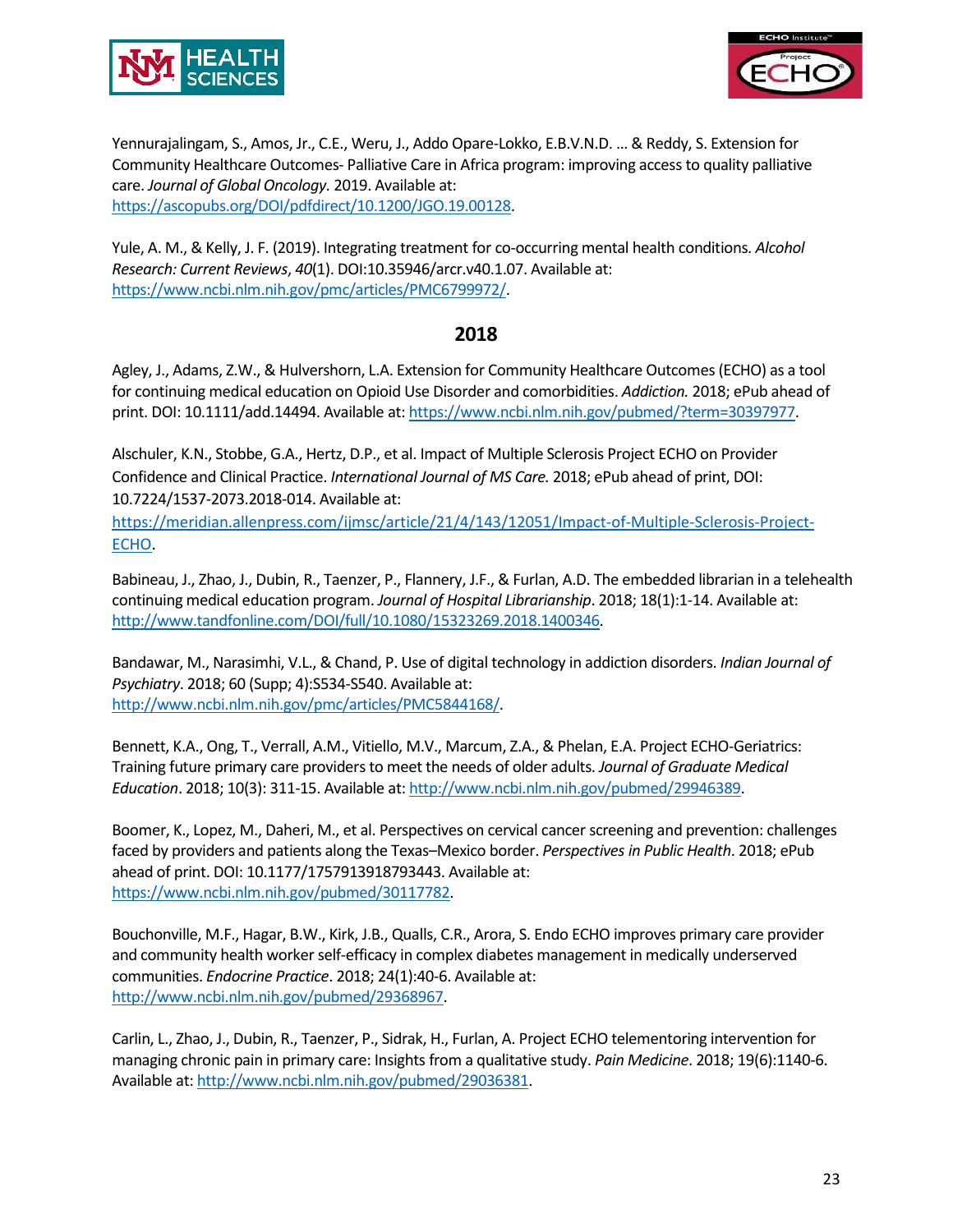



Chaple, M.J., Freese, T.E., Rutkowski, B.A., et al. Using ECHO clinics to promote capacity building in clinical supervision. *American Journal of Preventative Medicine*. 2018; 54(6S3):S275-S280. Available at: [http://www.ncbi.nlm.nih.gov/pubmed/29779552.](http://www.ncbi.nlm.nih.gov/pubmed/29779552)

Cofta-Woerpel, L., Lam, C., Reitzel, L.R., et al. A tele-mentoring tobacco cessation case consultation and education model for healthcare providers in community mental health Opioid Pendulum centers. *Cogent Medicine*. 2018; 5(1):1430652. Available at[: http://www.ncbi.nlm.nih.gov/pubmed/30364535.](http://www.ncbi.nlm.nih.gov/pubmed/30364535)

Comerci, G., Katzman, J., Duhigg, D. Controlling the Swing of the. *New England Journal of Medicine*. 2018; 378(8):691-3. Available at: [http://www.ncbi.nlm.nih.gov/pubmed/29466151.](http://www.ncbi.nlm.nih.gov/pubmed/29466151)

Crawford, A., Gratzer, D., Jovanovic, M., et al. Building eHealth and Telepsychiatry Capabilities: Three Educational Reports across the Learning Continuum. *Academic Psychiatry.* 2018; 42(6):852-6. Available at: [https://www.ncbi.nlm.nih.gov/pubmed/30311178.](https://www.ncbi.nlm.nih.gov/pubmed/30311178)

De Witt Jansen, B., Brazil, K., Passmore, P. et al. Evaluation of the impact of telementoring using ECHO technology on healthcare professionals' knowledge and self-efficacy in assessing and managing pain for people with advanced dementia nearing the end of life. *BMC Health Services Research*. 2018; 18(1):228. Available at: [http://www.ncbi.nlm.nih.gov/pubmed/29606132.](http://www.ncbi.nlm.nih.gov/pubmed/29606132)

Eaton, L.H., Godfrey, D.S., Langford, D.J., Rue, T., Tauben, D.J., Doorenbos, A.Z. Telementoring for improving primary care provider knowledge and competence in managing chronic pain: A randomised controlled trial. *Journal of Telemedicine and Telecare.* 2018; ePub ahead of print. DOI: 10.1177/1357633X18802978. Available at: [https://www.ncbi.nlm.nih.gov/pubmed/30261805.](https://www.ncbi.nlm.nih.gov/pubmed/30261805)

Eaton, L.H., Langford, D.J., Meins, A.R., Rue, T., Tauben, D.J., Doorenbos, A.Z. Use of Self-management Interventions for Chronic Pain Management: A Comparison between Rural and Nonrural Residents. *Pain Management Nursing.* 2018; 19(1): 8-13. Available at: [https://www.ncbi.nlm.nih.gov/pubmed/?term=29153296.](https://www.ncbi.nlm.nih.gov/pubmed/?term=29153296)

Fowler, R.C., Katzman, J.G., Comerci, G.D., Shelley, B.M., Duhigg, D. …& Olivas C. Mock ECHO: A simulation-based medical education method. *Teaching and Learning in Medicine*. 2018; ePub ahead of print. DOI: 10.1080/10401334.2018.1442719. Available at: [http://www.ncbi.nlm.nih.gov/pubmed/29658798.](http://www.ncbi.nlm.nih.gov/pubmed/29658798)

Furlan, A.D., Zhao, J., Voth, J., et al. Evaluation of an innovative tele-education intervention in chronic pain management for primary care clinicians practicing in underserved areas. *Journal of Telemedicine and Telecare*. 2018; ePub ahead of print. DOI: 10.1177/1357633X18782090. Available at [https://journals.sagepub.com/doi/10.1177/1357633X18782090?url\\_ver=Z39.88-](https://journals.sagepub.com/doi/10.1177/1357633X18782090?url_ver=Z39.88-2003&rfr_id=ori:rid:crossref.org&rfr_dat=cr_pub%20%200pubmed) [2003&rfr\\_id=ori:rid:crossref.org&rfr\\_dat=cr\\_pub%20%200pubmed](https://journals.sagepub.com/doi/10.1177/1357633X18782090?url_ver=Z39.88-2003&rfr_id=ori:rid:crossref.org&rfr_dat=cr_pub%20%200pubmed)

Hager, B., Hasselberg, M., Arzubi, E., et al. Leveraging behavioral health expertise: Practices and potential of the Project ECHO approach to virtually integrating care in underserved areas. *Psychiatric Services*. 2018; 69(4):366-9. Available at: [https://ps.psychiatryonline.org/doi/10.1176/appi.ps.201700211.](http://www.ncbi.nlm.nih.gov/pubmed/29446334)

Hariprasad, R., Arora, S., Babu, R., et al. Retention of knowledge levels of health care providers in cancer screening through telementoring. *Journal of Global Oncology*. 2018; 4:1-7. Available at: [http://www.ncbi.nlm.nih.gov/pubmed/30084700.](http://www.ncbi.nlm.nih.gov/pubmed/30084700)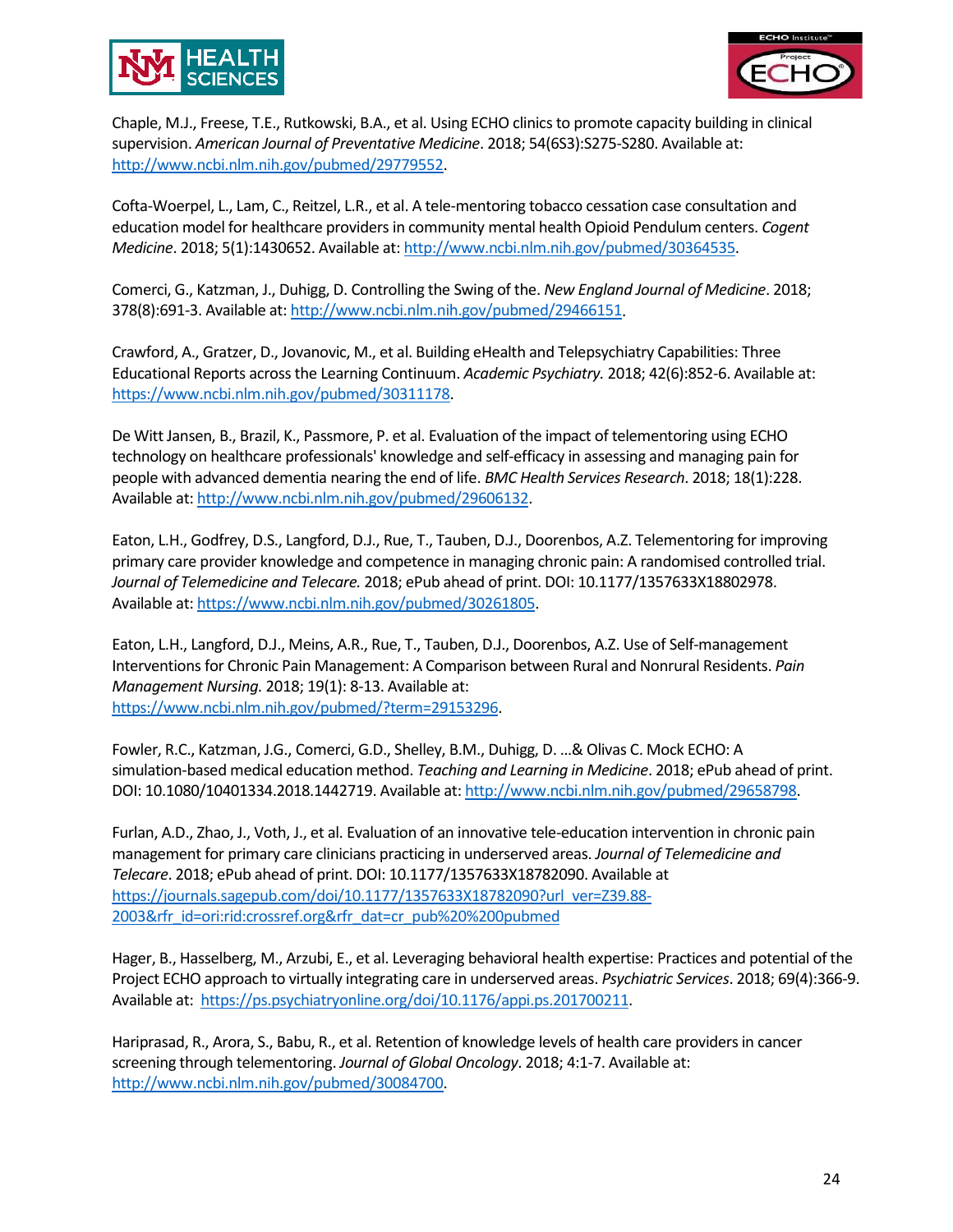



Hart, R. Learning how to care for grandma and grandpa. *Journal of Graduate Medical Education*. 2018; 10(6):720. Available at: [http://www.jgme.org/DOI/full/10.4300/JGME-D-18-00739.1.](http://www.jgme.org/doi/full/10.4300/JGME-D-18-00739.1)

Khaderi, S., Sussman, N., Kanwal, F. Project ECHO: The specialist will see you now. *Hepatology*. 2018; 68(6):2066-8. Available at: [http://www.ncbi.nlm.nih.gov/pubmed/30033576.](http://www.ncbi.nlm.nih.gov/pubmed/30033576)

Koenig, C.J., Wenger, M., Graham, G.D., Asch, S., Rongey, C. Managing professional knowledge boundaries during ECHO telementoring consultations in two Veterans Affairs specialty care liver clinics: A theme-oriented discourse analysis. *Journal of Telemedicine and Telecare*. 2018; ePub ahead of print. DOI: 1177/1357633X18756454. Available at: [http://www.ncbi.nlm.nih.gov/pubmed/29514547.](http://www.ncbi.nlm.nih.gov/pubmed/29514547)

Lewiecki, E.M., Bilezikian, J.P., Carey, J.J., et al. Proceedings of the 2017 Santa Fe Bone Symposium: Insights and emerging concepts in the management of osteoporosis. *Journal of Clinical Densitometry*. 2018; 21(1):3-21. Available at: [http://www.ncbi.nlm.nih.gov/pubmed/29229501.](http://www.ncbi.nlm.nih.gov/pubmed/29229501)

Lewiecki, E.M., Bilezikian, J.P., Giangregorio, L., et al. Proceedings of the 2018 Santa Fe Bone Symposium: Advances in the Management of Osteoporosis. *Journal of Clinical Densitometry.* 2018; 22(1):1-19. Available at: [https://www.ncbi.nlm.nih.gov/pubmed/30366683.](https://www.ncbi.nlm.nih.gov/pubmed/30366683)

Lewis, H., Becevic, M., Myers, D., et al. Dermatology ECHO – an innovative solution to address limited access to dermatology expertise. *Rural and remote health*. 2018; 18(1):4415. Available at: [http://www.ncbi.nlm.nih.gov/pubmed/29409325.](http://www.ncbi.nlm.nih.gov/pubmed/29409325)

Lim, J.K. Expanding capacity to treat Hepatitis C: Overcoming barriers and new innovations. *Current Hepatology Reports*. 2018; 17(2):83-7. Available at: [http://link.springer.com/article/10.1007/s11901-](http://link.springer.com/article/10.1007/s11901-018-0400-3) [018-](http://link.springer.com/article/10.1007/s11901-018-0400-3) [0400-3.](http://link.springer.com/article/10.1007/s11901-018-0400-3)

Lurie, N. & Carr, B.G. The role of telehealth in the medical response to disasters. *JAMA Internal Medicine*. 2018; 178(6):745-6. Available at[: http://www.ncbi.nlm.nih.gov/pubmed/29710200.](http://www.ncbi.nlm.nih.gov/pubmed/29710200)

Marciano, S., Haddad, L., Borzi, S.M., et al. Evaluation of access to antivirals for the treatment of hepatitis C in a country with limited resources. *Journal of Gastroenterology of Mexico*. 2018; 83(2):208-11. [Original article in Spanish.] Available at: [http://www.sciencedirect.com/science/article/pii/S0375090618300648.](http://www.sciencedirect.com/science/article/pii/S0375090618300648) 

Mazzuoccolo, L.D., Esposito, M.N., Luna, P.C., Seiref, S. … & Echeverria, C.M. WhatsApp: A real- time tool to reduce the knowledge gap and share the best clinical practices in psoriasis. *Telemedicine and e-Health*. 2018; ePub ahead of print. DOI: 10.1089/tmj.2018.0059. Available at: [http://www.ncbi.nlm.nih.gov/pubmed/29924684.](http://www.ncbi.nlm.nih.gov/pubmed/29924684)

Mehrotra, K., Chand, P., Bandawar, M., et al. Effectiveness of NIMHANS ECHO blended tele-mentoring model on integrated mental health and addiction for counsellors in rural and underserved districts of Chhattisgarh, India. *Asian Journal of Psychiatry*. 2018; 36:123-7. Available at: [http://www.ncbi.nlm.nih.gov/pubmed/30086513.](http://www.ncbi.nlm.nih.gov/pubmed/30086513)

Mohsen, W., Chan, P.P.Y., Whelan, M., et al. Hepatitis C treatment for difficult to access populations; can telementoring (as distinct from telemedicine) help? *Internal Medicine Journal*. 2018; ePub ahead of print. DOI: 10.1111/imj.14072. Available at[: http://www.ncbi.nlm.nih.gov/pubmed/30091164.](http://www.ncbi.nlm.nih.gov/pubmed/30091164)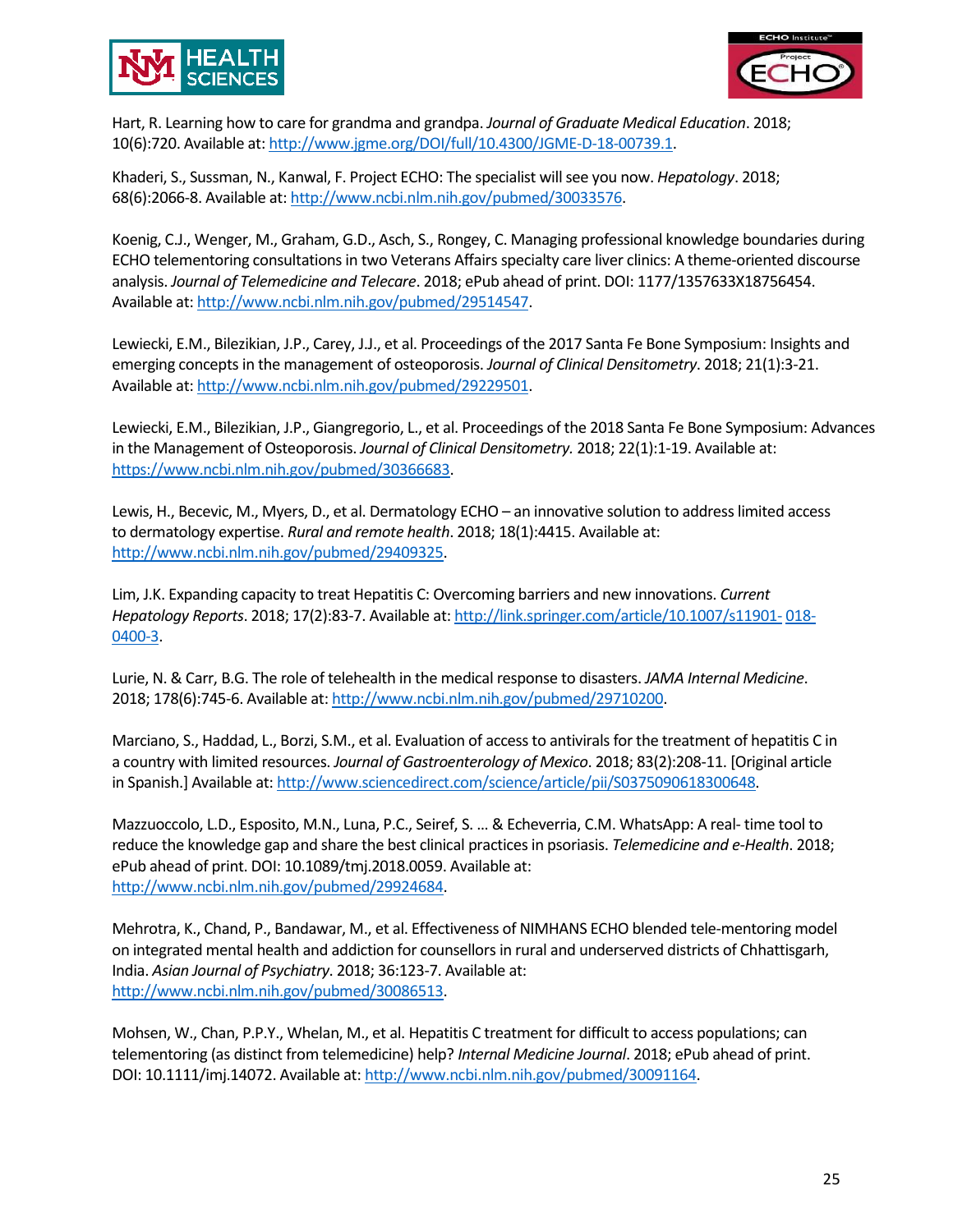



Neuhaus, M., Langbecker, D., Caffery, L.J., et al. Telementoring for hepatitis C treatment in correctional facilities. *Journal of Telemedicine and Telecare.* 2018; 24 (10):690-6. Available at: [https://www.ncbi.nlm.nih.gov/pubmed/30343659.](https://www.ncbi.nlm.nih.gov/pubmed/30343659)

Píriz, Alvarez G. Technology for improving accessibility of end-of-life care: Extension for Community Healthcare Outcomes Project. *Current Opinion in Supportive and Palliative Care.* 2018; 12(4):466-71. Available at: [https://www.ncbi.nlm.nih.gov/pubmed/30300151.](https://www.ncbi.nlm.nih.gov/pubmed/30300151)

Rich, K.M., Bia, J., Altice, F.L., Fienberg, J. Integrating models of care for individuals with opioid use disorder: How do we prevent HIV and HCV. *Current HIV/AIDS Reports*. 2018; 15(3):266-75. Available at: [http://www.ncbi.nlm.nih.gov/pubmed/29774442.](http://www.ncbi.nlm.nih.gov/pubmed/29774442)

Sagi M.R., Aurobind G., Chand P., et al. Innovative telementoring for addiction management for remote primary care physicians: A feasibility study. *Indian Journal of Psychiatry*. 2018; 60(4):461-66. Available at: [http://www.ncbi.nlm.nih.gov/pubmed/30581211.](http://www.ncbi.nlm.nih.gov/pubmed/30581211)

Serhal E., Arena A., Sockalingam S., Mohri L., Crawford A. Adapting the consolidated framework for implementation research to create organizational readiness and implementation tools for Project ECHO. *Journal of Continuing Education in the Health Professions*. 2018; 28(2): 145-51. Available at: [http://www.ncbi.nlm.nih.gov/pubmed/29505486.](http://www.ncbi.nlm.nih.gov/pubmed/29505486)

Serper M., Volk M.L. Current and future applications of telemedicine to optimize the delivery of care in chronic liver disease. *Clinical Gastroenterology and Hepatology*. 2018; 16(2):157-61. Available at: [http://www.ncbi.nlm.nih.gov/pubmed/29389489.](http://www.ncbi.nlm.nih.gov/pubmed/29389489)

Sockalingam S., Arena A., Serhal E., Mohri L., Alloo J., Crawford A. Building provincial mental health capacity in primary care: An evaluation of a Project ECHO mental health program. *Academic Psychiatry*. 2018; 42(4):451-7[. http://www.ncbi.nlm.nih.gov/pubmed/28593537.](http://www.ncbi.nlm.nih.gov/pubmed/28593537)

Stevenson L., Ball S., Haverhals L.M., Aron D.C., Lowery J. Evaluation of a national telemedicine initiative in the Veterans Health Administration: Factors associated with successful implementation. *Journal of Telemedicine and Telecare*. 2018; 24(3): 168-78. Available at: [http://www.ncbi.nlm.nih.gov/pubmed/27909208.](http://www.ncbi.nlm.nih.gov/pubmed/27909208)

Stevenson L.D., Banks R.E., Stryczek K.C., et al. A pilot study using telehealth to implement antimicrobial stewardship at two rural Veterans Affairs medical centers. *Infection Control & Hospital Epidemiology.* 2018; 39 (10):1163-9. Available at[: https://www.ncbi.nlm.nih.gov/pubmed/30185238.](https://www.ncbi.nlm.nih.gov/pubmed/30185238)

Su, G.L., Glass, L., Tapper, E.B., Van, T., Waljee, A.K. … & Sales, A.E. Virtual consultation through the Veterans Administration SCAN-ECHO project improves survival for veterans with liver disease. *Hepatology*. 2018; 68(6):2317-24. Available at[: http://www.ncbi.nlm.nih.gov/pubmed/29729194.](http://www.ncbi.nlm.nih.gov/pubmed/29729194)

Thornton, K., Sedillo, M.L., Kalishman, S., Page, K. … & Arora S. The New Mexico peer education program: Filling a critical gap in HCV prison education. *Journal of Health Care for the Poor and Underserved*. 2018; 29(4):1544-57. Available at: [http://www.ncbi.nlm.nih.gov/pubmed/30449762.](http://www.ncbi.nlm.nih.gov/pubmed/30449762)

Williams, M., Blanco, A.A., Hogg R., et al. Creating a virtual community of practice: An evaluation of ophthalmology-optometry Project ECHO. *Eye*. 2018; 32(12):1910-1. Available at: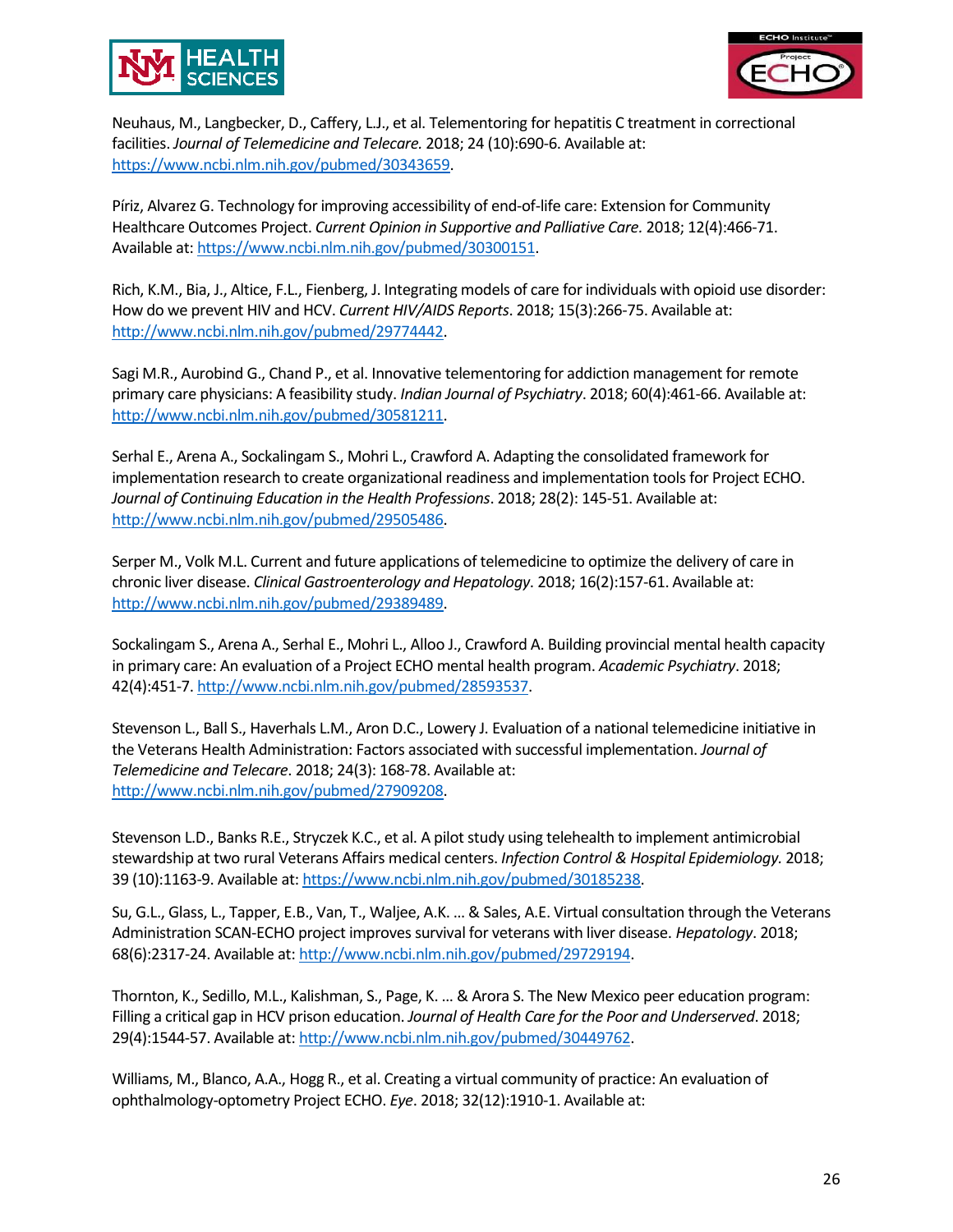

[http://www.ncbi.nlm.nih.gov/pubmed/30068927.](http://www.ncbi.nlm.nih.gov/pubmed/30068927)



Wood, B.R., Mann, M.S., Martinez-Paz, N., et al. Project ECHO: telementoring to educate and support prescribing of HIV pre-exposure prophylaxis by community medical providers. *Sexual Health.* 2018; 15(6):601-5. Available at: [https://www.ncbi.nlm.nih.gov/pubmed/30318034.](https://www.ncbi.nlm.nih.gov/pubmed/30318034)

### **2017**

Anderson D., Zlateva I., Davis B. … & Spegman, D. Improving pain care with Project ECHO in community health centers. *Pain Medicine*. 2017; 18(10):1882-9. Available at: [http://www.ncbi.nlm.nih.gov/pubmed/29044409.](http://www.ncbi.nlm.nih.gov/pubmed/29044409)

Arora S., Kalishman S.G., Thornton K.A., et al. Project ECHO: A telementoring network model for continuing professional development. *Journal of Continuing Education in the Health Professions*. 2017; 37(4):239-44. Available at: [http://www.ncbi.nlm.nih.gov/pubmed/29189491.](http://www.ncbi.nlm.nih.gov/pubmed/29189491)

Arora S., Rai K., Anand S. Democratizing knowledge to improve care for the underserved: Project ECHO. *Medicine Update 2017; Association of Physicians of India*. 2017; 2:1014-6. Available at: [http://www.apiindia.org/editor\\_mu\\_2017.html.](http://www.apiindia.org/editor_mu_2017.html)

Arora S., Smith T., Snead J., et al. Project ECHO: An effective means of increasing palliative care capacity. *American Journal of Managed Care*. 2017; 23(7):S267-71. Available at: [http://www.ncbi.nlm.nih.gov/pubmed/28882048.](http://www.ncbi.nlm.nih.gov/pubmed/28882048)

Ball S., Wilson B., Ober S., Mchaourab A. SCAN-ECHO for pain management: Implementing a regional telementoring training for primary care providers. *Pain Medicine*. 2017; 19(2):262-8. Available at: [http://www.ncbi.nlm.nih.gov/pubmed/28525633.](http://www.ncbi.nlm.nih.gov/pubmed/28525633)

Barreveld A.M. Editorial: The power of pain education: A call for robust research. *Pain Medicine*. 2017 Oct; 18(10):1834. Available at[: http://www.ncbi.nlm.nih.gov/pubmed/29044410.](http://www.ncbi.nlm.nih.gov/pubmed/29044410)

Belperio P.S., Chartier M., Ross D.B., Alaigh P., Shulkin D. Curing hepatitis C virus infection: Best practices from the U.S. Department of Veterans Affairs. *Annals of Internal Medicine*. 2017 Oct; 167(7):499-504. Available at: [http://www.ncbi.nlm.nih.gov/pubmed/28973196.](http://www.ncbi.nlm.nih.gov/pubmed/28973196)

Beste L.A., Glorioso T.J., Ho P.M., et al. Telemedicine specialty support promotes hepatitis C treatment by primary care providers in the department of veteran's affairs. *American Journal of Medicine*. 2017; 130(4):432-8. Available at: [http://www.ncbi.nlm.nih.gov/pubmed/27998682.](http://www.ncbi.nlm.nih.gov/pubmed/27998682)

Cheallaigh C.N., O'Leary A., Keating S., et al. Telementoring with Project ECHO: A pilot study in Europe. *BMJ Innovations.* 2017; 3:144-51. Available at: [http://innovations.bmj.com/content/early/2017/08/24/bmjinnov-](http://innovations.bmj.com/content/early/2017/08/24/bmjinnov-2016-000141)[2016-000141.](http://innovations.bmj.com/content/early/2017/08/24/bmjinnov-2016-000141)

Farris G., Sircar M., Bortinger J., et al. Extension for community healthcare outcomes-care transitions: Enhancing geriatric care transitions through a multidisciplinary videoconference. *Journal of American Geriatrics Society.* 2017; 65(3):598-602. Available at: [http://www.ncbi.nlm.nih.gov/pubmed/?term=28032896.](http://www.ncbi.nlm.nih.gov/pubmed/?term=28032896)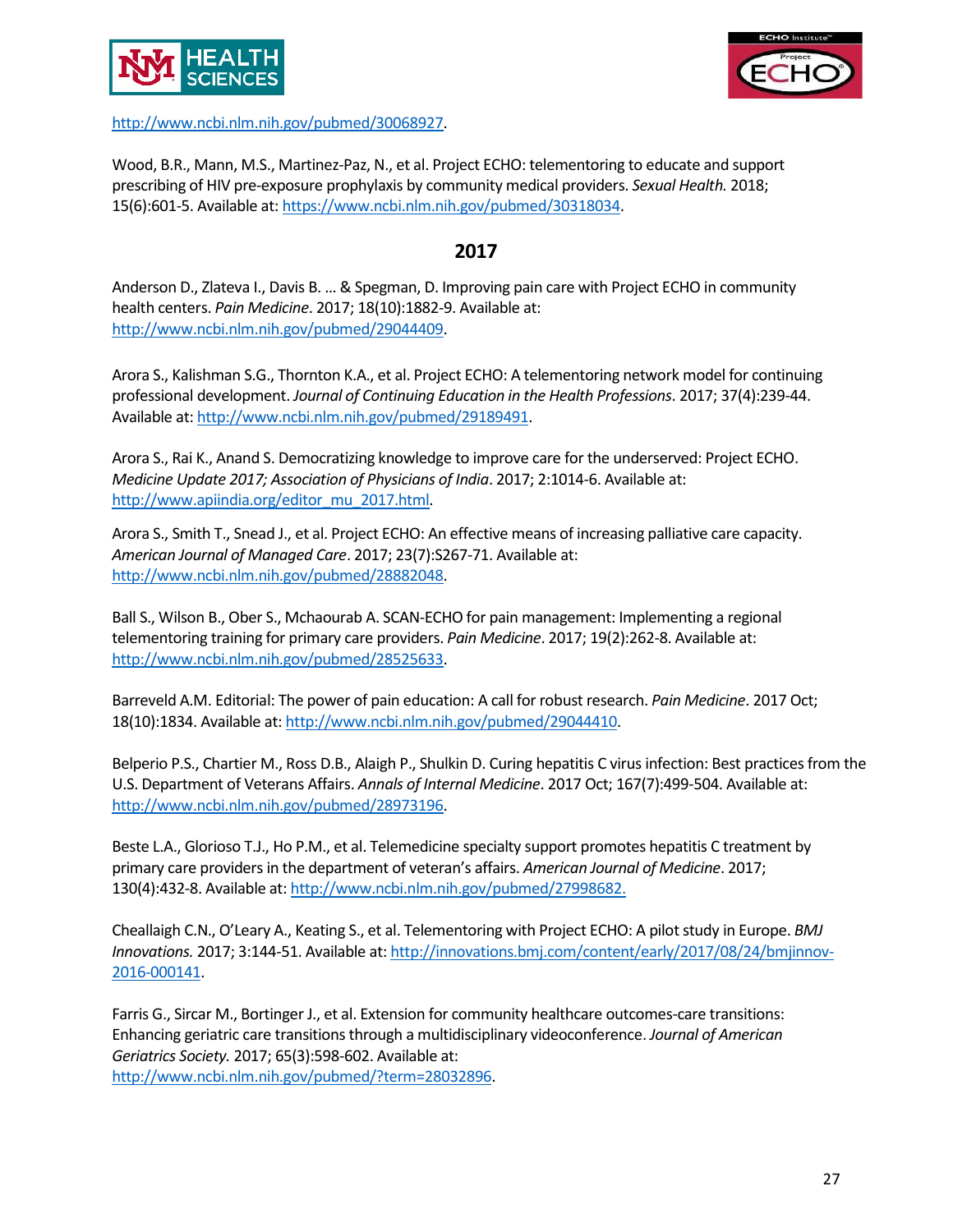



Fisher E., Hasselberg M., Conwell Y., et al. Telementoring primary care clinicians to improve geriatric mental health care. *Population Health Management.* 2017; 20(5):342-7. Available at: [http://www.ncbi.nlm.nih.gov/pubmed/?term=28106511.](http://www.ncbi.nlm.nih.gov/pubmed/?term=28106511)

Flynn D.M., Eaton L.H., McQuinn H., et al. TelePain: Primary care chronic pain management through weekly didactic and case-based telementoring. *Contemporary Clinical Trials Communications*. 2017; 8:162-6. Available at: [http://www.sciencedirect.com/science/article/pii/S2451865417301114.](http://www.sciencedirect.com/science/article/pii/S2451865417301114)

Glass L.M., Waljee A.K., McCurdy H., Su G.L., Sales A. Specialty care access network-extension of community health outcomes model program for liver disease improves specialty care access. *Digestive Diseases and Sciences*. 2017 Dec; 62(12):3344-9. Available at[: https://www.ncbi.nlm.nih.gov/pubmed/29043594.](https://www.ncbi.nlm.nih.gov/pubmed/29043594)

Heard-Harris N., Arora S., Lurie N. Building physician networks as part of the Zika response. *Disaster Medicine and Public Health Preparation.* 2017; 11(2):259-61. Available at: [http://www.ncbi.nlm.nih.gov/pubmed/?term=28430098.](http://www.ncbi.nlm.nih.gov/pubmed/?term=28430098)

Johnson K.L., Hertz D., Stobbe G., et al. Project extension for community healthcare outcomes (ECHO) in multiple sclerosis: Increasing clinical capacity. *International Journal of Multiple Sclerosis Care*. 2017; 19:283-9. Available at: [http://www.ncbi.nlm.nih.gov/pubmed/29270085.](http://www.ncbi.nlm.nih.gov/pubmed/29270085)

Komaromy M., Bartlett J., Manis K., Arora S. Enhanced primary care treatment of behavioral disorders with ECHO case-based learning. *Psychiatric Services.* 2017; 68(9):873-5. Available at: [http://www.ncbi.nlm.nih.gov/pubmed/28806893.](http://www.ncbi.nlm.nih.gov/pubmed/28806893)

Komaromy M., Ceballos V., Zurawski A., Bodenheimer T., Thom D.H., Arora S. Extension for Community Healthcare Outcomes (ECHO): A new model for community health worker training and support. *Journal of Public Health Policy*. 2017; 39(2):203-16. Available at[: http://www.ncbi.nlm.nih.gov/pubmed/29263437.](http://www.ncbi.nlm.nih.gov/pubmed/29263437)

Komaromy M., Madden E.F., Zurawski A., et al. Contingent engagement: What we learn from patients with complex health problems and low socio-economic status. *Patient Education and Counseling*. 2017; 101(3):524-31. Available at: [http://www.ncbi.nlm.nih.gov/pubmed/28890084.](http://www.ncbi.nlm.nih.gov/pubmed/28890084)

Korthuis P.T., McCarty D., Weimer M., et al. Primary care-based models for the treatment of opioid use disorder: A scoping review. *Annals of Internal Medicine*. 2017; 166(4):268-78. Available at: [http://www.ncbi.nlm.nih.gov/pubmed/27919103.](http://www.ncbi.nlm.nih.gov/pubmed/27919103)

Lewiecki E.M. Bone Health TeleECHO for orthopedists and rheumatologists. *Orthopedics and Rheumatology.*  2017; 7(4):1-2. Available at: [http://juniperpublishers.com/oroaj/volume7-issue4-](http://juniperpublishers.com/oroaj/volume7-issue4-oroaj.php) [oroaj.php.](http://juniperpublishers.com/oroaj/volume7-issue4-oroaj.php)

Lewiecki E.M., Bilezikian J.P., Bukata S.V., et al. Proceedings of the 2016 Santa Fe Bone Symposium: New concepts in the management of osteoporosis and metabolic bone diseases. *Journal of Clinical Densitometry.*  2017; 20(2):134-52. Available at[: http://www.ncbi.nlm.nih.gov/pubmed/28185765.](http://www.ncbi.nlm.nih.gov/pubmed/28185765)

Lewiecki E.M., Boyle J.F., Arora S., Bouchonville M.F., Chafey D.H. Telementoring: A novel approach to reducing the osteoporosis treatment gap. *Osteoporosis International.* 2017; 28(1):407-11. Available at: [http://www.ncbi.nlm.nih.gov/pubmed/27439373.](http://www.ncbi.nlm.nih.gov/pubmed/27439373)

Lewiecki E.M., Rochelle R., Bouchonville M.F., Chafey .H., Olenginski T.P., Arora, S. Leveraging scarce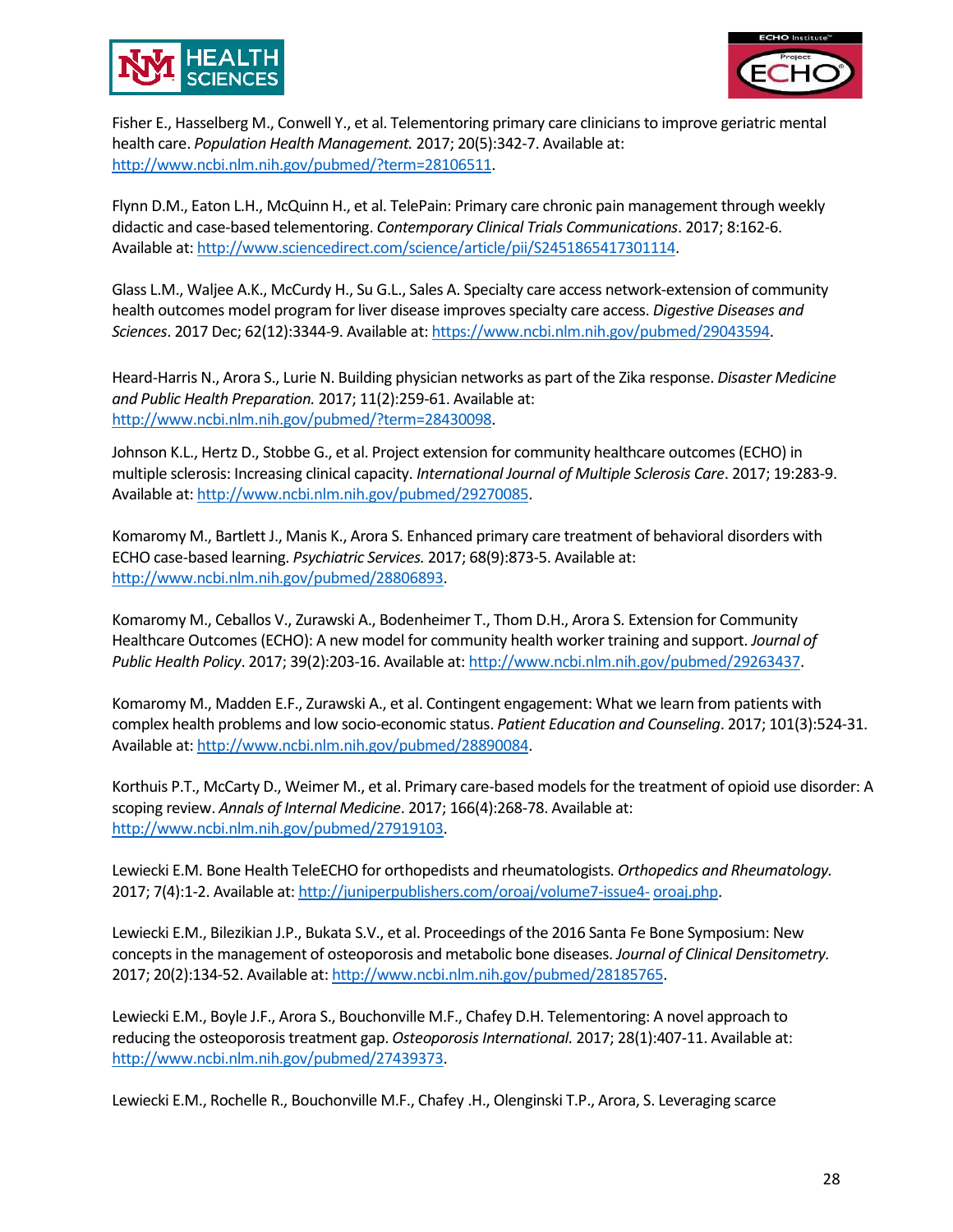



resources with Bone Health teleECHO to improve the care of osteoporosis. *Journal of the Endocrine Society*. 2017; 1(12):1428-34. Available at[: http://www.ncbi.nlm.nih.gov/pmc/articles/PMC5695652/.](http://www.ncbi.nlm.nih.gov/pmc/articles/PMC5695652/)

Marciano S., Haddad L., Plazzotta F., et al. Implementation of the ECHO telementoring model for the treatment of patients with hepatitis C. *Journal of Medical Virology*. 2017; 89(4):660-4. Available at: [http://www.ncbi.nlm.nih.gov/pubmed/27551942.](http://www.ncbi.nlm.nih.gov/pubmed/27551942)

Mazurek M.O., Brown R., Curran A., Sohl K. ECHO Autism: A new model for training primary care providers in best-practice care for children with autism. *Clinical Pediatrics*. 2017; 56(3):247-56. Available at: [http://www.ncbi.nlm.nih.gov/pubmed/27169714.](http://www.ncbi.nlm.nih.gov/pubmed/27169714)

Moore A.B., Krupp J.E., Bufour A.B., et al. Improving transitions to post-acute care for elderly patients using a novel video-conferencing program: ECHO-Care Transitions. *American Journal of Medicine.* 2017; 130(10):1199- 204. Available at: [http://www.ncbi.nlm.nih.gov/pubmed/28551043.](http://www.ncbi.nlm.nih.gov/pubmed/28551043)

Naskar S., Victor R., Das H., Nath K. Telepsychiatry in India – Where do we stand? A comparative review between global and Indian telepsychiatry programs. *Indian Journal of Psychological Medicine.* 2017; 39(3):223-42. Available at: http://www.ijpm.info/text.asp?2017/39/3/223/207329.

Ness T.E., Annese M.F., Martinez-Paz N., Unruh K.T., Scott J.D., Wood B.R. Using an innovative telehealth model to support community providers who deliver perinatal HIV care. *AIDS Education and Prevention*. 2017; 29(6):516-26. Available at: [http://www.ncbi.nlm.nih.gov/pubmed/29283274.](http://www.ncbi.nlm.nih.gov/pubmed/29283274)

Raney L., Bergman D., Torous J., Hasselberg M. Digitally driven integrated primary care and behavioral health: How technology can expand access to effective treatment. *Current Psychiatry Reports*. 2017 Sept; 19(11):86. Available at: [http://www.ncbi.nlm.nih.gov/pubmed/28965319.](http://www.ncbi.nlm.nih.gov/pubmed/28965319)

Rattay T., Dumont I.P., Hinzow H.S., Hutton D.W. Cost-effectiveness of access expansion to treatment of hepatitis C virus infection through primary care providers. *Gastroenterology*. 2017 Dec; 153(6):1531-43. Available at: [http://www.ncbi.nlm.nih.gov/pubmed/29074450.](http://www.ncbi.nlm.nih.gov/pubmed/29074450)

Sagi M.R., Chand P., Narasimha V.L., et al. Tobacco cessation training for counsellors through "Hybrid Learning". A pilot from the Virtual Knowledge Network (VKN) NIMHANS ECHO. *2017 Fifth National Conference on E-Learning and E-Learning Technologies (ELELTECH) IEEE*. 2017 Oct. Available at: [http://ieeexplore.ieee.org/document/8075000/.](http://ieeexplore.ieee.org/document/8075000/)

Sayre G.G., Haverhals L.M., Ball S., et al. Adopting ECHO-SCAN: The providers' experiences. *Healthcare*. 2017; 5:29-33. Available at[: http://www.ncbi.nlm.nih.gov/pubmed/28668200.](http://www.ncbi.nlm.nih.gov/pubmed/28668200)

Scallan E., Davis S., Thomas F., et al. Supporting peer learning networks for case-based learning in public health: Experience of the Rocky Mountain Public Health training center with the ECHO training model. *Pedagogy in Health Promotion*. 2017; 3(S1):52S-8S. Available at: [http://journals.sagePub.com/DOI/abs/10.1177/2373379917697066.](http://journals.sagepub.com/doi/abs/10.1177/2373379917697066)

Sethi M.I.S., Meena K.S., Krishnamurthy S., Agrawal S., Xavier B. Hybrid training: E-learning model in promotion of mental health. *Journal of Mental Health Education*. 2017; 1:1-4. Available at: [http://jmhedu.org/journal-of-mental-health-education-issue-1/brief-communication/hybrid-training-e](http://jmhedu.org/journal-of-mental-health-education-issue-1/brief-communication/hybrid-training-e-learning-model-in-promotion-of-mental-health/)[learning-model-in-promotion-of-mental-health/.](http://jmhedu.org/journal-of-mental-health-education-issue-1/brief-communication/hybrid-training-e-learning-model-in-promotion-of-mental-health/)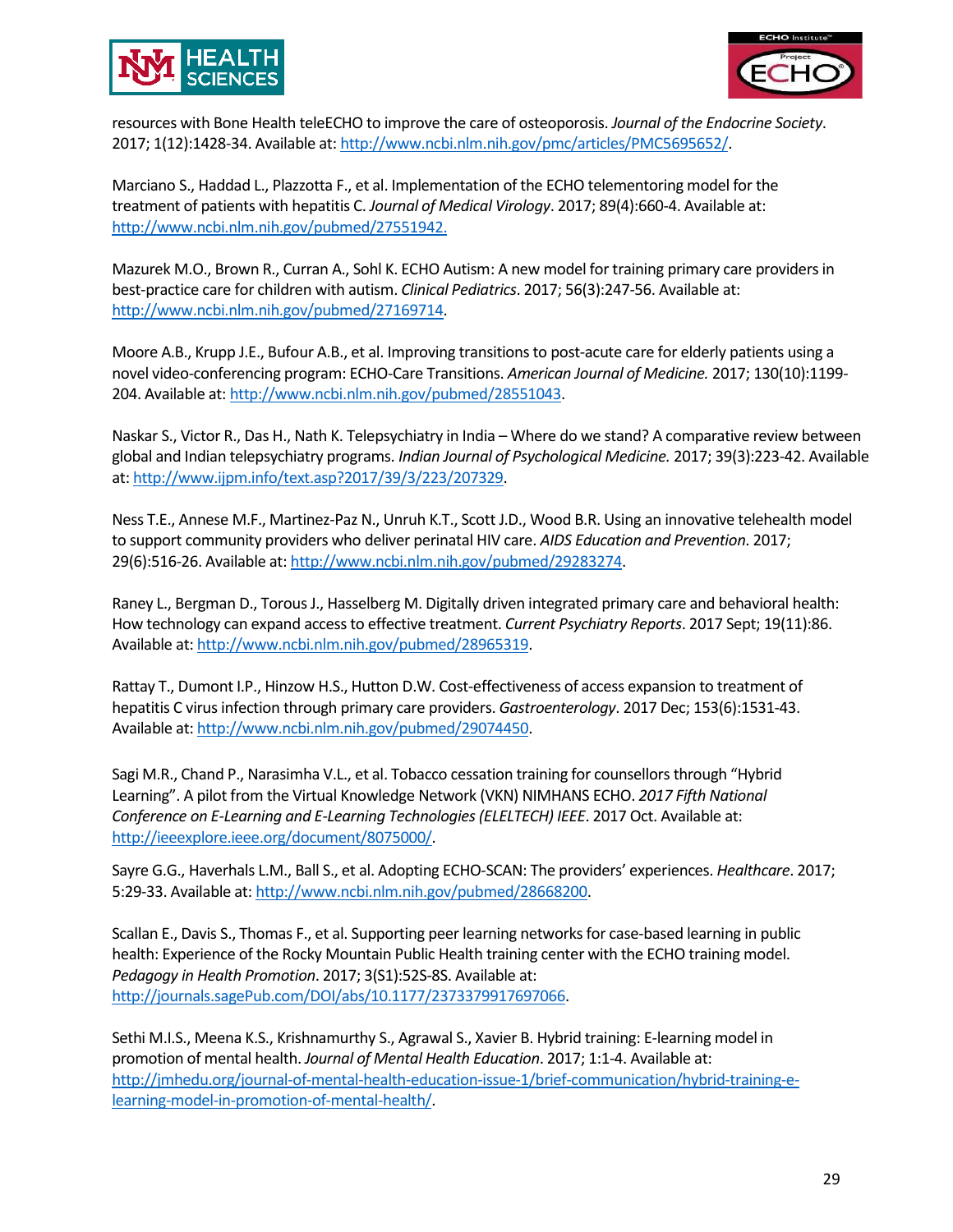



Shelley B.M., Katzman J.G., Comerci G.D., et al. ECHO Pain curriculum: Balancing mandated continuing education with the needs of rural health care practitioners. *Journal of Continuing Education in the Health Professions*. 2017; 37(3):190-4. Available at: [http://www.ncbi.nlm.nih.gov/pubmed/28817395.](http://www.ncbi.nlm.nih.gov/pubmed/28817395)

Sohl K., Mazurek M.O., Brown R. ECHO Autism: Using technology and mentorship to bridge gaps, increase access to care, and bring best practice autism care to primary care. *Clinical Pediatrics*. 2017; 56(6): 509-11. Available at: [http://www.ncbi.nlm.nih.gov/pubmed/28497714.](http://www.ncbi.nlm.nih.gov/pubmed/28497714)

Struminger B., Arora S., Zalud-Cerrato S., Lowrance D., Ellerbrock T. Building virtual communities of practice for health. *Lancet*. 2017; 390(10095):632-4. Available at: [http://www.ncbi.nlm.nih.gov/pubmed/28816126.](http://www.ncbi.nlm.nih.gov/pubmed/28816126)

Watson M. At the hub of things. *European Journal of Palliative Care*. 2017: 24(6):246-7. Available at: [http://www.haywardpublishing.co.uk/\\_year\\_search\\_review.aspx?JID=4&Year=2017&Edition=626.](http://www.haywardpublishing.co.uk/_year_search_review.aspx?JID=4&amp%3BYear=2017&amp%3BEdition=626)

Williams K.M., Kirsh S., Aron D., et al. Evaluation of the Veterans Health Administration's specialty care transformational initiatives to promote patient-centered delivery of specialty care: A mixed-methods approach. *Telemedicine and e-Health*. 2017; 23(7): 577-89. Available at: [http://www.ncbi.nlm.nih.gov/pubmed/28177858.](http://www.ncbi.nlm.nih.gov/pubmed/28177858)

#### **2016**

Arora, S., Kalishman, S., Thornton, K., Komaromy, M., Katzman, J., Struminger, B., & Rayburn, W. F. Project ECHO (Project Extension for Community Healthcare Outcomes): a national and global model for continuing professional development. *Journal of Continuing Education in the Health Professions*. 2016;*36*, S48-S49. Available at:

[https://journals.lww.com/jcehp/fulltext/2016/03631/project\\_echo\\_\\_project\\_extension\\_for\\_community.13.](https://journals.lww.com/jcehp/fulltext/2016/03631/project_echo__project_extension_for_community.13.aspx?casa_token=MmaALU9DWLUAAAAA:1vyU9CqYbaCSMV0ldD7Xh32jL7C6F2hJw5YeoW0cEUvj_f3WDF6G4uvbLCl5MlUrndhjk6kzmYhYuhGF2y45478) [aspx?casa\\_token=MmaALU9DWLUAAAAA:1vyU9CqYbaCSMV0ldD7Xh32jL7C6F2hJw5YeoW0cEUvj\\_f3WDF6](https://journals.lww.com/jcehp/fulltext/2016/03631/project_echo__project_extension_for_community.13.aspx?casa_token=MmaALU9DWLUAAAAA:1vyU9CqYbaCSMV0ldD7Xh32jL7C6F2hJw5YeoW0cEUvj_f3WDF6G4uvbLCl5MlUrndhjk6kzmYhYuhGF2y45478) [G4uvbLCl5MlUrndhjk6kzmYhYuhGF2y45478.](https://journals.lww.com/jcehp/fulltext/2016/03631/project_echo__project_extension_for_community.13.aspx?casa_token=MmaALU9DWLUAAAAA:1vyU9CqYbaCSMV0ldD7Xh32jL7C6F2hJw5YeoW0cEUvj_f3WDF6G4uvbLCl5MlUrndhjk6kzmYhYuhGF2y45478)

Beste L.A., Mattox E.A., Pichler R., et al. Primary care team members report greater individual benefits from long- versus short-term specialty telemedicine mentorship. *Telemedicine and e-Health*. 2016; 22(8):699-706. Available at: [http://www.ncbi.nlm.nih.gov/pubmed/26959098.](http://www.ncbi.nlm.nih.gov/pubmed/26959098)

Bouchonville M.F., Paul M.M., Billings J., Kirk J., Arora S. Taking telemedicine to the next level in diabetes population management: A review of the Endo ECHO model. *Current Diabetes Reports*. 2016; 16(10):96. Available at: [http://www.ncbi.nlm.nih.gov/pubmed/27549110.](http://www.ncbi.nlm.nih.gov/pubmed/27549110)

Carey E.P., Frank J.W., Kerns R.D., Ho P.M., Kirsh S.R. Implementation of telementoring for pain management in Veterans Health Administration: Spatial analysis. *Journal of Rehabilitation Research and Development.*  2016; 53(1):147-56. Available at[: http://www.ncbi.nlm.nih.gov/pubmed/26934696.](http://www.ncbi.nlm.nih.gov/pubmed/26934696)

Gordon S.E., Dufour A.B., Monti S.M., et al. Impact of a videoconference educational intervention on physical restraint and antipsychotic use in nursing homes: Results from the ECHO-AGE pilot study. *Journal of the American Medical Directors Association*. 2016; 17(6):553-6. Available at: [http://www.ncbi.nlm.nih.gov/pubmed/27161317.](http://www.ncbi.nlm.nih.gov/pubmed/27161317)

Katzman J.G., Fore C., Bhatt S., et al. Evaluation of American Indian Health Service training in pain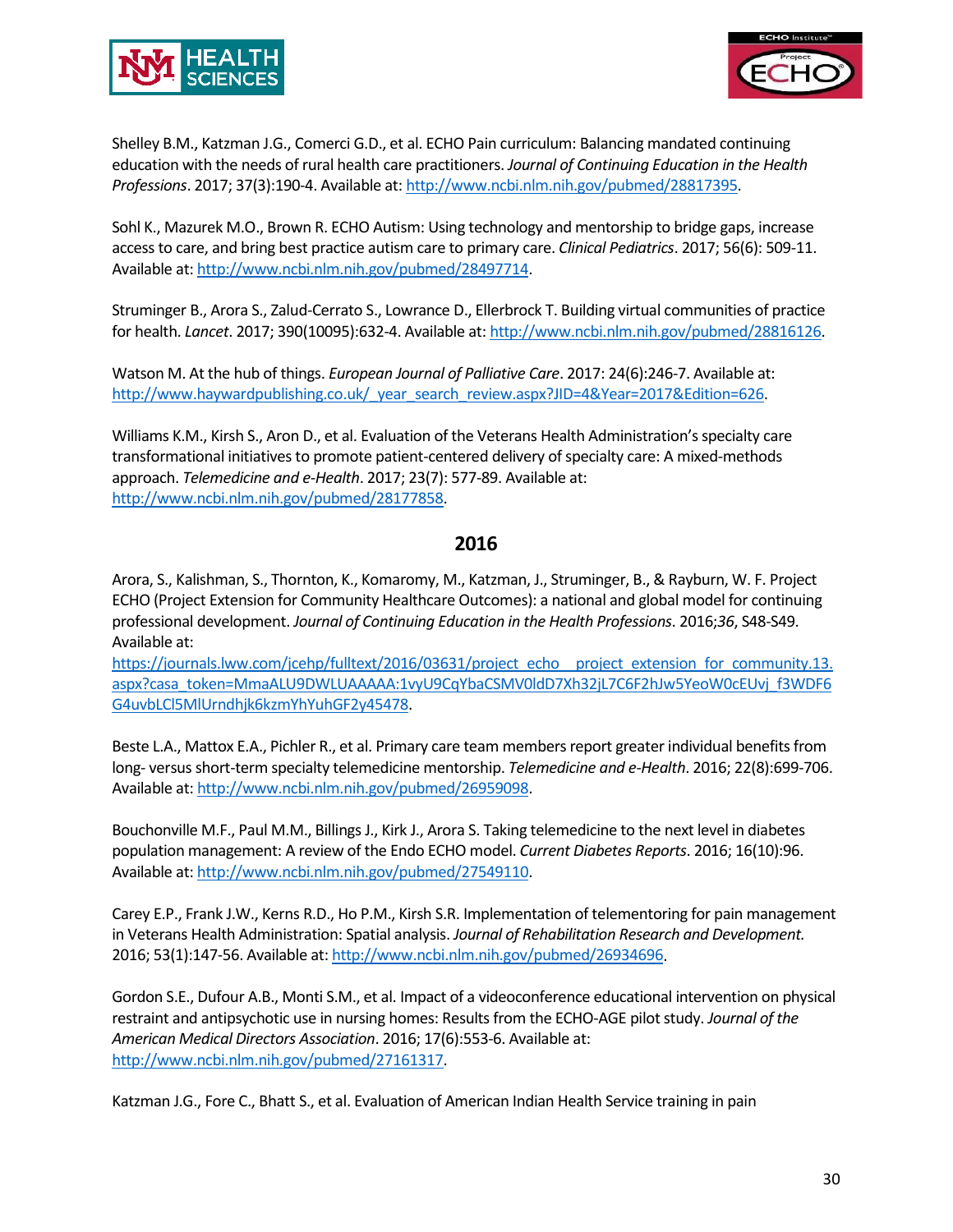



management and opioid substance use disorder. *American Journal of Public Health*. 2016; 106(8):1427-1429. Available at: [http://www.ncbi.nlm.nih.gov/pubmed/27196642.](http://www.ncbi.nlm.nih.gov/pubmed/27196642)

Katzman J.G., Galloway K., Olivas C., et al. Expanding health care access through education: Dissemination and implementation of the ECHO model. *Military Medicine*. 2016; 181(3):227-35. Available at: [http://www.ncbi.nlm.nih.gov/pubmed/26926747.](http://www.ncbi.nlm.nih.gov/pubmed/26926747)

Khan T.W., Imani F. The management of chronic pain; caught between a rock and a hard place: The case for a renewed focus on provider, patient, and payer education. *Anesthesiology and Pain Medicine*. 2016 Dec; 7(1):e40951. Available at[: http://www.ncbi.nlm.nih.gov/pubmed/28920037.](http://www.ncbi.nlm.nih.gov/pubmed/28920037)

Koenig C.J., Wenger M., Graham G.D., Asch S., Rongey C. Describing the "Learning Loop": An overall structural organization of SCAN-ECHO video consultations between specialist and generalist providers for specialty care liver problems. *Testing, Psychometrics, Methodology in Applied Psychology*. 2016; 23(4SI):429-51. Available at[: http://www.researchgate.net/publication/311665931\\_Describing\\_the\\_learning\\_loop\\_An\\_overall\\_struct](http://www.researchgate.net/publication/311665931_Describing_the_learning_loop_An_overall_structural_organization_of_SCAN-ECHO_video_consultations_between_specialist_and_generalist_providers_for_specialty_liver_problems) ural organization of SCAN [ECHO\\_video\\_consultations\\_between\\_specialist\\_and\\_generalist\\_providers\\_for\\_specialty\\_liver\\_problems.](http://www.researchgate.net/publication/311665931_Describing_the_learning_loop_An_overall_structural_organization_of_SCAN-ECHO_video_consultations_between_specialist_and_generalist_providers_for_specialty_liver_problems)

Komaromy M., Duhigg D., Metcalf A., et al. Project ECHO (Extension for Community Healthcare Outcomes): A new model for educating primary care providers about treatment of substance use disorders. *Substance Abuse*. 2016; 37(1):20-4. Available at[: http://www.ncbi.nlm.nih.gov/pubmed/26848803.](http://www.ncbi.nlm.nih.gov/pubmed/26848803)

Lewiecki E.M., Baron R., Bilezikian J.P., et al. Proceedings of the 2015 Santa Fe bone symposium: Clinical applications of scientific advances in osteoporosis and metabolic bone disease. *Journal of Clinical Densitometry.* 2016; 19(1):102-16. Available at: [http://www.ncbi.nlm.nih.gov/pubmed/26750746.](http://www.ncbi.nlm.nih.gov/pubmed/26750746)

Lewiecki E.M., Bouchonville M.F. II, Chafey D.H., Bankhurst A., Arora S. Bone Health ECHO®: Telementoring to improve osteoporosis care. *Women's Health*. 2016; 12(1):79-81. Available at: [http://www.ncbi.nlm.nih.gov/pubmed/26696393.](http://www.ncbi.nlm.nih.gov/pubmed/26696393)

Lopez M.S., Baker E.S., Milbourne A.M., et al. Project ECHO: A telementoring program for cervical cancer prevention and treatment in low-resource settings. *Journal of Global Oncology*. 2016 Oct; 3(5):658-65. Available at: [http://www.ncbi.nlm.nih.gov/pubmed/29094102.](http://www.ncbi.nlm.nih.gov/pubmed/29094102)

Mazzuoccolo L.D., Marciano S., Echeverria C.M. Implementation of a modality of distance medical education in psoriasis. *Medicine (Buenos Aires).* 2016; 76(6):359-61. Available at: [http://www.scielo.org.ar/scielo.php?script=sci\\_abstract&pid=S0025-76802016000600007.](http://www.scielo.org.ar/scielo.php?script=sci_abstract&amp%3Bpid=S0025-76802016000600007) 

Moeckli J., Stewart K.R., Ono S., et al. Mixed-methods study of uptake of the Extension for Community Health Outcomes (ECHO) Telemedicine model for rural veterans with HIV. *Journal of Rural Health*. 2016; 33(3):323-31. Available at: [http://www.ncbi.nlm.nih.gov/pubmed/27557039.](http://www.ncbi.nlm.nih.gov/pubmed/27557039)

Shipherd J.C., Kauth M.R., Firek A.F., et al. Interdisciplinary transgender veteran care: Development of a core curriculum for VHA providers. *Transgender Health*. 2016; 1(1):54-62. Available at: [http://www.ncbi.nlm.nih.gov/pubmed/29159298.](http://www.ncbi.nlm.nih.gov/pubmed/29159298)

Shook L.M., Farrell C.B., Kalinyak K.A., et al. Translating sickle cell guidelines into practice for primary care providers with Project ECHO. *Medical Education Online*. 2016; 21:33616. Available at: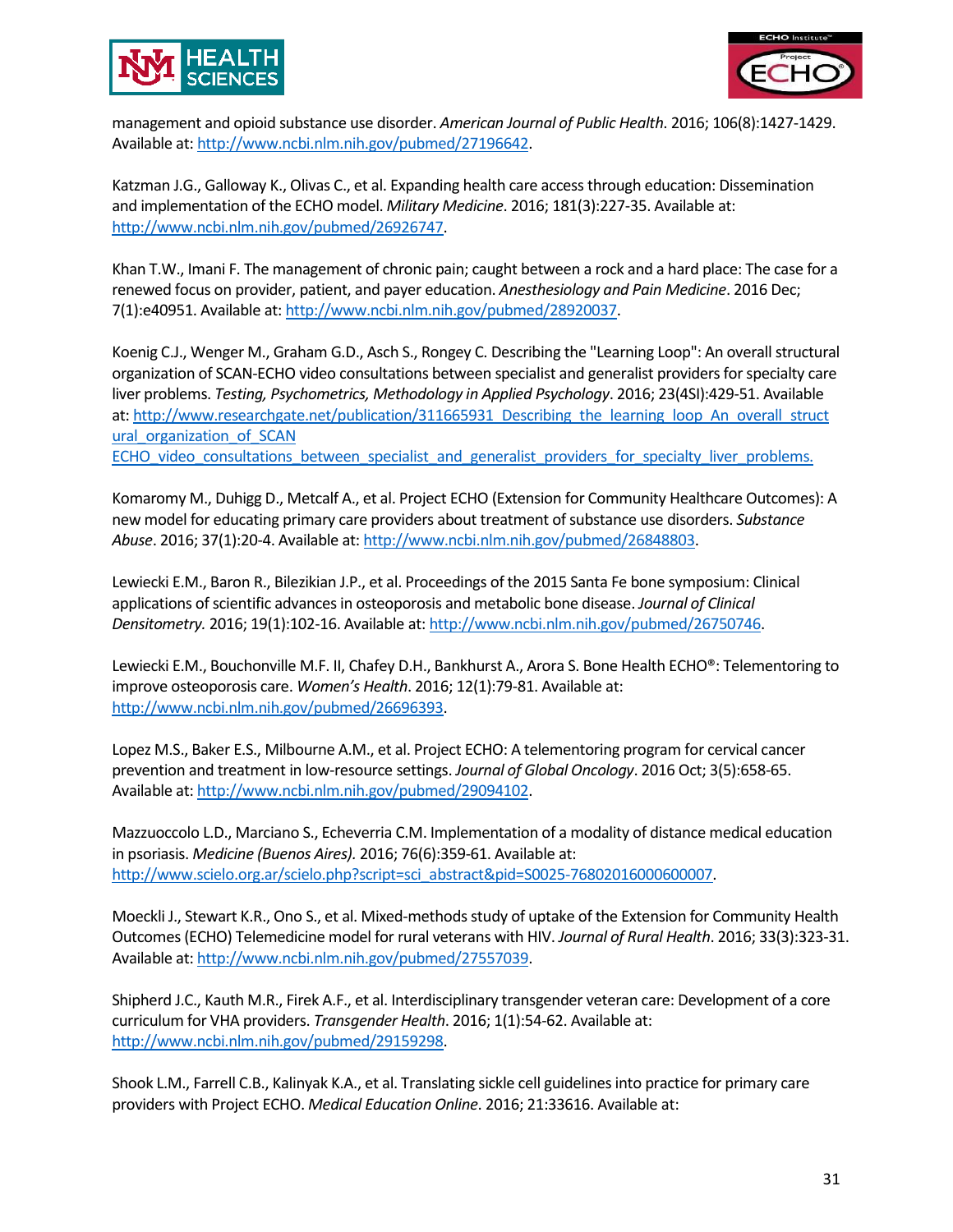



[http://www.ncbi.nlm.nih.gov/pubmed/27887664.](http://www.ncbi.nlm.nih.gov/pubmed/27887664)

Stewart R.W., Whiteman L.N., Strouse J.J., Carroll C.P., Lanzkron S. Improving inpatient care for individuals with sickle cell disease using the Project ECHO Model. *Southern Medical Journal*. 2016; 109(9):568-9. Available at: [http://www.ncbi.nlm.nih.gov/pubmed/27598364.](http://www.ncbi.nlm.nih.gov/pubmed/27598364)

Tahan V., Almashhrawi A., Kahveci A.M., Mutrux R., Ibdah J.A. Extension for community health outcomeshepatitis C: Small steps carve big footprints in the allocation of scarce resources for hepatitis C virus treatment to remote developing areas. *World Journal of Hepatology*. 2016; 8(11):509-12. Available at: <http://www.ncbi.nlm.nih.gov/pubmed/27099651>

Thornton K., Deming P., Manch R.A., et al Is response guided therapy dead? Low cure rates in patients with detectable hepatitis C virus at week 4 of treatment. *Hepatology International*. 2016; 10(4):624-31. Available at[: https://www.ncbi.nlm.nih.gov/pubmed/27098355.](https://www.ncbi.nlm.nih.gov/pubmed/27098355)

Thornton K., Deming P., Struminger B., et al. Project ECHO: A revolutionary approach to expanding access to modern treatments for Hepatitis C. *Current Hepatology Reports*. 2016; 15(3):178-86. Available at: [http://link.springer.com/article/10.1007/s11901-016-0308-8.](http://link.springer.com/article/10.1007/s11901-016-0308-8)

Watts S.A., Roush L., Julius M., Sood A. Improved glycemic control in veterans with poorly controlled diabetes mellitus using a specialty care access network-extension for community healthcare outcomes model at primary care clinics. *Journal of Telemedicine and Telecare*. 2016; 22(4):221-4. Available at: [http://www.ncbi.nlm.nih.gov/pubmed/26253745.](http://www.ncbi.nlm.nih.gov/pubmed/26253745)

Wood B.R., Unruh K.T., Martinez-Paz N., et al. Impact of a telehealth program that delivers remote consultation and longitudinal mentorship to community HIV providers. *Open Forum of Infectious Disease*. 2016; 3(3):ofw123. Available at: [http://www.ncbi.nlm.nih.gov/pubmed/27703991.](http://www.ncbi.nlm.nih.gov/pubmed/27703991)

Zhou C., Crawford A., Serhal E., Kurdyak P., Sockalingam S. The impact of Project ECHO on participant and patient outcomes: A systematic review. *Academic Medicine*. 2016; 91(10):1439-61. Available at: [http://www.ncbi.nlm.nih.gov/pubmed/27489018.](http://www.ncbi.nlm.nih.gov/pubmed/27489018)

Zurawski A., Komaromy M., Ceballos V., McAuley C., Arora S. Project ECHO brings innovation to community health worker training and support. *Journal of Health Care to the Poor and Underserved*. 2016; 27(4Supp):53- 61. Available at[: http://www.ncbi.nlm.nih.gov/pubmed/27818413.](http://www.ncbi.nlm.nih.gov/pubmed/27818413)

# **2015**

Cordasco K.M., Zuchowski J.L., Hamilton A.B., et al. Early lessons learned in implementing a woman's health education and virtual consultation program in VA. *Medical Care*. 2015; 53(4Supp):S88-92. Available at: [http://www.ncbi.nlm.nih.gov/pubmed/25767983.](http://www.ncbi.nlm.nih.gov/pubmed/25767983)

Dubin R.E., Flannery J., Taenzer P., et al. ECHO Ontario chronic pain & opioid stewardship: Providing access and building capacity for primary care providers in underserviced, rural, and remote communities. *Studies in Health Technology and Informatics*. 2015; 209:15-22. Available at: [http://www.ncbi.nlm.nih.gov/pubmed/25980700.](http://www.ncbi.nlm.nih.gov/pubmed/25980700)

Frank J.W., Carey E.P., Fagan K.M., et al. Evaluation of a telementoring intervention for pain management in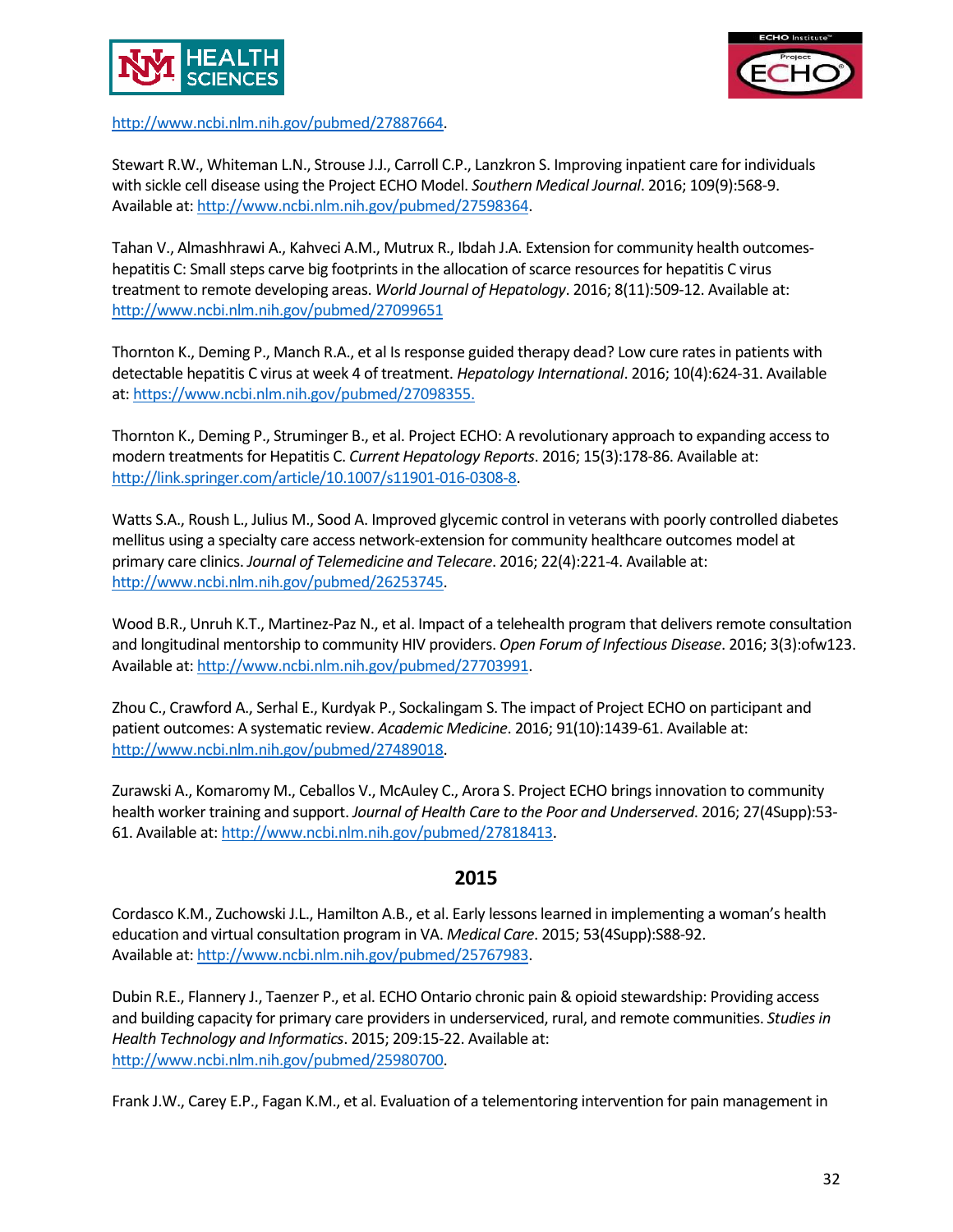



the Veteran Health Administration. *Pain Medicine*. 2015; 16(6):1090-1100. Available at: [http://www.ncbi.nlm.nih.gov/pubmed/25716075.](http://www.ncbi.nlm.nih.gov/pubmed/25716075)

Kauth M.R., Shipherd J.C., Lindsay J.A., Kirsh S., Knapp H., Matza L. Teleconsultation and training of VHA providers on transgender care: Implementation of a multisite hub system. *Telemedicine and e-Health*. 2015; 21(12):1012-8. Available at: [http://www.ncbi.nlm.nih.gov/pubmed/26171641.](http://www.ncbi.nlm.nih.gov/pubmed/26171641)

Kirsh S., Su G.L., Sales A., Jain R. Access to outpatient specialty care solutions from an integrated health care system. *American Journal of Medical Quality*. 2015; 30(1):88-90. Available at: [http://www.ncbi.nlm.nih.gov/pubmed/25024460.](http://www.ncbi.nlm.nih.gov/pubmed/25024460)

Knapp H., Pangarkar S. Utilizing the ECHO Model in the Veterans Health Affairs system: Guidelines for setup, operations and preliminary findings. *Future Internet*. 2015; 7(2):184-95. Available at: [http://www.mdpi.com/1999-5903/7/2/184/htm.](http://www.mdpi.com/1999-5903/7/2/184/htm)

Meins A.R., Doorenbos A.Z., Eaton L., Gordon D., Theodore B., Tauben D. TelePain: A community of practice for pain management. *Journal of Pain Relief.* 2015; 4(2):177. Available at: [http://www.ncbi.nlm.nih.gov/pubmed/25964869.](http://www.ncbi.nlm.nih.gov/pubmed/25964869)

Pindyck T., Kalishman S., Flatow-Trujillo L., Thornton K. Treating hepatitis C in American Indians/Alaskan Natives: A survey of Project ECHO (Extension for Community Healthcare Outcomes) utilization by Indian Health Service providers. *SAGE Open Medicine*. 2015; eCollection, DOI: 10.1177/2050312115612805. Available at: [http://www.ncbi.nlm.nih.gov/pubmed/26770809.](http://www.ncbi.nlm.nih.gov/pubmed/26770809)

Tahan V., Almashhrawi A., Mutrux R., Ibdah J.A. Show Me ECHO – Hepatitis C: A telemedicine mentoring program for patients with hepatitis C in underserved and rural areas in Missouri as a model in developing countries. *Turkish Journal of Gastroenterology*. 2015; 26(6):447-9. Retrieved from [http://www.ncbi.nlm.nih.gov/pubmed/26510085.](http://www.ncbi.nlm.nih.gov/pubmed/26510085)

Theodore B.R., Whittington J., Towle C., et al. Transaction Cost Analysis of In-Clinic versus Telehealth Consultations for Chronic Pain: Preliminary Evidence for Rapid and Affordable Access to Interdisciplinary Collaborative Consultation. *Pain Medicine*. 2015; 16(6):1045-56. Available at: [https://www.ncbi.nlm.nih.gov/pubmed/25616057.](https://www.ncbi.nlm.nih.gov/pubmed/25616057)

Vanka A., Farris G., Bortinger J., Huang G., Mattison M.L.P. Mind the Gap: A Novel Care Transitions Curriculum for Hospitalists and Residents. *Journal of Graduate Medical Education*. 2015; 7(2):277-8. Available at[: https://www.ncbi.nlm.nih.gov/pmc/articles/PMC4512809/.](https://www.ncbi.nlm.nih.gov/pmc/articles/PMC4512809/)

Wao H., Beckstead J.W., Beal J., Aluoch M., Skipper T.C., Orrick J.J. Identifying subgroups of care providers participating in a telehealth educational intervention: Hierarchical cluster analysis of evaluation data. *Journal of the International Association of Providers of AIDS Care*. 2015; 14(1):46-52. Available at: [http://www.ncbi.nlm.nih.gov/pubmed/25679026.](http://www.ncbi.nlm.nih.gov/pubmed/25679026)

White C., McIlfatrick S., Dunwoody L., Watson, M. Supporting and improving community health services -- A prospective evaluation of ECHO technology in community palliative care nursing teams. *BMJ Supportive & Palliative Care*. 2015; ePub ahead of press. Available at[: http://www.ncbi.nlm.nih.gov/pubmed/26628535.](http://www.ncbi.nlm.nih.gov/pubmed/26628535)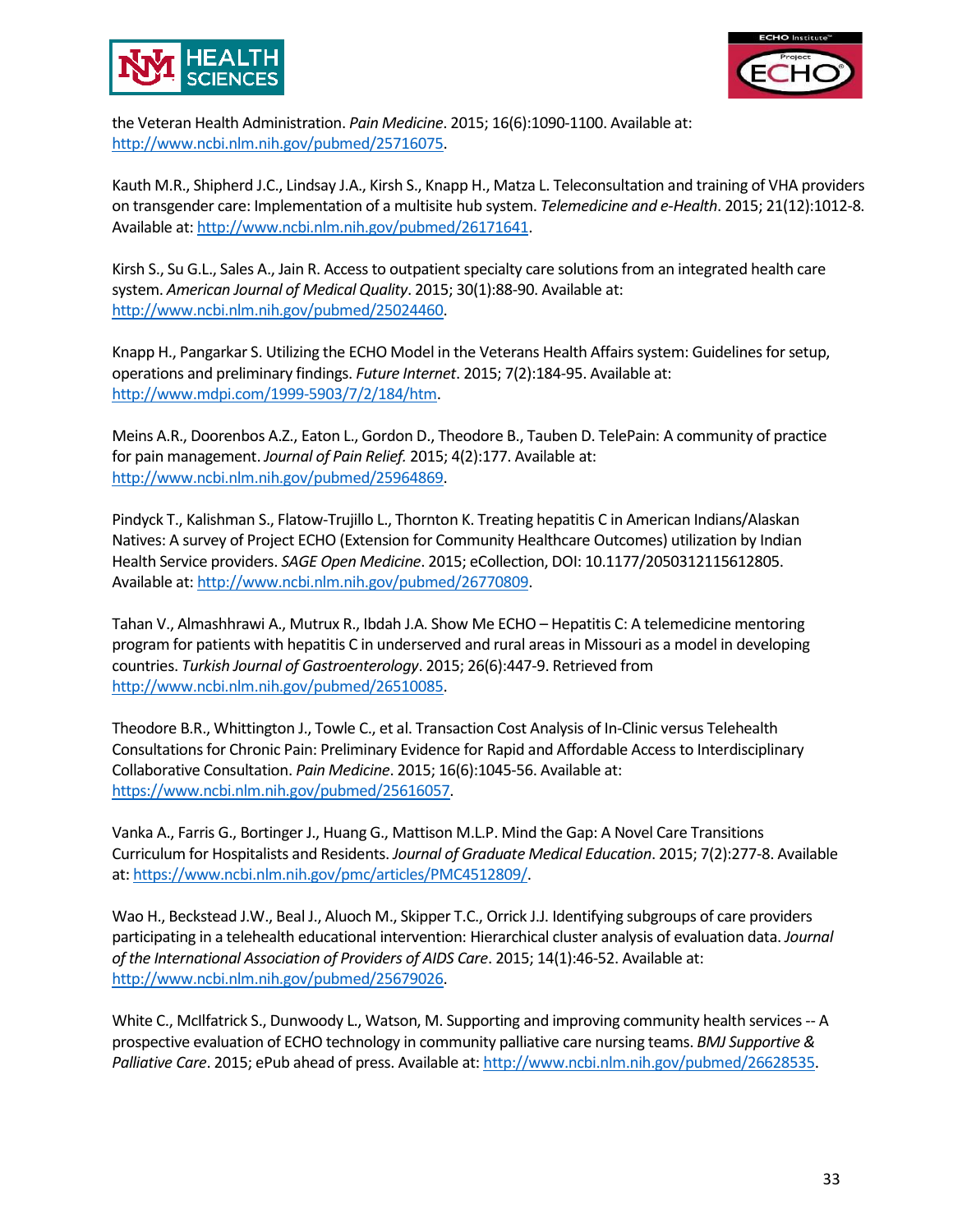



# **2014**

Arora S., Thornton K., Komaromy M., Kalishman S., Katzman J., Duhigg D. Demonopolizing medical knowledge. *Academic Medicine*. 2014; 89(1):30-2. Available at: [http://www.ncbi.nlm.nih.gov/pubmed/24280860.](http://www.ncbi.nlm.nih.gov/pubmed/24280860)

Catic A.G., Mattison M.L., Bakaev I., Morgan M., Monti S.M., Lipsitz L. ECHO-AGE: An innovative model of geriatric care for long-term care residents with dementia and behavioral issues. *Journal of the American Medical Directors Association*. 2014; 15(12):938-42. Available at: [http://www.ncbi.nlm.nih.gov/pubmed/25306294.](http://www.ncbi.nlm.nih.gov/pubmed/25306294)

Chand P., Murthy P., Gupta V., et al. Technology Enhanced Learning in Addiction Mental Health -- Developing a Virtual Knowledge Network: NIMHANS ECHO. *2014 IEEE Sixth International Conference on Technology for Education*. 2014 Dec; pp. 18-21. Available at: [http://ieeexplore.ieee.org/xpls/icp.jsp?arnumber=7009578.](http://ieeexplore.ieee.org/xpls/icp.jsp?arnumber=7009578)

Eaton L.H., Gordon D.B., Wyant S., et al. Development and implementation of a telehealth-enhanced intervention for pain and symptom management. *Contemporary Clinical Trials*. 2014; 38:213-20. Available at: [http://www.ncbi.nlm.nih.gov/pubmed/24846620.](http://www.ncbi.nlm.nih.gov/pubmed/24846620)

Katzman J.G., Comerci G. Jr, Boyle J.F., et al. Innovative telementoring for pain management: Project ECHO pain. *Journal of Continuing Education in the Health Professions*. 2014; 34(1):68-75. Available at: [http://www.ncbi.nlm.nih.gov/pubmed/24648365.](http://www.ncbi.nlm.nih.gov/pubmed/24648365)

Katzman J.G., Comerci G.D., Landen M., et al. Rules and values: A coordinated regulatory and educational approach to the public health crises of chronic pain and addiction. *American Journal of Public Health*. 2014; 104(8):1356-62. Available at[: http://www.ncbi.nlm.nih.gov/pubmed/24922121.](http://www.ncbi.nlm.nih.gov/pubmed/24922121)

Salgia R.J., Mullan P.B., McCurdy H., Sales A., Moseley R.H., Su G.L. The educational impact of the specialty care access network-extension of community healthcare outcomes program. *Telemedicine and e-Health.*  2014; 20(11):1004-8. Available at[: http://www.ncbi.nlm.nih.gov/pubmed/25226452.](http://www.ncbi.nlm.nih.gov/pubmed/25226452)

Swigert T.J., True M.W., Sauerwein T.J., Dai H. U.S. Air Force telehealth initiative to assist primary care providers in the management of diabetes. *Clinical Diabetes*. 2014; 32(2):78-80. Available at: [http://www.ncbi.nlm.nih.gov/pubmed/26130866.](http://www.ncbi.nlm.nih.gov/pubmed/26130866)

# **2013**

Katzman J.G. Making connections: Using telehealth to improve the diagnosis and treatment of Complex Regional Pain Syndrome, an underrecognized neuroinflammatory disorder. *Journal of Neuroimmune Pharmacology.* 2013; 8(3):489-93. Available at[: http://www.ncbi.nlm.nih.gov/pubmed/23054372.](http://www.ncbi.nlm.nih.gov/pubmed/23054372)

Khatri K., Haddad M., Anderson D. Project ECHO: Replicating a novel model to enhance access to hepatitis C care in a community health center. *Journal of Health Care for the Poor and Underserved*. 2013; 24(2):850-8. Available at: [http://www.ncbi.nlm.nih.gov/pubmed/23728050.](http://www.ncbi.nlm.nih.gov/pubmed/23728050)

Socolovsky C., Masi C., Hamlish T., et al. Evaluating the role of key learning theories in ECHO: A telehealth educational program for primary care providers. *Progress in Community Health Partnerships: Research, Education, and Action.* 2013; 7(4):361-8. Available at: [http://www.ncbi.nlm.nih.gov/pubmed/24375176.](http://www.ncbi.nlm.nih.gov/pubmed/24375176)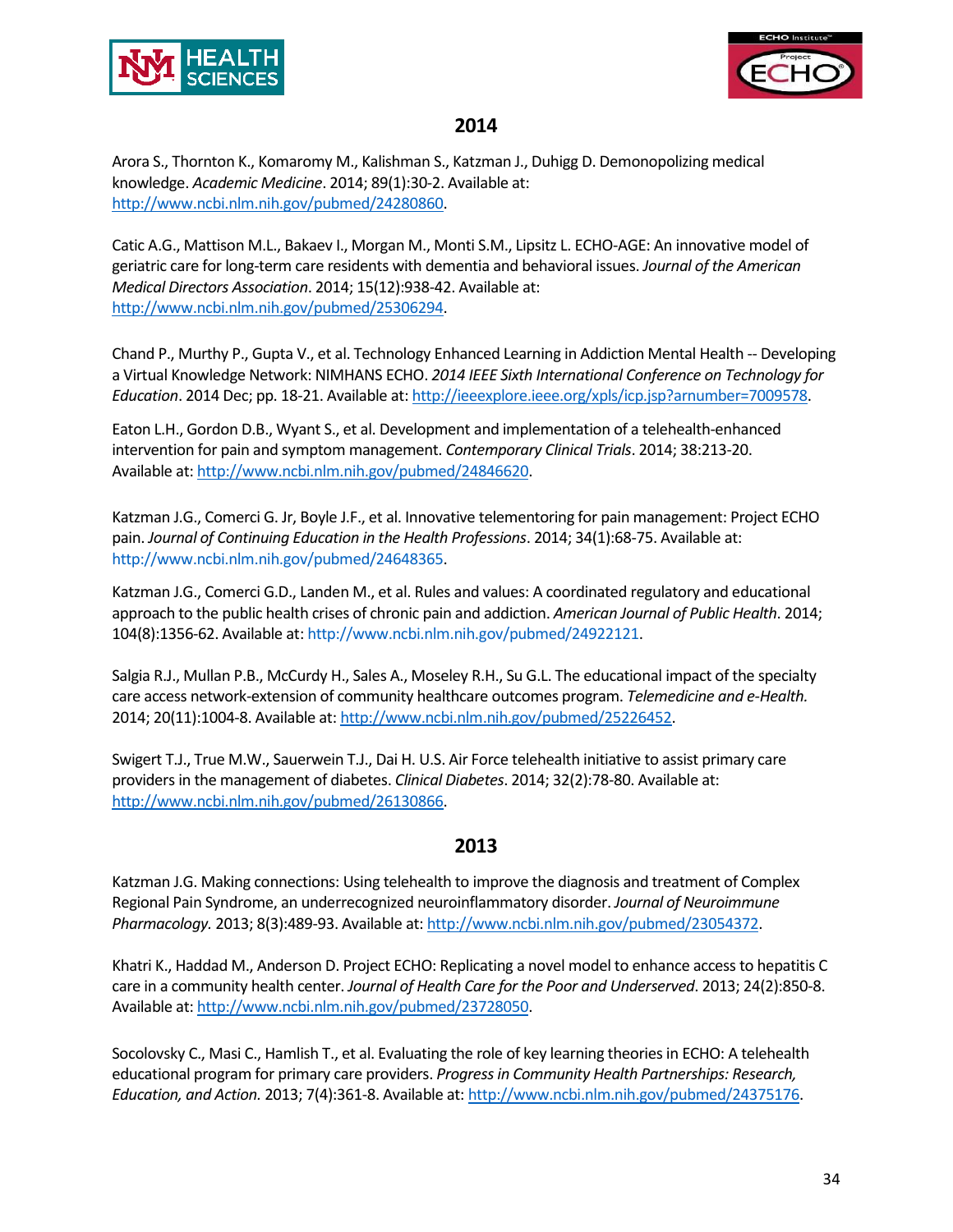



# **2012**

Colleran K., Harding E., Kipp B.J., et al. Building Capacity to Reduce Disparities in Diabetes Training Community Health Workers Using an Integrated Distance Learning Model. *The Diabetes Educator.* 2012; 38(3):386-96. Available at: [http://www.ncbi.nlm.nih.gov/pubmed/22491397.](http://www.ncbi.nlm.nih.gov/pubmed/22491397)

Kellie S.M. Antimicrobial stewardship on the frontier: A pilot study of training using an electronic learning network. *Infection Control & Hospital Epidemiology*. 2012; 33(11):1181-3. Available at: [http://www.ncbi.nlm.nih.gov/pubmed/23041826.](http://www.ncbi.nlm.nih.gov/pubmed/23041826)

Masi C., Hamlish T., Davis A., et al. Using an established telehealth model to train urban care providers on hypertension management. *Journal of Clinical Hypertension.* 2012; 14(1):45-50. Available at: [http://www.ncbi.nlm.nih.gov/pubmed/22235823.](http://www.ncbi.nlm.nih.gov/pubmed/22235823)

Scott J.D., Unruh K.T., Catlin M.C., et al. Project ECHO: A model for complex, chronic care in the Pacific Northwest region of the United States. *Journal of Telemedicine and Telecare*. 2012; 18(8):481-4. Available at: [http://www.ncbi.nlm.nih.gov/pubmed/23209269.](http://www.ncbi.nlm.nih.gov/pubmed/23209269)

#### **2011**

Arora S., Kalishman S., Dion D., et al. Partnering urban academic medical centers and rural primary care clinicians to provide complex chronic disease care. *Health Affairs (Millwood).* 2011; 30(6):1176-84. Available at[: http://www.ncbi.nlm.nih.gov/pubmed/21596757.](http://www.ncbi.nlm.nih.gov/pubmed/21596757)

Arora S., Thornton K., Murata G., et al. Outcomes of treatment for hepatitis C virus infection by primary care providers. *New England Journal of Medicine*. 2011; 364(23):2199-207. Available at: [http://www.ncbi.nlm.nih.gov/pubmed/21631316.](http://www.ncbi.nlm.nih.gov/pubmed/21631316)

Sequist T.D. Ensuring equal access to specialty care. *New England Journal of Medicine*. 2011; 364(23):2258-9. Available at: [http://www.ncbi.nlm.nih.gov/pubmed/21631317.](http://www.ncbi.nlm.nih.gov/pubmed/21631317)

#### **2010**

Arora S., Kalishman S., Thornton K., et al. Expanding access to hepatitis C virus treatment -- Extension for community healthcare outcomes (ECHO) project: disruptive innovation in specialty care. *Hepatology*. 2010; 52(3):1124-33. Available at[: http://www.ncbi.nlm.nih.gov/pubmed/20607688.](http://www.ncbi.nlm.nih.gov/pubmed/20607688)

#### **2007**

Arora S., Geppert C.M., Kalishman S., et al. Academic health center management of chronic diseases through knowledge networks: Project ECHO. *Academic Medicine*. 2007; 82(2):154-60. Available at: [http://www.ncbi.nlm.nih.gov/pubmed/17264693.](http://www.ncbi.nlm.nih.gov/pubmed/17264693)

Arora S., Thornton K., Jenkusky S.M., Parish B., Scaletti J.V. Project ECHO: Linking university specialists with rural and prison-based clinicians to improve care for people with chronic hepatitis C in New Mexico. *Public Health Reports*. 2007; 122(S2):74-7. Available at[: http://www.ncbi.nlm.nih.gov/pubmed/17542458.](http://www.ncbi.nlm.nih.gov/pubmed/17542458)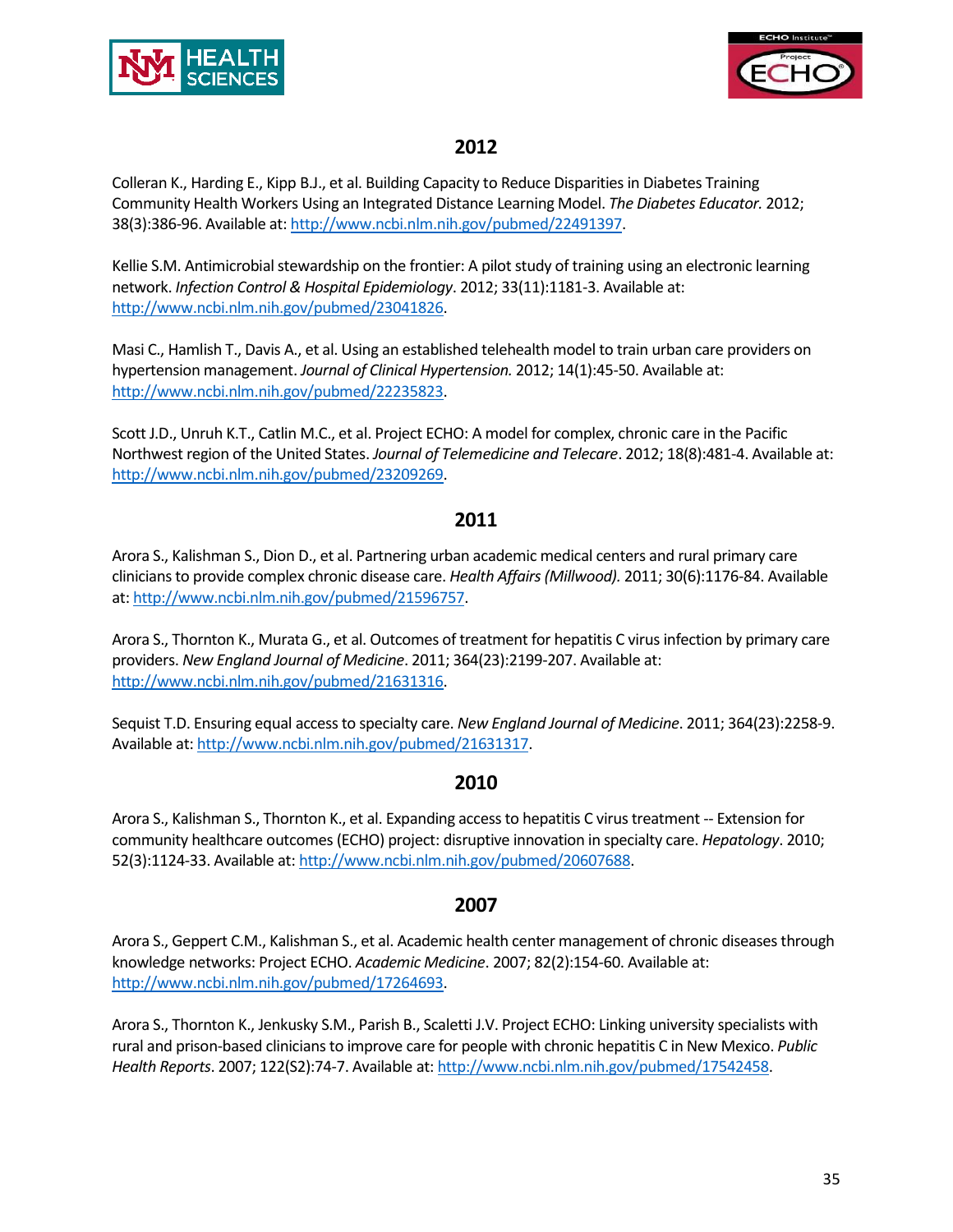



# **BOOK CHAPTERS**

Arora S., Kalishman S., Dion D., et al. Knowledge networks for treating complex diseases in remote, rural, and underserved communities. Chapter in: Learning Trajectories, Innovation and Identity for Professional Development. 2011; McKee A., Eraut M., Eds., pp. 47-70.

Bowser, G. Remote assistive technology services: many things *are* possible. Chapter in: Assistive Technology to Support Inclusive Education. 2020; pp.195-216. Available at[: https://doi.org/10.1108/S1479-](https://doi.org/10.1108/S1479-363620200000014015) [363620200000014015.](https://doi.org/10.1108/S1479-363620200000014015)

Haack, S., Erickson, J. M., Iles-Shih, M., & Ratzliff, A. Integration of Primary Care and Behavioral Health. Chapter in: Foundations of Behavioral Health. 2020; pp. 273-300.

Kottilil, S., & Mathur, P. Do We Need Expert Hepatitis C Virus Treaters or Are Amateur Treaters Good Enough? Chapter in: Clinical Dilemmas in Viral Liver Disease, Second Edition. 2020; pp. 201-207.

Mazurek M.O., Harkins C., Menezes M., Sohl K. ECHO Autism. In: McClain M., Shahidullah J., Mezher K. (eds.) Interprofessional Care Coordination for Pediatric Autism Spectrum Disorder. Springer, Cham. 2020; pp. 307- 323.

Nadkarni, A., & Bhatia, U. Innovating care of addictions in low-resource settings. Chapter in: Innovations in Global Mental Health. 2020; 1-16. Available at: [http://www.sangath.in/wp](http://www.sangath.in/wp-content/uploads/2020/01/Nadkarni-and-Bhatia-2019-addictions-innovations.pdf)[content/uploads/2020/01/Nadkarni-and-Bhatia-2019-addictions-innovations.pdf.](http://www.sangath.in/wp-content/uploads/2020/01/Nadkarni-and-Bhatia-2019-addictions-innovations.pdf)

Ramirez, L. Y., Myers, B. R., & Stancin, T. Models of Consultation in Primary Care Settings. Chapter in: Clinical Handbook of Psychological Consultation in Pediatric Medical Settings. 2020; pp. 63-74.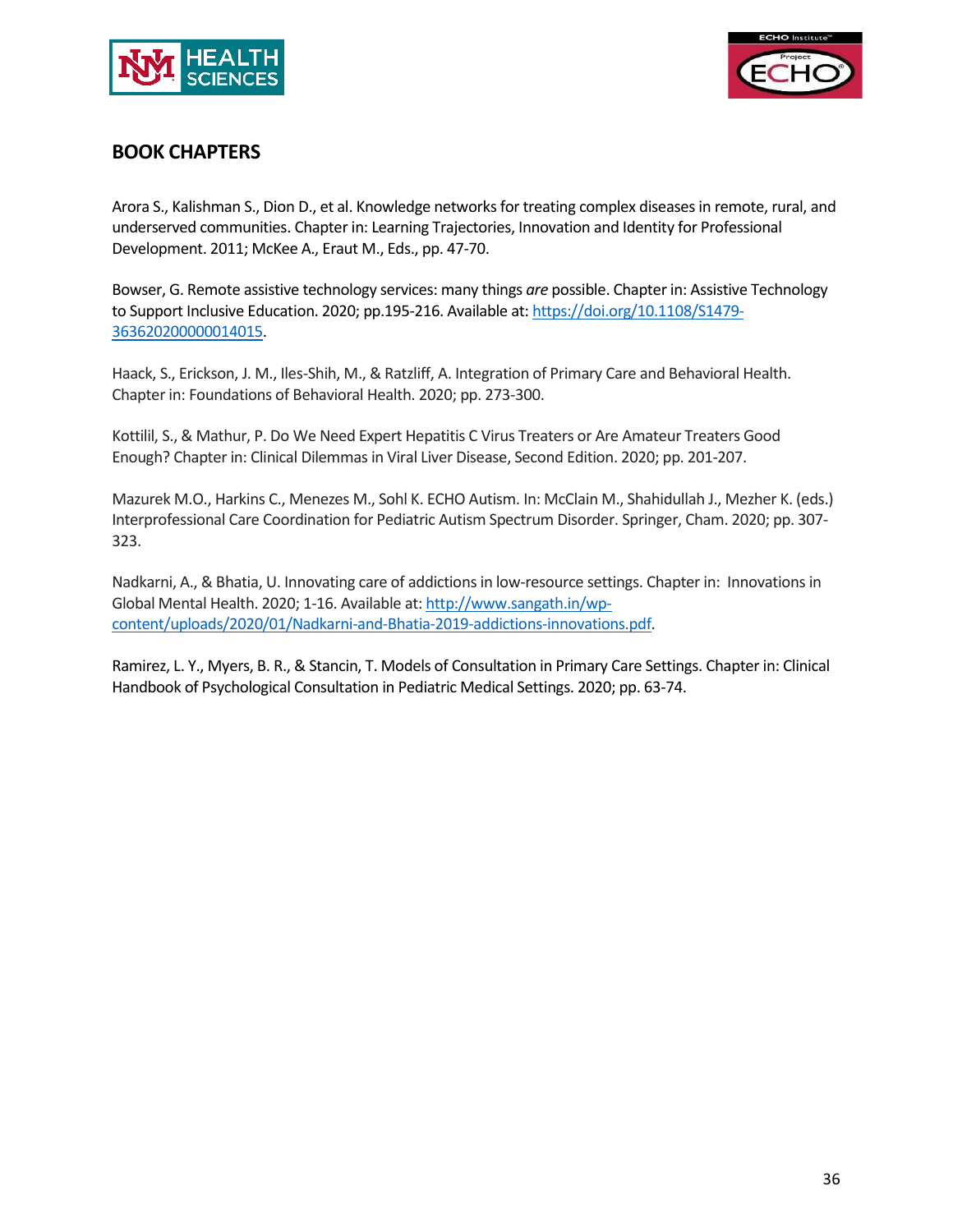



# **REPRESENTATIVE ABSTRACTS (excludes MetaECHO conferences)**

#### **2021**

Booth, V., Moss, P., Heussler, H., & Newcomb, D. Autism Edu-ECHO - Supporting educators, students and families. *International Journal of Integrated Care*. 2021; Conference Abstracts 20(S1):13. DOI: [http://doi.org/10.5334/ijic.s4013.](http://doi.org/10.5334/ijic.s4013)

Moss, P., Nixon, P., & Newcomb, D. Implementation of the first Project ECHO Superhub in Australia. *International Journal of Integrated Care*. 2021; Conference Abstract 20(S1):15. DOI: [http://doi.org/10.5334/ijic.s4015.](http://doi.org/10.5334/ijic.s4015)

Ngoma, S. N., Lowman, C., Visick, M. K., & Limjuco, S. Improving quality of intrapartum care In Zambia by expanding on Helping Babies Survive (HBS) and Helping Mothers Survive (HMS) training using Project ECHO (Extension for Community Healthcare Outcomes). *Pediatrics* March 2021, 147 (3 Meeting Abstract) 243- 244; DOI[: https://doi.org/10.1542/peds.147.3\\_MeetingAbstract.243-a.](https://doi.org/10.1542/peds.147.3_MeetingAbstract.243-a)

San Miguel-Majors, S. L., Trimble, E. L., Lowy, D., Lopez-Varon, M., Baker, E., Schmeler, K... & Luciani, S. Promoting WHO's cervical cancer elimination goals '90-70-90' by developing, implementing, and evaluating the ECHO Latin America (ECHO ELA) program. American Association for Cancer Research. Abstract 53. DOI**:** [10.1158/1538-7755.ASGCR21-53.](https://cebp.aacrjournals.org/content/30/7_Supplement/53.abstract)

#### **2020**

Bouchonville, M. F., & Cirolia, L. Democratizing Access to Best Practice Cancer Care in Low-Resource Settings: Project ECHO. *JCO Global Oncology*. 2020; 6 (Supplement 1). Available at: [https://ascopubs.org/doi/abs/10.1200/GO.20.53000.](https://ascopubs.org/doi/abs/10.1200/GO.20.53000)

Conn, D., Sokoloff, L., Grief, C., Lingum, N., Gingrich, S… & Shaikh, S. Project ECHO: utilizing education to build capacity in geriatric mental health. *CAGP-CCSMH Annual Scientific Meeting Book of Abstracts: Building Resilience in Seniors Mental Health in Canada*, October 25–26, 2019, Banff, Alberta. Published in: *Canadian Geriatrics Journal*. DOI: [https://doi.org/10.5770/cgj.23.415.](https://doi.org/10.5770/cgj.23.415)

Cuttriss, N., Anez-Zabala, C., Attriss, N., ATTRISS, N., Baer, L. G., Filipp, S. L., Basina, M., Gurka, M. J… & Lal, R.1169-P: Democratizing Type 1 Diabetes Specialty Care in the Primary Care Setting: Project ECHO T1D. Diabetes. 2020; 69 (1). Available at: [https://diabetes.diabetesjournals.org/content/69/Supplement\\_1/334-](https://diabetes.diabetesjournals.org/content/69/Supplement_1/334-OR.abstract) [OR.abstract.](https://diabetes.diabetesjournals.org/content/69/Supplement_1/334-OR.abstract)

Nye, L.N., O'Dea, A., Sharma, P., Nelson, E-L., McCarty, T… & Klemp, J. R. Incorporating of telementoring (Project ECHO) into practice: efficacy of point-of-service testing – breast cancer (ePOST-BC). *Journal of Clinical Oncology*. 2020; 38 (29 supp). Available at[: https://ascopubs.org/doi/abs/10.1200/JCO.2020.38.29\\_suppl.113.](https://ascopubs.org/doi/abs/10.1200/JCO.2020.38.29_suppl.113)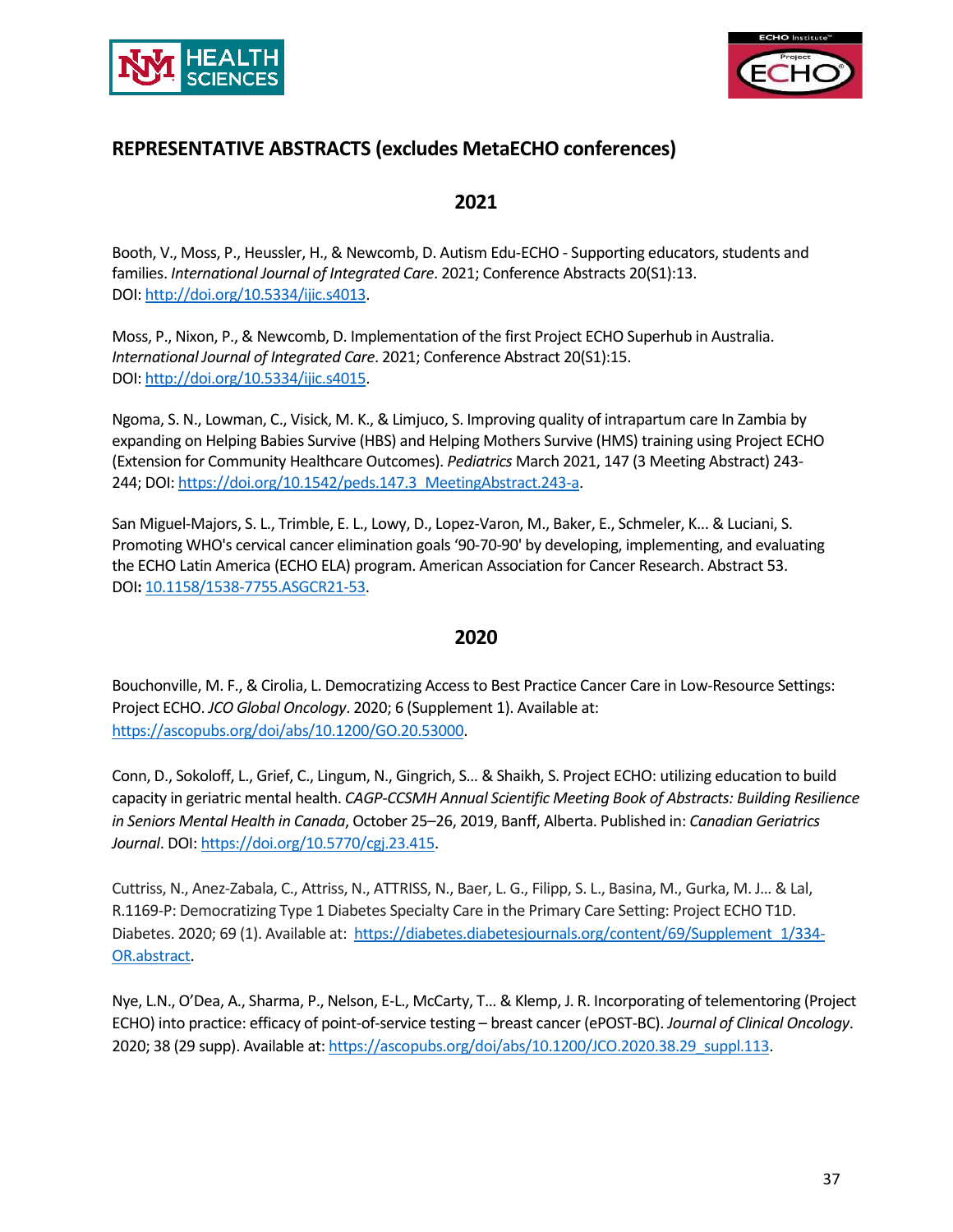



Osei-Fofie, D. Effective collaborative project to reduce disparities and inequities in cancer care and for cancer control in low-resource setting countries: South African experience. *JCO Global Oncology*. 2020. Available at: [https://ascopubs.org/doi/abs/10.1200/GO.20.62000.](https://ascopubs.org/doi/abs/10.1200/GO.20.62000)

Pariser, A., Brita, J., Harrigan, M., Capozza, S… & Sanft, T. B. Delivery of cancer survivorship education to community health care professionals. *Journal of Clinical Oncology: Professional Development and Education Advances.* 2020; 11032-11032. Available at: [https://ascopubs.org/doi/abs/10.1200/JCO.2020.38.15\\_suppl.11032.](https://ascopubs.org/doi/abs/10.1200/JCO.2020.38.15_suppl.11032)

#### **2019**

Boa, S., Foster, G., Manzie, L., & Alcorn, M. Project ECHO™: developing and evaluating a community of practice with care homes. *BMJ Supportive & Palliative Care*. 2019; 9)4). Available at: [https://spcare.bmj.com/content/9/Suppl\\_4/A31.3.abstract.](https://spcare.bmj.com/content/9/Suppl_4/A31.3.abstract)

Diffin, J., McTernaghan, T., McMullan, A., Hayes, M., & Watson, M. Using project ECHO to meet the demand for palliative care education and support across multiple settings. *BMJ Support Palliative Care.* 2019; 9(Suppl 3): Abstract 19. Available at: [https://spcare.bmj.com/content/bmjspcare/9/Suppl\\_3/A7.3.full.pdf.](https://spcare.bmj.com/content/bmjspcare/9/Suppl_3/A7.3.full.pdf)

Doelger, A., Collins, M. D., Beveridge, N. P., & Tarabula, J. An interdisciplinary conversation about hepatitis C in the North Country-CVPH Project ECHO. *Larner College of Faculty Publications*. 2019; University of Vermont. Available at: [https://scholarworks.uvm.edu/cgi/viewcontent.cgi?article=1006&context=comfac.](https://scholarworks.uvm.edu/cgi/viewcontent.cgi?article=1006&context=comfac)

Martini, S., Anderson, J., Murphy, K., et al. Veterans Administration National Telestroke Program: A Distributed Hub System of Acute Stroke Care. Stroke. 2019; 50(1): AWP328. DOI: 10.1161/str.50.suppl\_1.WP328. Available at: [https://DOI.org/10.1161/str.50.suppl\\_1.WP328.](https://doi.org/10.1161/str.50.suppl_1.WP328)

McMullan, A. & McTernaghan, T. Project ECHO NI & hospice UK: a team approach – ingredients required! *BMJ Supportive & Palliative Care*. 2019; 9(4). Abstract P-63. Available at: [https://spcare.bmj.com/content/9/Suppl\\_4/A32.2.abstract.](https://spcare.bmj.com/content/9/Suppl_4/A32.2.abstract)

McTague, L., Hodge, A., Williams, C., Taylor, P. Enhancing Community Health Outcomes (Project ECHO): Developing a Community of Practice for Paramedics in End of Life Care (EOLC). DOI: 10.1136/bmjspcare-2019-ASP.8.

Salcedo, M.P., Gowen, R., Lopez, M., Baker, E., Rodriguez, A.M… & Schmeler, K.M. Addressing the high cervical cancer rates along the Texas-Mexico border through community outreach, patient navigation, and provider training/telementoring. 2019, June; 154(S1):115. Available at[: https://www.gynecologiconcology](https://www.gynecologiconcology-online.net/article/S0090-8258(19)30774-7/abstract)[online.net/article/S0090-8258\(19\)30774-7/abstract.](https://www.gynecologiconcology-online.net/article/S0090-8258(19)30774-7/abstract)

Sokoloff L., Feldman S., Moser A., Conn D. ECHO Care of the Elderly – Using Technology to Build Capacity to Primary Care Providers in Long-Term Care. JAMDA. 2019; 20(3): B10-11.

#### **2018**

Brew, R., Duncan, K., Cira, M., et al. Evaluation of the Project Echo Tele-Mentoring Model for Knowledge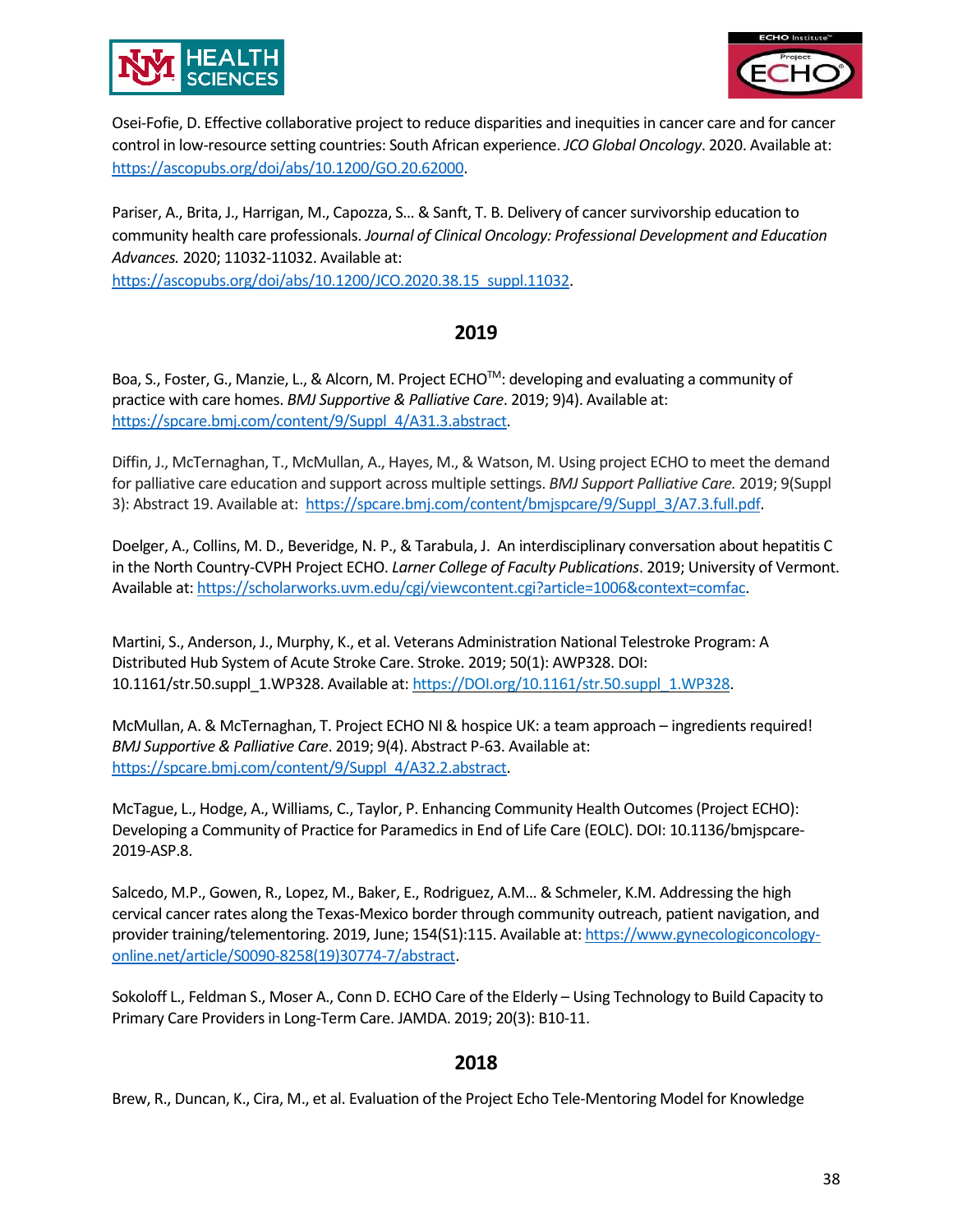



Sharing and Technical Assistance in Cancer Control Planning and Implementation. *Journal of Global Oncology*. 2018; 4(Suppl 2):63. DOI: 10.1200/jgo.18.45400. June 2018: 2018 American Society of Clinical Oncology Annual Meeting.

Furlan, A., Zhao, J., Hassan, S., et al. ECHO Ontario: Impact on Health Care Providers. November 2018: 16<sup>th</sup> Annual Pain Medicine Meeting: Leading with Quality. Abstract 4191.

Hariprasad, R., Babu, R., Arora, S., Mehrotra, R. Capacity Building in Cancer Screening Using ECHO (Extension for Community Healthcare Outcomes): Innovative and Cost-Effective Model. *Journal of Global Oncology*. 2018; 4(Suppl 2):160. DOI: 10.1200/jgo.18.17500. June 2018: 2018 American Society of Clinical Oncology Annual Meeting.

Joshi, S., Sachdeva, R., Calabrese, T., Shah, A. Utilizing the ECHO model to achieve quality and effective care for children and youth. *Pediatrics*. 2018; 141(1). 2018 Nov: American Academy of Pediatrics National Conference.

Komaromy, M., Bartlett, J., Gonzales-van Horn, S.R., Sun, X., Quinn, B.K., and Arora, S. Opioid ECHO: Rapid scaling of ECHO to address the opioid epidemic. *Journal of Addiction Medicine*. 2018; 12(3): E18-19. April 2018: 49th Annual American Society of Addiction Medicine Conference, Poster 619808.

Lewiecki L., Rochelle R., Bouchonville M.F., et al. Interactive case-based postgraduate medical education with bone health teleECHO. *Journal of Clinical Densitometry*. 2018; 21(4):1. International Society for Clinical Densitometry Annual Meeting.

Lopez M.S., Parra S., Salcedo M., et al. Measuring knowledge change and skills improvement in participants of a comprehensive cervical cancer prevention training program in low-resource areas in Texas and Mozambique. *Journal of Global Oncology*. 2018; No. 4 Suppl:9S-10S. 2018 June: American Society of Clinical Oncology Annual Meeting. Abstract 5.

Moss P.W., Dunlop E. Empowering general practitioners to manage children with ADHD using the ECHO® model. *International Journal of Integrated Care*. 2018; 18(s1):80. 2017 Nov: 1st Asia Pacific Conference on Integrated Care.

Newcomb D., and Moss PW. Living the values - respect, integrity, care and imagination: Investing in codesign to pave the way for consumers to be project partners in paediatric health service innovation. *International Journal of Integrated Care.* 2018; 18(s1):84. 2017 Nov: 1<sup>st</sup> Asia Pacific Conference on Integrated Care.

Tripp T., Bailey S., Babineau J. ECHO HIP: Phase 1: A needs assessment for continuing professional education for health information professionals. June 2018: Canadian Health Libraries Association 2018 Conference, Contributed Paper. Abstract CP17.

Vince C., Kodgkinson I., Aylott C., Chumbley K., Pamphilon J., Chandler J. The implementation of Project ECHO into north east Essex. *BMJ Supportive & Palliative Care*. 2018; 8(Suppl 2):A1-A118. Abstract P-255.

Yamarik R., Dionne-Odom J., Marr L. "This may be recorded for quality assurance": Approaches to practice fidelity in telehealth palliative care. *Journal of Pain and Symptom Management*. 2018: 2(55):597. 2018 Mar: Annual Assembly of the American Academy of Hospice and Palliative Medicine and the Hospice and Palliative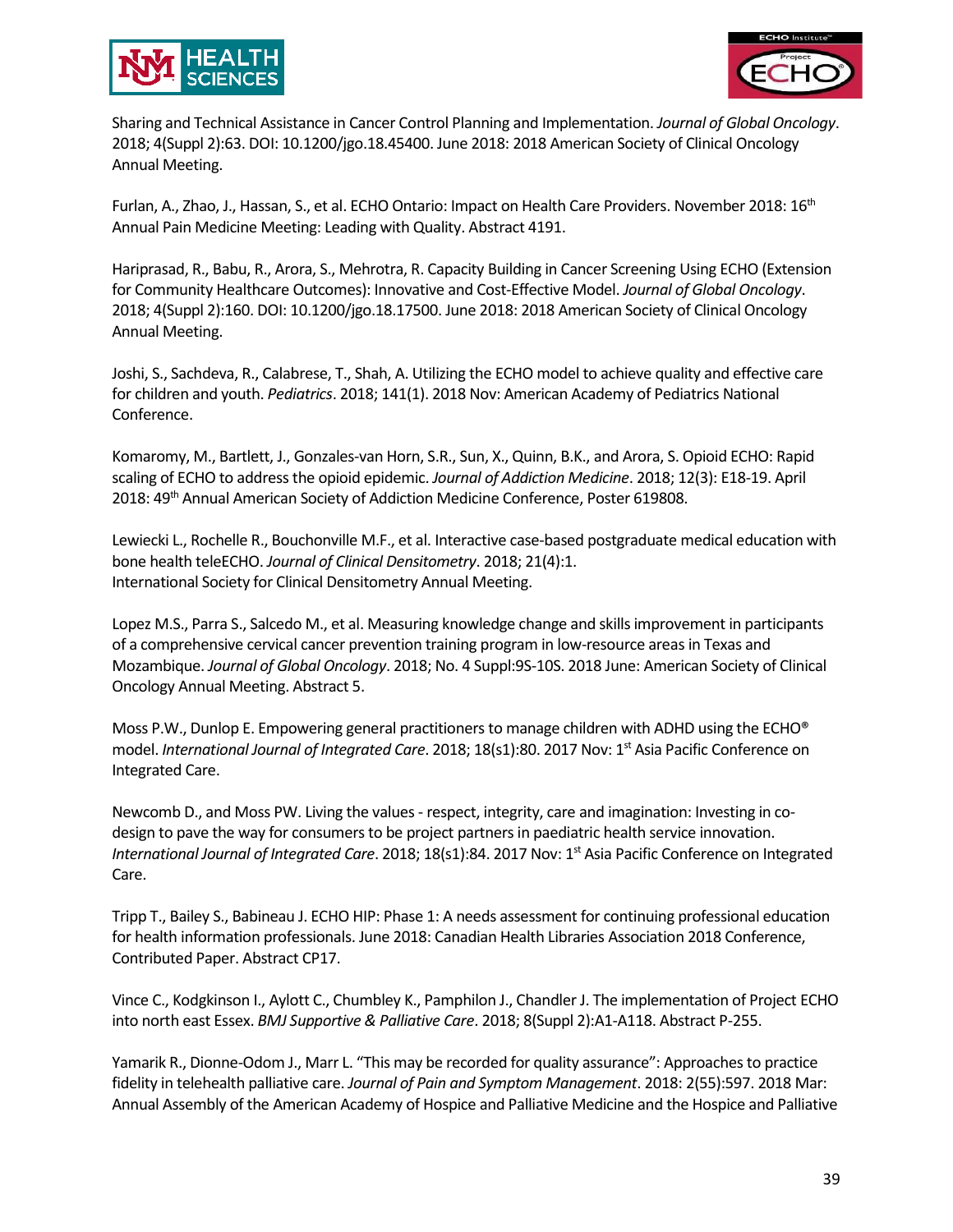



Nurses Association. Abstract FR407.

Yennu S., Amos Jr., C.E., Weru J., Beryl E., et al. ECHO palliative care in Africa (ECHO-PACA): Improving access to quality palliative care. *Journal of Clinical Oncology*. 36(15\_suppl):6545. Abstract 6545.

#### **2017**

Baggaley S., Brennan K.C., Digre K., et al. Challenges to stakeholder engagement in population headache care in an academic health system. *Neurology*. 2017; 88(16S2):P2.157. April 2017: American Academy of Neurology Annual Meeting. Abstract P2.157.

Blankson M.L., Almonte S.Y., Lainas K.A. Implementing Project ECHO: Complex care management, using technology to support primary care nurses. 28<sup>th</sup> International Nursing Research Congress.

Cassidy L., Heneghan P., and O'Kane E. Marie Curie ECHO network: An innovative practice development initiative. *BMJ Supportive & Palliative Care*. 2017; 7(3):A363-4. October 2017: Annual Palliative Care Research Conference. Abstract 44.

Chan P., Mohsen W., Whelan M., Glass A., Ladera A., Mouon M., et al. Project ECHO: A novel tele- mentoring service to aid hepatitis C treatment in difficult-to-access populations. *Journal of Gastroenterology and Hepatology* 2017; 32(Supp 2): 65-86.

Cheng K., Jetmalani A.N., Sedighi B., McDonnell M.M., & Pettersen T. Using the Project Extension Healthcare Outcomes model to train rural primary care clinicians to deliver child mental health services in Oregon. *Journal of the American Academy of Child and Adolescent Psychiatry*. 2017 Oct; 56(10S):S186. Abstract 2.28.

Darnell J., Hamlish T., Newport C., et al. Assessing the feasibility and effectiveness of an established telehealth model to train primary care providers on hypertension management in free and charitable clinics. November 2017: American Public Health Association annual meeting.

Fornasini M., Baldeon M.E., Zevallos J.C., et al. Impact of training primary care physicians in behavioral counseling to reduce cardiovascular disease risk factors in Quito, Ecuador. *FASEB Journal*. 2017; 31(1\_supp). Abstract 975.9

Hegde S., Volerman A., Cheatham J., Hamlish T., Zaas S., Johnson D. ECHO-Chicago asthma education project pre-intervention provider self-efficacy. *American Journal of Respiratory and Critical Care Medicine*. 2017; 195:A2225. May 2017: American Thoracic Society Annual Meeting.

Humel B., Hasselberg M., Enfield E., Karuza J. Application of ECHO telemedicine to nursing homes to help staff address problematic behaviors. *Innovation in Aging*. 2017; 1(S1):597. IAGG 2017 World Congress.

Komaromy M., Selby P., Unger A., Deverman A., Jackson M., Metcalf A. FAME (Fundamentals of addiction medicine teleECHO clinic): Expanding SUD treatment access. *Journal of Addiction Medicine*. 2017; 11(3): E7-8. April 2017: 48<sup>th</sup> Annual American Society of Addiction Medicine Conference, Poster 394177.

Lewiecki E.M., Bouchonville W.N., Chafey D.H., Arora S. Progress report for 15 months of Bone Health TeleECHO Clinic: A strategy to improve osteoporosis care in underserved areas. April 2017: Clinical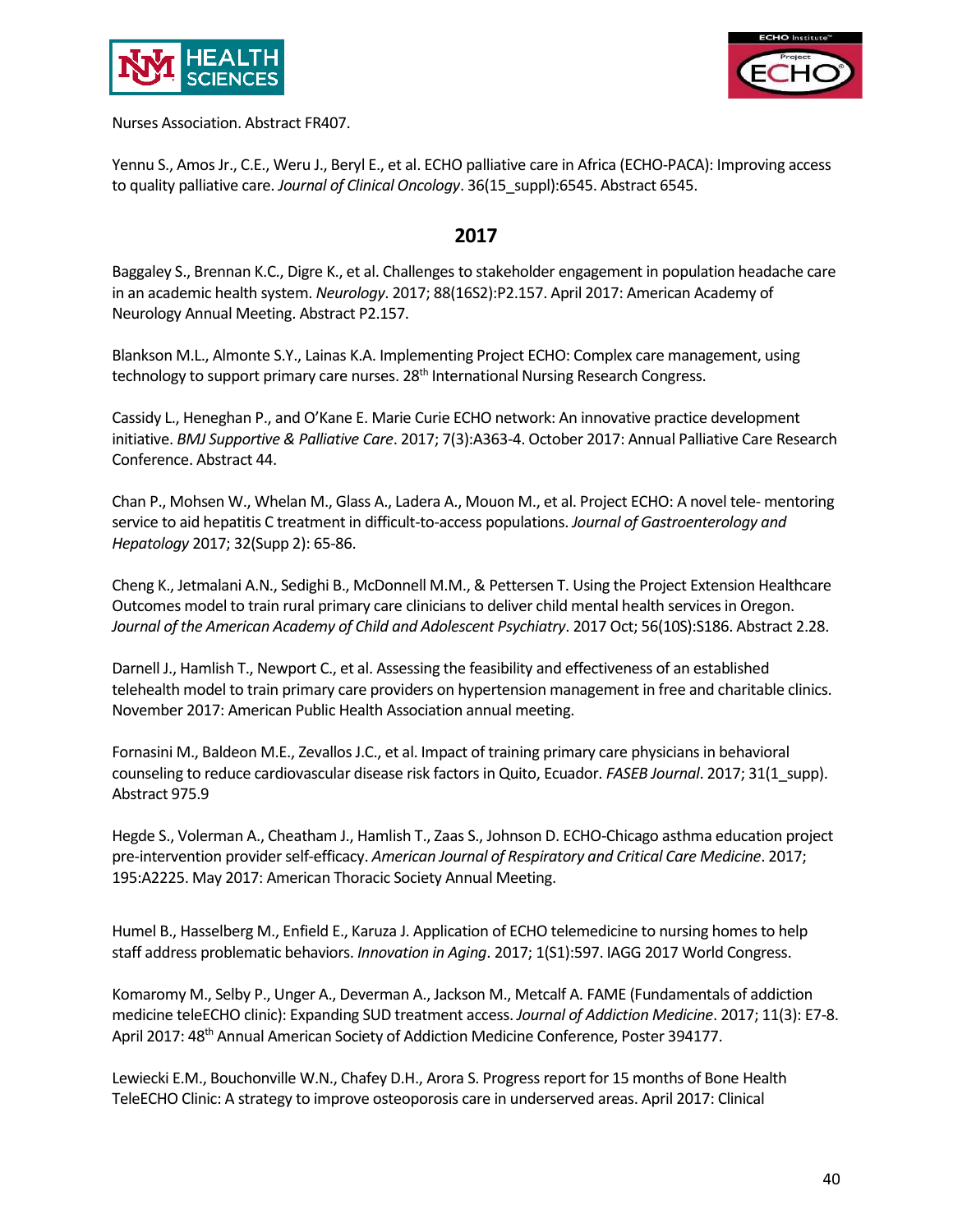



Osteoporosis 2017: A Joint Symposium of NOF and the ISCD.

Lewiecki E.M., Weiss N., Bouchonville M., Chafey D., Arora S. Bone health teleECHO to address disparities in osteoporosis care and reduce the treatment gap: 18 month progress report. September 2017: American Society for Bone and Mineral Research Conference. Abstract SU0297.

Lopez M.S., Baker E.S., Lorenzoni C., et al. Building a comprehensive cancer education program to increase clinical capacity in Mozambique. *Journal of Global Oncology*. 2017; 3(S2):22S-3S. June 2017: American Society for Clinical Oncology Annual Meeting, Abstract 8.

McMullan, A. & Watson, M. Project ECHO NI. *International Journal of Integrated Care*. 2017; 17(5):1-8. May 2017: 17<sup>th</sup> International Conference on Integrated Care, Abstract A468.

Moore B., Lee A., Mutalik P., Kerns R. Sustained participation in the VA SCAN ECHO pain management telementoring program enhances pain care quality. *Journal of Pain*. 2017; 18(4 Supp):S1-S162. May 2017: 36<sup>th</sup> Annual Scientific Meeting of the American Pain Society, Abstract 373.

Ryst, E. Now is the time! Expanded roles for child and adolescent psychiatrists in school-based mental health. *Journal of the American Academy of Child & Adolescent Psychiatry*. 2017 Oct; 56(10S):S132. Honors Presentation 4.

Thornton K., Deming P., Sedillo M., Arora S. Treatment of chronic hepatitis C virus (HCV) infections with direct acting antivirals in the New Mexico state prison system using the Project ECHO model. *Journal of Hepatology*. 2017; 66(S1):S492. April 2017: 52<sup>nd</sup> Annual Meeting of the European Association for the Study of the Liver. FRI-186.

Zhou Y., Lynch J.B., Pottinger P.S., et al. University of Washington tele-antimicrobial stewardship program (UW-TASP/ECHO): Collaboration across Washington state to improve antimicrobial use. *Open Forum Infectious Diseases*. 2017; 4(Suppl 1):S271. Abstract 746.

#### **2016**

George F., Nafisi S., Kohli A., et al. Primary care physicians utilizing the ECHO model equally effective as subspecialists treating HCV using direct-acting antivirals-only regimens: Results of the ECHO model. *Journal of Hepatology*. 2016; 64:S818. April 2016: The International Liver Congress, Abstract SAT-260.

Hariprasad R. and Mehrotra R. Cancer screening program using technology assisted learning. *Journal of Global Oncology*. 2016; 2(S3):23S. June 2016: American Society of Clinical Oncology Annual Meeting, Abstract 29.

Komaromy M., Manis K., Arora S. ECHO-Model case-based learning enhances primary care treatment of behavioral health and substance use disorders. *Substance Abuse*. 2016; 38(1):2. November 2016: Association for Medical Education and Research in Substance Abuse 40<sup>th</sup> Annual National Conference, Abstract 2.

Lewiecki E.M., Bouchonville M.F., Chafey D.H., Boyle J.F., Arora S. Telementoring with bone health ECHO to improve osteoporosis care in underserved areas. *Journal of Clinical Densitometry*. 2016; 19: 539-40. June 2016: International Society for Clinical Densitometry Annual Meeting.

Lewiecki E.M., Bouchonville M.F., Chafey D.H., Boyle J.F., Arora S. Bone Health ECHO: An innovative strategy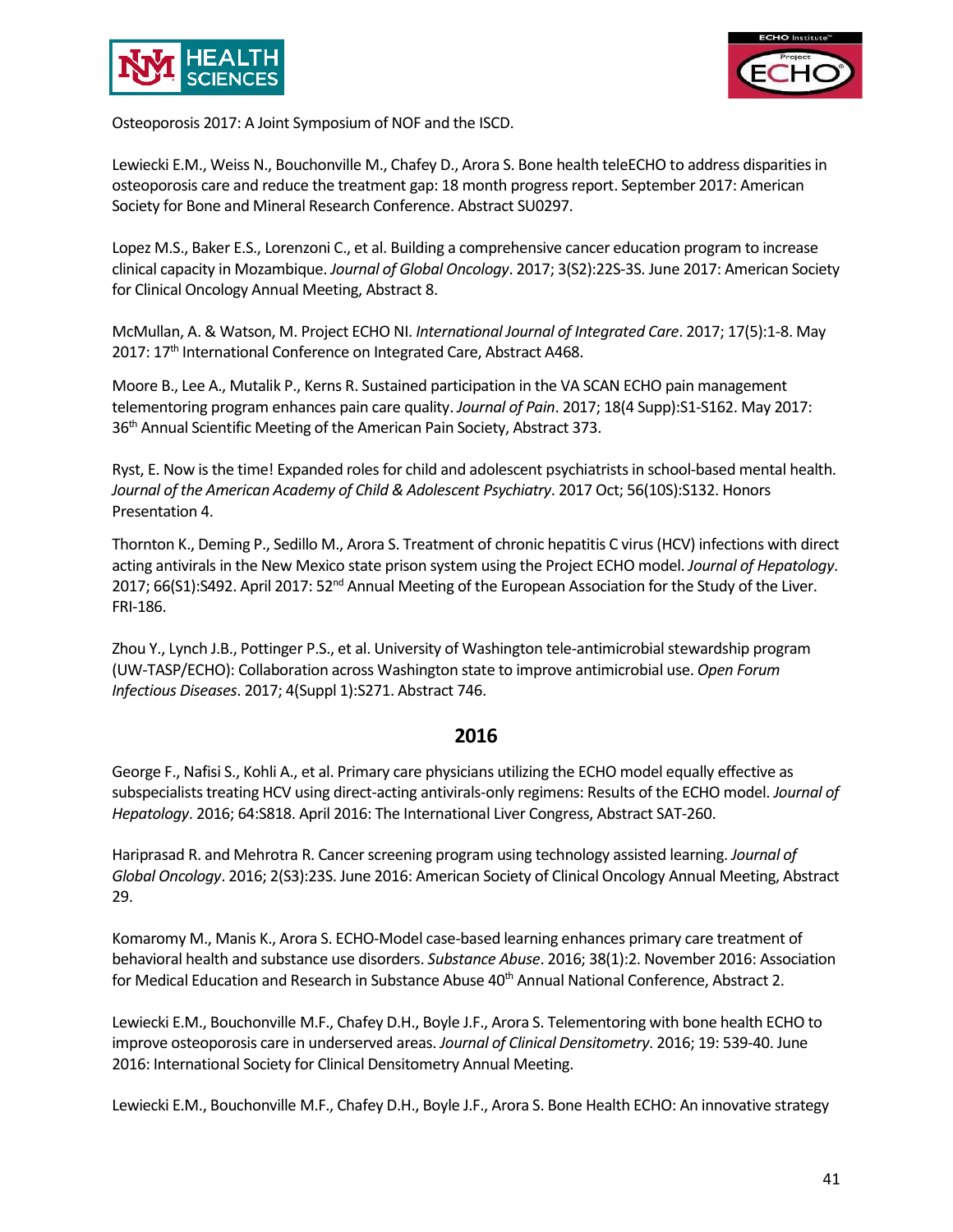



of telementoring to improve osteoporosis care in underserved communities. September 2016: American Society for Bone and Mineral Research Annual Meeting.

Shook, L.M., Farrell, C.B., Kalinyak, K.A., et al. Using Project ECHO telementoring to improve sickle cell disease care in the Midwest. *Blood*. 2016; 128(22):5923. December 2016: 58th American Society of Hematology Meeting.

Thornton, K., Deming, P., Sedillo, M., et al. Low sustained virologic response (SVR) rates in genotype (GT) 2 and 3 patients with quantifiable hepatitis C virus (HCV) at weekly 4 or treatment with Sofosbuvir (SOF) containing regimens. *Journal of Hepatology*. 2016; 64:S786. April 2016: The International Liver Congress, Abstract SAT-193.

#### **2015**

Davis, R., Sauerwein, T., Morrow, C., Watson, N., True, M. Air force diabetes center of excellence Project ECHO: Successful telemedicine with a global reach. *Diabetes*. 2015; 64(S1):A197. June 2015: American Diabetes Association 75th Scientific Sessions, Abstract 779-P.

Gordon, S.E., Monti, S.M., Catic, A.G., et al. Project ECHO-AGE and nursing home quality of care. *Journal of the American Medical Directors Association*. 2015; 16(3):B27-8. March 2015: American Medical Directors Association Annual Conference.

Knoefel, J. & Herman, C. Dementia care training for primary care providers: Project ECHO. *Neurology*. 2015; 84(14Supp):P6.182. April 2015: AAN 67<sup>th</sup> Annual Meeting, Abstract P6.182.

#### **2014**

Cordasco, K.M., Zuchowski, J., Hamilton, A.B., et al. VHA's comprehensive women's health SCAN-ECHO program: Lessons learned. *Journal of General Internal Medicine*. 2014; 27(1Supp):S542. April 2014: 37th Annual Meeting of the Society of General Internal Medicine, Abstract 1939313.

Goff, S., Berzoff, J., Marr, L., Cohen, L. Barriers and solutions to working with patients as research partners. November 2014: Academy of Psychosomatic Medicine 61<sup>st</sup> Annual Meeting, Oral Papers: Systems-Based Practice.

#### **2013**

Catic, A.G., Mattison, M.L.P., Lipsitz, L. ECHO-AGE: A video-consultation program to bring geriatric expertise to long-term care. *Journal of the American Geriatrics Society*. 2013; 61(April SI):S108. May 2013: Annual Scientific Meeting of the American Geriatrics Society, Abstract B100.

Deming, P., Anderson, J., Dodd, M., et al. Project ECHO: A novel model for clinical pharmacists in a multidisciplinary telehealth care network for rural and underserved communities. *Pharmacotherapy*. 2013; 33(10):e249. October 2013: American College of Clinical Pharmacy Annual Meeting, Abstract 224.

Deming, P., Thornton, K., Kalishman, S., Murata, G., Arora, S. Project extension for community healthcare outcomes (ECHO) expands access to hepatitis C treatment for underserved populations. *Pharmacotherapy*. 2013; 33(10):e206. October 2013: American College of Clinical Pharmacy Annual Meeting, Abstract 81.

Ho, M., Aron, D., Sales, A.E., et al. The VA's specialty care transformational initiatives to improve access and delivery of specialty care. *Journal of General Internal Medicine*. 2013; 28(S1):S447-8. April 2013: 36th Annual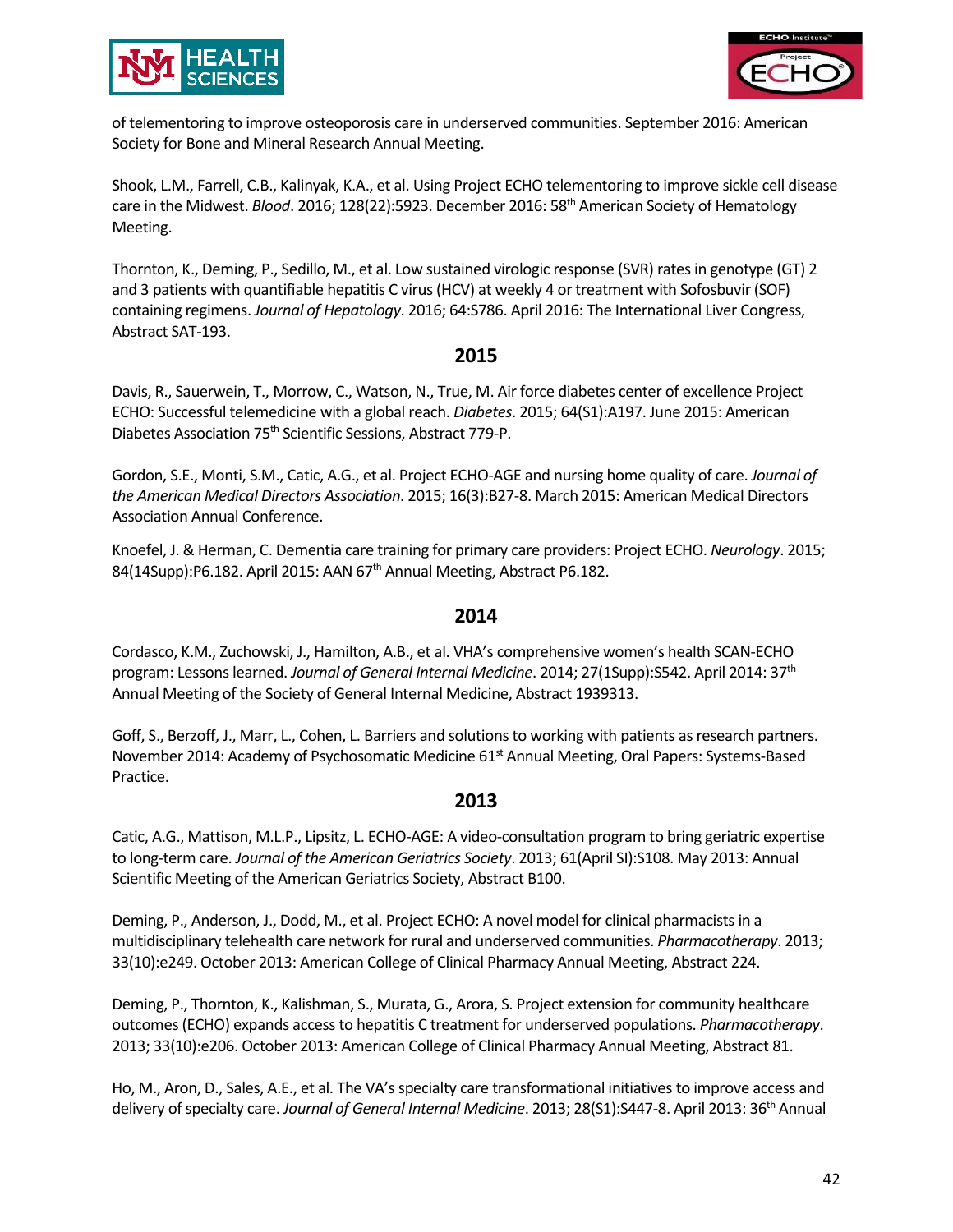



Meeting of the Society of General Internal Medicine, Abstract 164034.

Moore, A. & Manch, R.A. Synchronous cohorts: A novel variation to the Project ECHO approach to Hepatitis C treatment. *Hepatology*. 2013; 58(S1):1194A. November 2013: The 64th Annual Meeting of the American Association for the Study of Liver Diseases. Abstract 2039.

Salgia, R., Mullan, P.B., McCurdy, H., Sales, A.E., Moseley, R.H., Su, G.L. The educational impact of SCAN-ECHO. *Hepatology*. 2013; 58(S1):340A. November 2013: The 64th Annual Meeting of the American Association for the Study of Liver Diseases. Abstract 266.

Wong, J.B., Thornton, K.A., Carroll, C., Arora S. Cost-effectiveness of Hepatitis C treatment by primary care providers supports by the extension for community healthcare outcomes (ECHO) model. *Hepatology*; 2013; 58(S1):330A. November 2013: The 64th Annual Meeting of the American Association for the Study of Liver Diseases. Abstract 245.

#### **2012**

Bankhurst, A., Arora, S., Kalishman, S., et al. Expanding access in rheumatology specialty care in New Mexico via an innovative community outreach program. *Arthritis and Rheumatism*. 2012; 64(S10):S864. November 2012: The American College of Rheumatology & Association of Rheumatology Health Professionals Annual Scientific Meeting, Abstract 2038.

Katzman, J.G., Comerci, G., Duhigg, D., Boyle, J.G., Olivas, C. UNM ECHO-Pain and headache program. Headache. 2012; 52(8):887-8. June 2012: 54<sup>th</sup> Annual Scientific Meeting of the American Headache Society, Abstract P36.

Marr L. & Neale, D. Project ECHO: Bringing palliative care consultation to rural New Mexico through a novel telemedicine format. *Journal of Pain and Symptom Management*. 2012; 43(2):448-9. March 2012: The Annual Assembly of the American Academy of Hospice and Palliative Medicine and the Hospice and Palliative Nurses Association, Abstract 478.

Su, G.L., McCurdy, H., Tai, A.W., et al. Implementation of the first department of Veterans Affairs specialty care access network-extension of community healthcare outcomes (SCAN-ECHO) program for chronic liver disease. *Hepatology*. 2012; 56(S):259A-60A. November 2012: The 63th Annual Meeting of the American Association for the Study of Liver Diseases, Abstract 134.

#### **2011**

Harkins, M., Raissy, H., Moseley, K., Luttecke, K., Arora, S. Project ECHO: Improving asthma care in New Mexico with telehealth technology. *Chest*. 2011; 140(4):861A. October 2011: Chest Annual Meeting.

#### **2008**

Arora, S., Murata, G.H., Thornton, K., et al. Project ECHO (Extension for Community Healthcare Outcomes): Knowledge networks expand access to Hepatitis C (HCV) treatment with pegylated interferon and ribavirin in rural areas and prisons. Care is as safe and effective as a university HCV clinic. *Gastroenterology*. 2008; 134(4, S1): A50-51. April 2008: American Gastroenterological Association Institute, Abstract 380.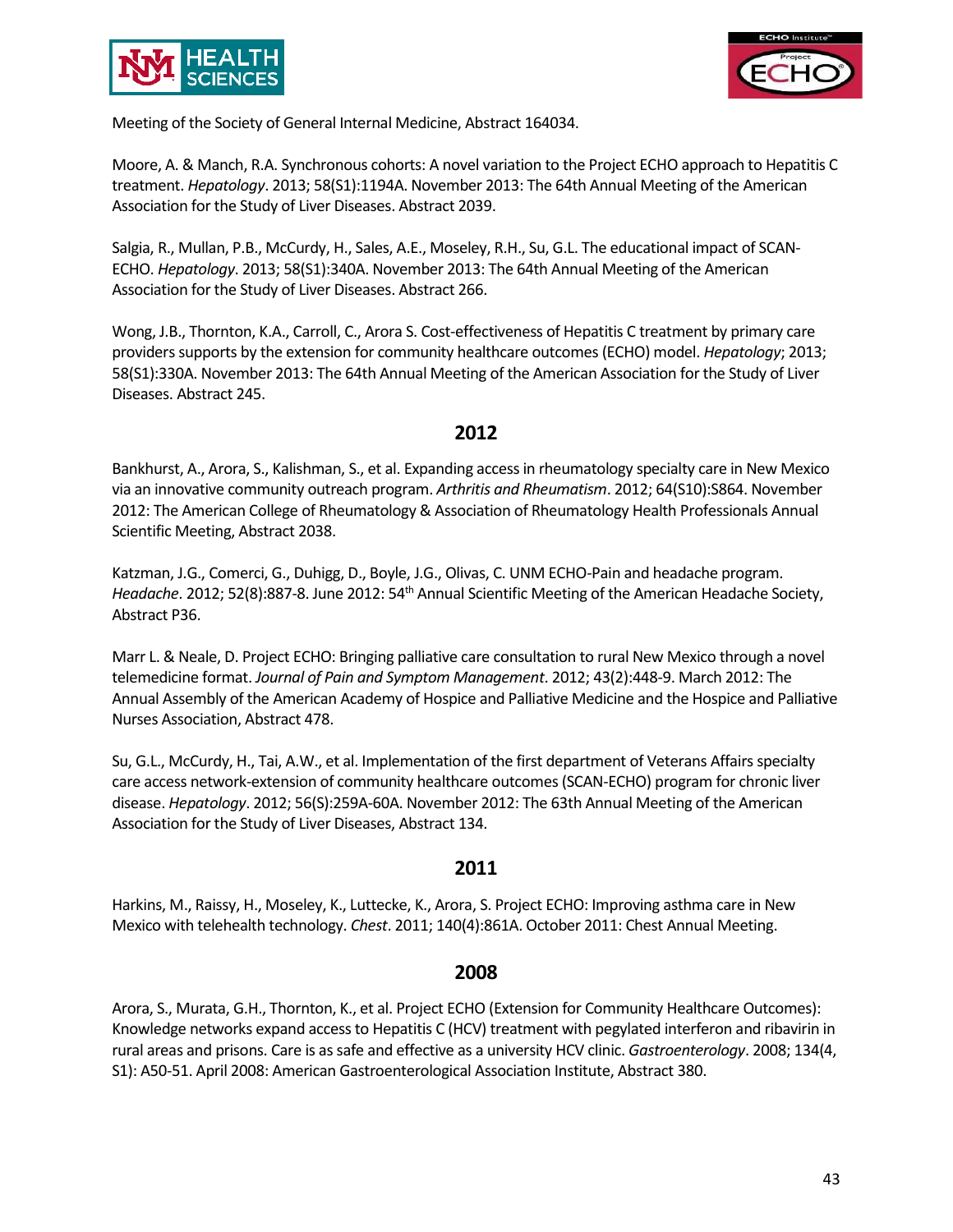



# **REPORTS, CASE STUDIES, NEWSLETTERS, ETC.**

#### **2020**

Beelos, C. Changing Innovation? Welcome to the slow movement. *Stanford Social Innovation Review*. Winter, 2020. Available at: [https://pacscenter.stanford.edu/wp-content/uploads/2019/12/Winter2020-Feature-](https://pacscenter.stanford.edu/wp-content/uploads/2019/12/Winter2020-Feature-Seelos-Changing-Systems.pdf)[Seelos-Changing-Systems.pdf.](https://pacscenter.stanford.edu/wp-content/uploads/2019/12/Winter2020-Feature-Seelos-Changing-Systems.pdf)

Ngwa, W., Olver, I., & Schmeler, K. M. The use of health-related technology to reduce the gap between developed and undeveloped regions around the globe. *American Society of Clinical Oncology Educational Book*. 2020; 40, 1-10.

# **2019**

Aker, J. Epilepsy Foundation Applauds the American Medical Association's Decision to Encourage Use of Telemedicine Programs. 2019, June 28. *Epilepsy Foundation*. Available at: [https://www.epilepsy.com/release/2019/6/epilepsy-foundation-applauds-american-medical](https://www.epilepsy.com/release/2019/6/epilepsy-foundation-applauds-american-medical-association%E2%80%99s-decision-encourage-use)[association%E2%80%99s-decision-encourage-use.](https://www.epilepsy.com/release/2019/6/epilepsy-foundation-applauds-american-medical-association%E2%80%99s-decision-encourage-use)

Bowman, M.A.S. & Blair, M.E. Montana access to pediatric psychiatry network: statewide needs assessment final report. *Montana Department of Public Health and Human Services.* Available at: [https://www.mapp](https://www.mapp-net.org/wp-content/uploads/2019/10/MAPP-Net_Needs_Assessment-Final_Report.pdf)[net.org/wp-content/uploads/2019/10/MAPP-Net\\_Needs\\_Assessment-Final\\_Report.pdf.](https://www.mapp-net.org/wp-content/uploads/2019/10/MAPP-Net_Needs_Assessment-Final_Report.pdf)

Bundschuh, O. & Harris, I. Addressing the opioid crisis in the workplace: Evidence , case studies, and what's working to help employers become part of the solution. *IMPAQ Issue Brief*. 2019. Available at: [https://www.impaqint.com/sites/default/files/issue](https://www.impaqint.com/sites/default/files/issue-briefs/Addressing%20the%20Opioid%20Crisis%20in%20the%20Workplace.pdf)[briefs/Addressing%20the%20Opioid%20Crisis%20in%20the%20Workplace.pdf.](https://www.impaqint.com/sites/default/files/issue-briefs/Addressing%20the%20Opioid%20Crisis%20in%20the%20Workplace.pdf) 

Canadian Pain Task Force. Chronic pain in Canada: laying a foundation for action: A report by the Canadian Pain Task Force. June 2019. Available at: [https://physiotherapy.ca/sites/default/files/canadian\\_pain\\_task\\_force\\_june\\_2019\\_report\\_en.pdf.](https://physiotherapy.ca/sites/default/files/canadian_pain_task_force_june_2019_report_en.pdf)

Dearing J.W., Cruz S., Kee K., et al. Project ECHO Review and Research Agenda. Diffusion Associates, 2019. Available at: [http://www.diffusionassociates.com/pdfs/echo.pdf.](http://www.diffusionassociates.com/pdfs/echo.pdf)

Eaton, L. Hierarchy disruptors: Bringing specialist knowledge from hospital to community care. *The BMJ*. 2019, June 28. Available at[: https://www.bmj.com/content/365/bmj.l4376.](https://www.bmj.com/content/365/bmj.l4376)

Finley, B. A., & Shea, K. D. Telehealth: Disrupting time for health care quantity and quality. *Nursing Administration Quarterly*. 2019; *43*(3), 256-262.

Howe G., Hamblin A. Project ECHO: Policy pathways for sustainability. Center for Health Care Strategies, Inc. 2019. Available at: [http://www.chcs.org/resource/project-echo-policy-pathways-for-sustainability/.](http://www.chcs.org/resource/project-echo-policy-pathways-for-sustainability/)

Lehmer, J. & Struminger, B. Virtual communities of practice strengthen public health: using technology for mentoring and sharing of knowledge and best practices across Africa and beyond. *Lab Culture*. 2019; 22: Workforce development through communities of practice and learning networks. Available at: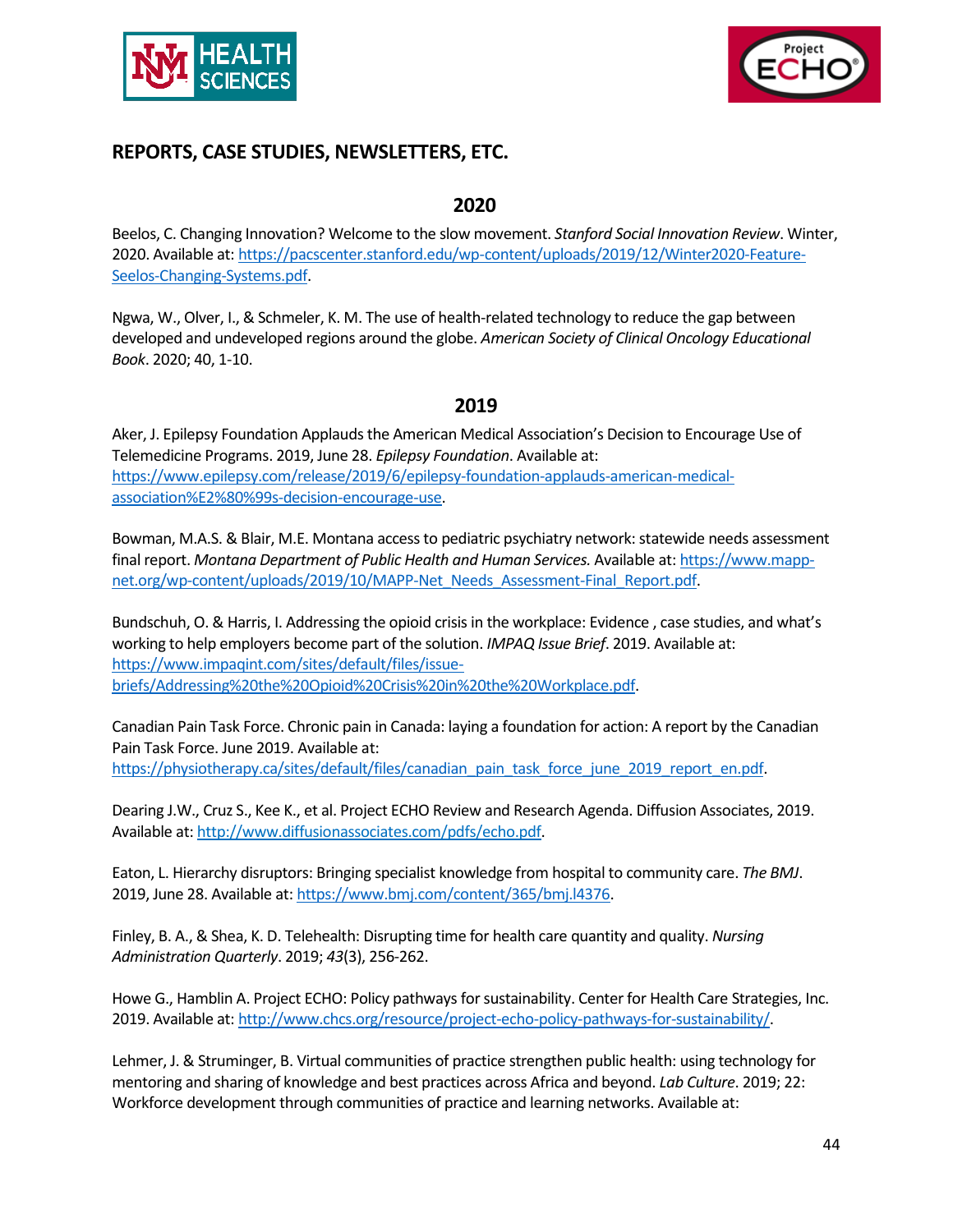



[http://www.aslm.org/stay-informed/press-room/lab-culture-newsletter/.](http://www.aslm.org/stay-informed/press-room/lab-culture-newsletter/)

Lloyd, J. Opportunities to advance complex care in rural and frontier areas. *Center for Health Care Strategies, Inc.* (Issue Brief). 2019, May. Available at[: https://www.chcs.org/resource/opportunities-to-advance](https://www.chcs.org/resource/opportunities-to-advance-complex-care-in-rural-and-frontier-areas/)[complex-care-in-rural-and-frontier-areas/.](https://www.chcs.org/resource/opportunities-to-advance-complex-care-in-rural-and-frontier-areas/)

Madara, J. Re: HHS–OS–2018–0027; Request for Public Comments on the Pain Management Best Practices Inter-Agency Task Force Draft Report on Pain Management Best Practices: Updates, Gaps, Inconsistencies, and Recommendations [Open Letter]. *American Medical Association.* 2019, March 28; Available at: [https://searchlf.ama-](https://searchlf.ama-assn.org/undefined/documentDownload?uri=%2Funstructured%2Fbinary%2Fletter%2FLETTERS%2F2019-3-28-Letter-to-Sing-re-AMA-Comments-on-HHS-Interagency-Pain-Task-Force.pdf)

[assn.org/undefined/documentDownload?uri=%2Funstructured%2Fbinary%2Fletter%2FLETTERS%2F2019-3-](https://searchlf.ama-assn.org/undefined/documentDownload?uri=%2Funstructured%2Fbinary%2Fletter%2FLETTERS%2F2019-3-28-Letter-to-Sing-re-AMA-Comments-on-HHS-Interagency-Pain-Task-Force.pdf) [28-Letter-to-Sing-re-AMA-Comments-on-HHS-Interagency-Pain-Task-Force.pdf.](https://searchlf.ama-assn.org/undefined/documentDownload?uri=%2Funstructured%2Fbinary%2Fletter%2FLETTERS%2F2019-3-28-Letter-to-Sing-re-AMA-Comments-on-HHS-Interagency-Pain-Task-Force.pdf)

Office of Health Policy, Office of the Assistant Secretary for Planning and Evaluation (ASPE). Report to Congress: Current State of Technology-Enabled Collaborative Learning and Capacity Building Models. U.S. Department of Health and Human Services, February 2019. Available at[: https://aspe.hhs.gov/pdf](https://aspe.hhs.gov/pdf-report/report-congress-current-state-technology-enabled-collaborative-learning-and-capacity-building-models)[report/report-congress-current-state-technology-enabled-collaborative-learning-and-capacity-building](https://aspe.hhs.gov/pdf-report/report-congress-current-state-technology-enabled-collaborative-learning-and-capacity-building-models)[models.](https://aspe.hhs.gov/pdf-report/report-congress-current-state-technology-enabled-collaborative-learning-and-capacity-building-models)

O'Neil, S., Vohra, D., & Pottinger, E. Achieving a balanced maternal quality of care ecosystem across India. Macarthur Foundation and Mathematica Policy Research. 2019. Available at: [https://www.mathematica.org/our-publications-and-findings/publications/achieving-a-balanced-maternal](https://www.mathematica.org/our-publications-and-findings/publications/achieving-a-balanced-maternal-quality-of-care-ecosystem-across-india)[quality-of-care-ecosystem-across-india.](https://www.mathematica.org/our-publications-and-findings/publications/achieving-a-balanced-maternal-quality-of-care-ecosystem-across-india)

Scrase D.R., Thornton K., Carvour M.L., et al. A Collaborative Model to Expand Medicaid Treatment Coverage for Chronic Hepatitis C Virus. NEJM Catalyst. 2019. Available at[: https://catalyst.nejm.org/collaborative](https://catalyst.nejm.org/collaborative-chronic-hcv-coverage/)[chronic-hcv-coverage/.](https://catalyst.nejm.org/collaborative-chronic-hcv-coverage/)

#### **2018**

Assistive Technology Industry Association (ATIA). Assistive technology: Outcomes. Report: Implementing AT in Practice: New Technologies and Techniques. 2018; 12(1). Available at: [http://www.atia.org/at](http://www.atia.org/at-resources/atob/atob-volume-12-issue-1/)[resources/atob/atob-volume-12-issue-1/.](http://www.atia.org/at-resources/atob/atob-volume-12-issue-1/)

Centers for Disease Control and Prevention. Quality Improvement and Care Coordination: Implementing the CDC Guideline for Prescribing Opioids for Chronic Pain. 2018. National Center for Injury Prevention and Control, Division of Unintentional Injury Prevention, Atlanta, GA. Available at: [https://www.cdc.gov/drugoverdose/prescribing/qi-cc.html.](https://www.cdc.gov/drugoverdose/prescribing/qi-cc.html)

Continuity and coordination of care: a practice brief to support implementation of the WHO Framework on integrated people-centered health services. Geneva: World Health Organization; 2018. License: CC BY-NC-SA 3.0 IGO. Available at[: http://apps.who.int/iris/handle/10665/274628.](http://apps.who.int/iris/handle/10665/274628)

Dunlap L., Haque S., Malonee E., Dubentiz J., Fuller L., Schwartz D. Using telehealth to support opioid use disorder treatment issue brief. RTI International and U.S. Department of Health and Human Services, ASPE; 2018. Available at: [http://aspe.hhs.gov/basic-report/using-telehealth-support-opioid-use-](http://aspe.hhs.gov/basic-report/using-telehealth-support-opioid-use-disorder-treatment-issue-brief) [disorder](http://aspe.hhs.gov/basic-report/using-telehealth-support-opioid-use-disorder-treatment-issue-brief)[treatment-issue-brief.](http://aspe.hhs.gov/basic-report/using-telehealth-support-opioid-use-disorder-treatment-issue-brief)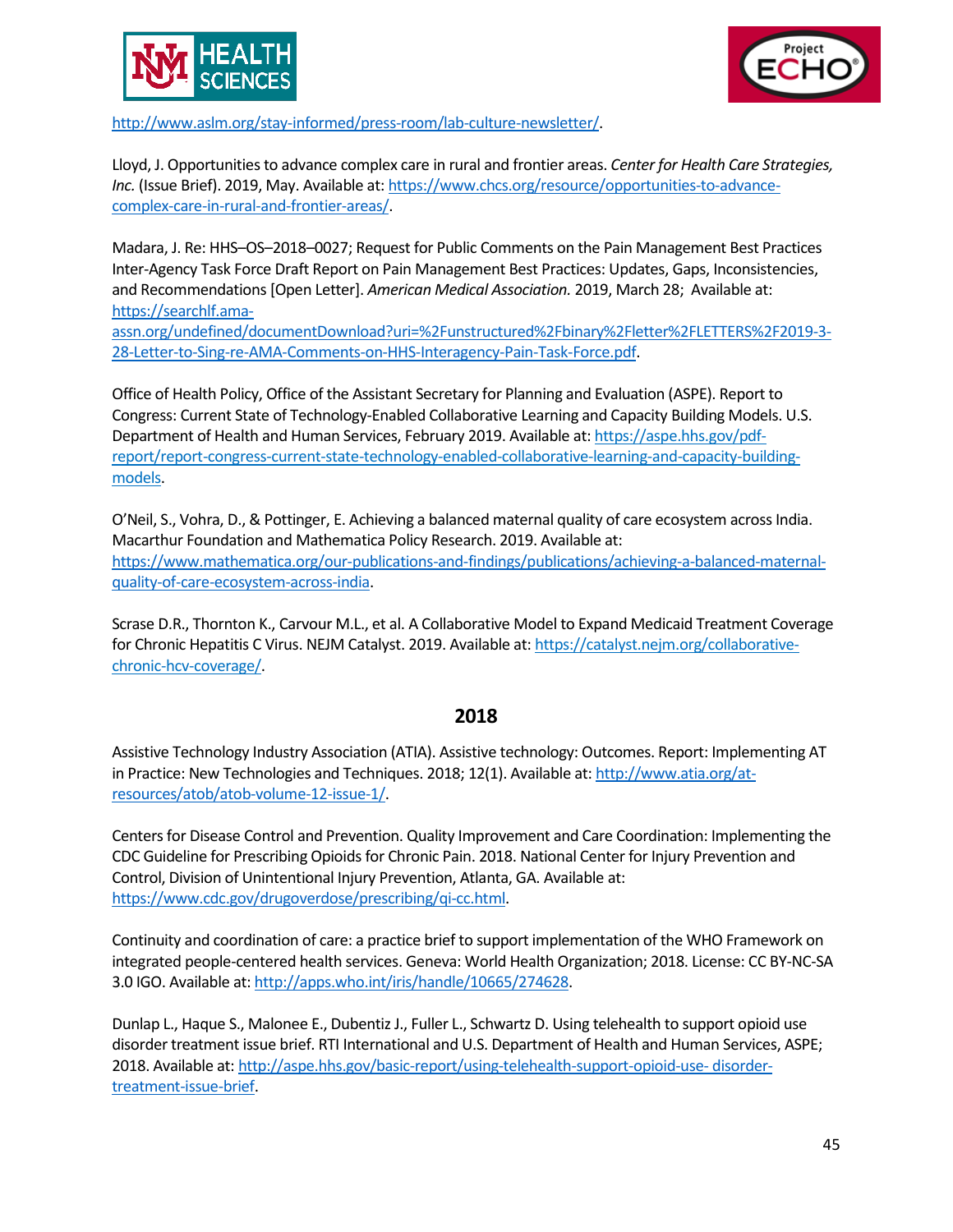



Houtrow, A., Valliere, F., & Byers, E. Opportunities for improving programs and services for children with disabilities. 2018; Washington, D.C. *The National Academies Press*[. https://doi.org/10.17226/25028.](https://doi.org/10.17226/25028) Available at[: https://www.nap.edu/catalog/25028/opportunities-for-improving-programs-and-services-for-children](https://www.nap.edu/catalog/25028/opportunities-for-improving-programs-and-services-for-children-with-disabilities)[with-disabilities.](https://www.nap.edu/catalog/25028/opportunities-for-improving-programs-and-services-for-children-with-disabilities)

Kelly L., Archibald N., Herr A. Serving Adults with Serious Mental Illness in the Program of All-Inclusive Care for the Elderly: Promising Practices. Center for Health Care Strategies, Inc. and West Health Policy Center. Brief; September 2018. Available at: [https://www.chcs.org/resource/serving-adults-with-serious-](https://www.chcs.org/resource/serving-adults-with-serious-mental-illness-in-the-program-of-all-inclusive-care-for-the-elderly-promising-practices/) [mental](https://www.chcs.org/resource/serving-adults-with-serious-mental-illness-in-the-program-of-all-inclusive-care-for-the-elderly-promising-practices/)[illness-in-the-program-of-all-inclusive-care-for-the-elderly-promising-practices/.](https://www.chcs.org/resource/serving-adults-with-serious-mental-illness-in-the-program-of-all-inclusive-care-for-the-elderly-promising-practices/)

# **2017**

Agency for Healthcare Research and Quality. AHRQ telehealth project helps address mental health needs among rural elderly in New York state. 2017. Available at: [http://www.ahrq.gov/policymakers/case-studies/201703.html.](http://www.ahrq.gov/policymakers/case-studies/201703.html)

Agency for Healthcare Research and Quality. Albuquerque police department uses AHRQ resources for crisis intervention team training. 2017. Available at: [http://www.ahrq.gov/policymakers/case](http://www.ahrq.gov/policymakers/case-studies/201708.html)[studies/201708.html.](http://www.ahrq.gov/policymakers/case-studies/201708.html)

Anderson B., Armstrong E., Miller W., et al. Health Care Innovation Award (HCIA) Complex/High-risk patient targeting: Third annual report. NORC at the University of Chicago. 2017. Available at: [https://innovation.cms.gov/initiatives/Health-Care-Innovation-Awards/.](https://innovation.cms.gov/initiatives/Health-Care-Innovation-Awards/)

Beacon Health Options. Request for Qualifications – Project ECHO: Opioid Use Disorders. Available at: [http://www.ct.gov/dmhas/lib/dmhas/rfp/echo-revised.pdf.](http://www.ct.gov/dmhas/lib/dmhas/rfp/echo-revised.pdf)

Centre for Addiction and Mental Health and the University of Toronto. ECHO Ontario Mental Health: Final evaluation report. Provided by e-mail correspondence August 2017.

Fisher E., Madondo K., Weiss L., Pagan J.A. Project ECHO Evaluation 101: A practical guide for evaluating your program. The New York Academy of Medicine. 2017. Available at: [http://nyshealthfoundation.org/resources](http://nyshealthfoundation.org/resources-and-reports/resource/project-echo-evaluation-101)[and-reports/resource/project-echo-evaluation-101.](http://nyshealthfoundation.org/resources-and-reports/resource/project-echo-evaluation-101)

Gale J.A., Hansen A.Y., Williamson M.E. Rural opioid prevention and treatment strategies: The experience in four states. Main Rural Health Research Center. Working Paper #62. 2017. Available at: [http://usm.maine.edu/cutler/mrhrc-publications#working-papers.](http://usm.maine.edu/cutler/mrhrc-publications#working-papers)

Howe G., Hamblin A., Moran L. Financing Project ECHO: Options for state Medicaid programs. Center for Health Care Strategies, Inc. Brief; September 2017. Available at[: http://www.chcs.org/resource/financing](http://www.chcs.org/resource/financing-project-echo-options-state-medicaid-programs/)[project-echo-options-state-medicaid-programs/.](http://www.chcs.org/resource/financing-project-echo-options-state-medicaid-programs/)

Madore A., Roseberg J., Weintraub R. Project ECHO: Expanding the capacity of primary care providers to address complex conditions. Harvard Business Publishing. 2017. Available at: [http://www.globalhealthdelivery.org/case-studies/north-america/project-echo-expanding-capacity-of](http://www.globalhealthdelivery.org/case-studies/north-america/project-echo-expanding-capacity-of-primary-care-providers)[primary-care-providers.](http://www.globalhealthdelivery.org/case-studies/north-america/project-echo-expanding-capacity-of-primary-care-providers)

Moran G.E., Snyder C.M., Noftsinger R.F., et al. Implementing medication-assisted treatment for opioid use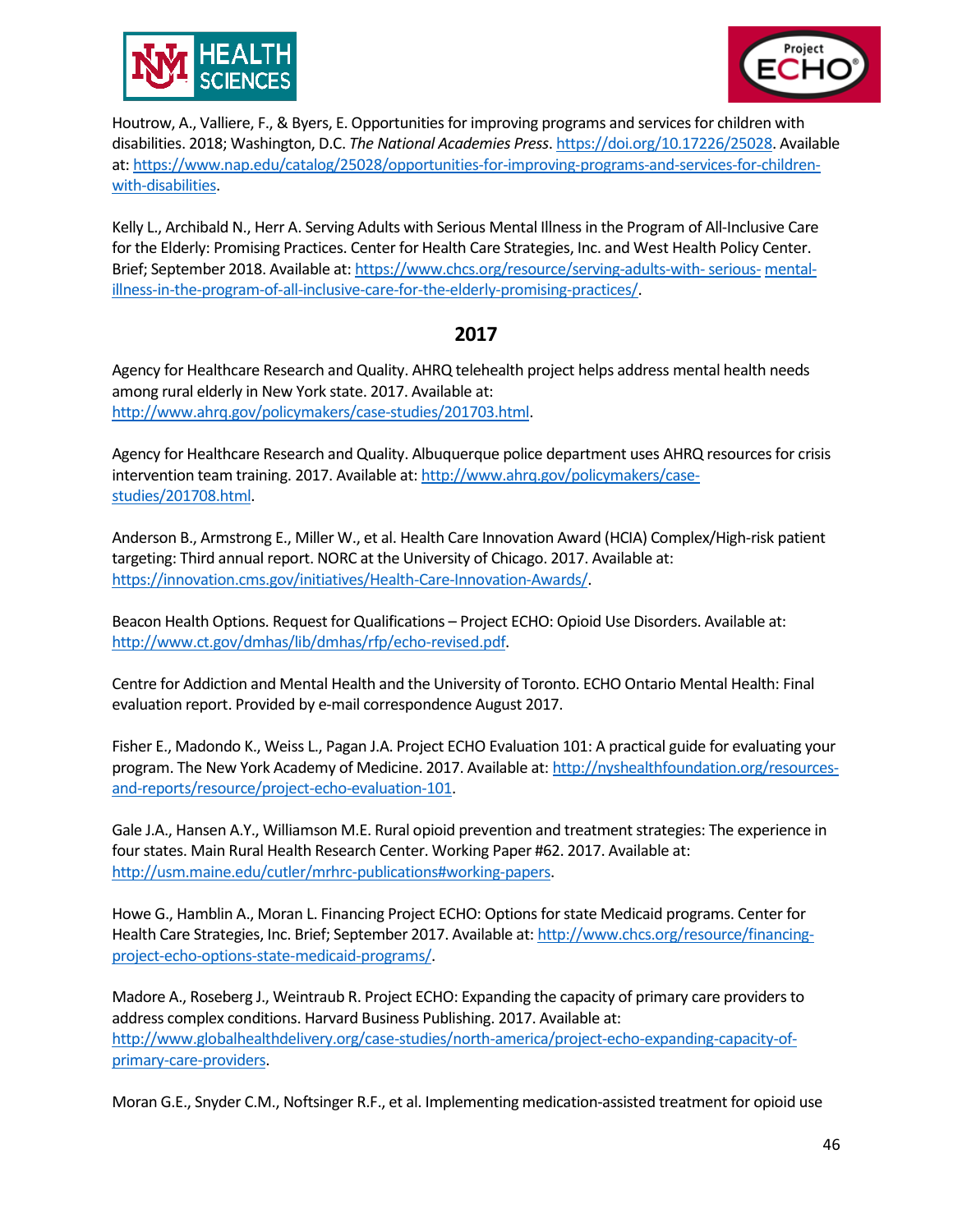



disorder in rural primary care: environmental scan, volume 1. (Prepared by Westat under Contract Number HHSP 233201500026I, Task Order No. HHSP23337003T). Rockville, MD: Agency for Healthcare Research and Quality; October 2017. Publication No. 17(18)-0050-EF. Available at:

[http://integrationacademy.ahrq.gov/implementing-medication-assisted-treatment-opioid-use-disorder](http://integrationacademy.ahrq.gov/implementing-medication-assisted-treatment-opioid-use-disorder-rural-primary-care-environmental-scan)[rural-primary-care-environmental-scan.](http://integrationacademy.ahrq.gov/implementing-medication-assisted-treatment-opioid-use-disorder-rural-primary-care-environmental-scan)

Ponce-Gonzalez I.M. Emerging Issues: How a health center in Puerto Rico met the Zika crisis head-on. *Migrant Clinicians Network: Streamline*. 2017 Spring/Summer; 23(1):1, 6. Available at: [http://www.migrantclinician.org/streamline-2017-spring-summer/how-health-center-puerto-rico-met-zika](http://www.migrantclinician.org/streamline-2017-spring-summer/how-health-center-puerto-rico-met-zika-crisis-head-on.html)[crisis-head-on.html.](http://www.migrantclinician.org/streamline-2017-spring-summer/how-health-center-puerto-rico-met-zika-crisis-head-on.html)

# **2016**

Bhavaraju N., Nanni J., Carlson C., Sholk J., Peterson K., Smith L.A. Breaking the barriers to specialty care: Practical ideas to improve health equity and reduce cost. FSG and Bristol-Myers Squibb Foundation. 2016. Available at: [http://www.fsg.org/publications/breaking-barriers-specialty-care.](http://www.fsg.org/publications/breaking-barriers-specialty-care)

Chou R., Korthuis P.T., Weimer M., et al. Medication-assisted treatment models of care for opioid use disorder in primary care settings. Technical Brief No. 28. (Prepared by the Pacific Northwest Evidence- based Practice Center under Contract No. 290-2015-00009-I.) AHRQ Publication No. 16(17)-EHC039-EF. Rockville, MD: Agency for Healthcare Research and Quality. December 2016. [www.effectivehealthcare.ahrq.gov/reports/final.cfm.](http://www.effectivehealthcare.ahrq.gov/reports/final.cfm)

Hostetter M., Klein S., McCarthy D. Case study: Project ECHOs complex care initiative: Building capacity to help "superutilizers" in underserved communities. The Commonwealth Fund. 2016. Available at: [http://www.commonwealthfund.org/publications/case-studies/2016/aug/project-echo.](http://www.commonwealthfund.org/publications/case-studies/2016/aug/project-echo)

Masters B., Rainwater M. Recovery within reach: Medication-assisted treatment of opioid addiction comes to primary care. California Health Care Foundation. March 2016. Available at: [http://www.chcf.org/publications/2016/03/recovery-reach-medication-assisted-treatment.](http://www.chcf.org/publications/2016/03/recovery-reach-medication-assisted-treatment)

Sandberg S.F., Shipman S.A., Erikson C.E. Innovations at the interface of primary and specialty care: University of New Mexico Health Sciences Center initiatives. Association of American Medical Colleges. 2016. Available at:

[https://members.aamc.org/eweb/DynamicPage.aspx?WebCode=AAMCStoreSearchResults&category=Re](https://members.aamc.org/eweb/DynamicPage.aspx?WebCode=AAMCStoreSearchResults&amp%3Bcategory=Reports) [ports.](https://members.aamc.org/eweb/DynamicPage.aspx?WebCode=AAMCStoreSearchResults&amp%3Bcategory=Reports)

# **2015**

Kasper G., Marcoux J. Case studies in funding innovation: Reverberating impact – How the Robert Wood Johnson Foundation's pioneer portfolio helped seed and scale Project ECHO. Deloitte Consulting LLP.

Monitor Institute. 2015. Available at[: https://dupress.deloitte.com/dup-us-en/topics/innovation/case](https://dupress.deloitte.com/dup-us-en/topics/innovation/case-studies-in-funding-innovation-project-echo.html)[studies-in-funding-innovation-project-echo.html.](https://dupress.deloitte.com/dup-us-en/topics/innovation/case-studies-in-funding-innovation-project-echo.html)

Salinsky E. Project ECHO. Grantmakers in Health. 2015. Available at: [http://www.gih.org/Publications/Strategicdetail.cfm?ItemNumber=7447.](http://www.gih.org/Publications/Strategicdetail.cfm?ItemNumber=7447)